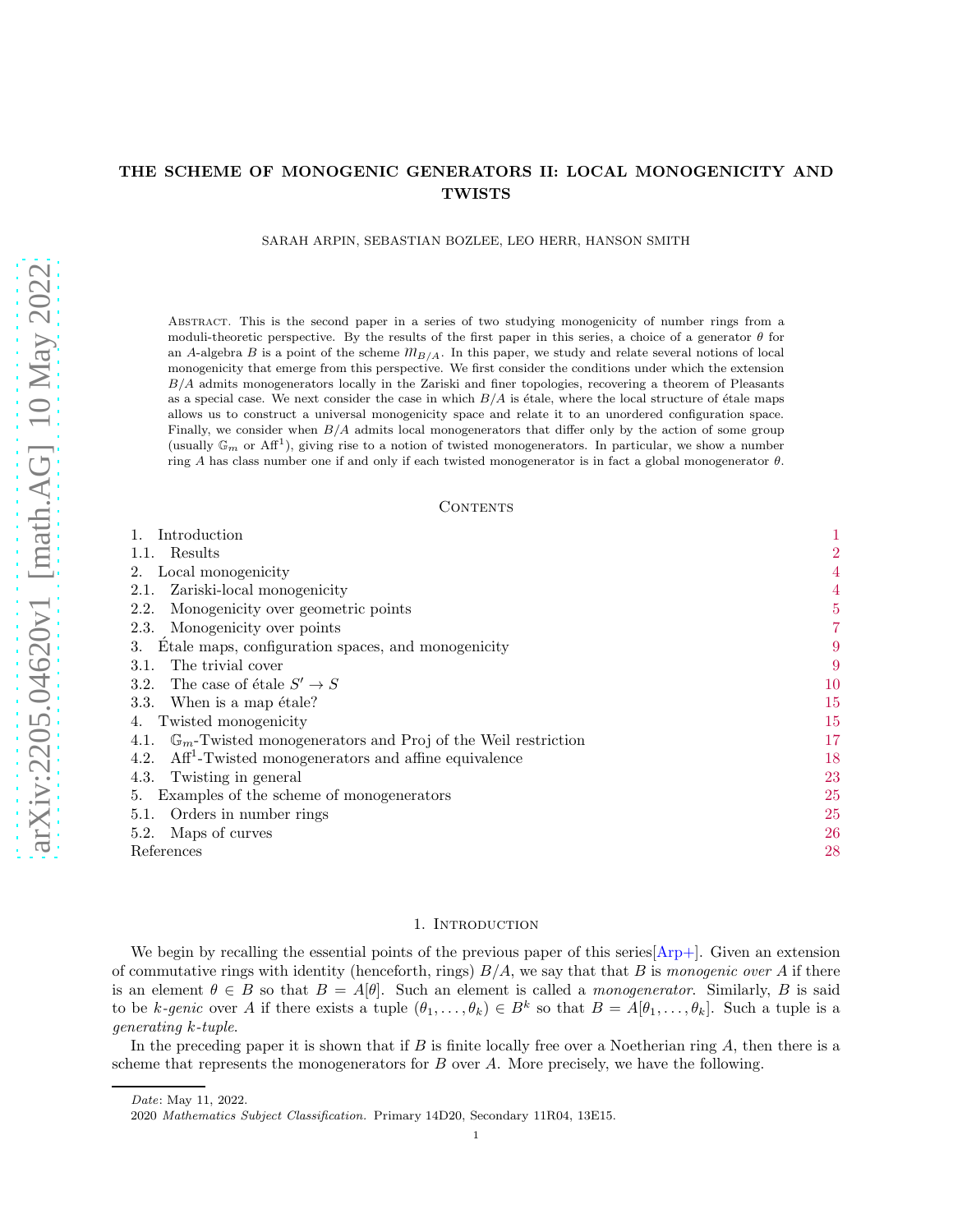<span id="page-1-1"></span>**Situation 1.1.** Let  $\pi : S' \to S$  be a finite locally free morphism of schemes of constant degree  $n \ge 1$  with S locally noetherian, and let  $X \to S$  be a quasiprojective morphism (almost always  $\mathbb{A}_{S}^{1}$  or  $\mathbb{A}_{S}^{k}$ ).

We are motivated by the case that  $S' \to S$  is induced by an extension of number rings  $\mathbb{Z}_L/\mathbb{Z}_K$ .

**Theorem 1.2.** Let  $\pi : S' \to S$  be as in Situation [1.1.](#page-1-1) Then there exists a smooth, quasiaffine S-scheme  $m_{X,S'/S}$  representing the contravariant functor on S-schemes



If  $X = \mathbb{A}^1_S$ , then  $\mathcal{M}_{X,S'/S}$  is an affine S-scheme.

We write  $m_{k,S'/S}$  for the case in which  $X = \mathbb{A}_{S}^{k}$ . We call the scheme  $m_{k,S'/S}$  the scheme of k-generators. If  $k = 1$ , we write  $m_{S'/S}$  instead of  $m_{1,S'/S}$  and call it the scheme of monogenerators or monogenicity space. If  $S' = \text{Spec } B$  and  $S = \text{Spec } A$  are affine, we may write  $\mathcal{M}_{k,B/A}$  or  $\mathcal{M}_{B/A}$  instead.

In the case that  $S = \operatorname{Spec} A$ ,  $S' = \operatorname{Spec} B$ , and  $T = \operatorname{Spec} C$ , standard universal properties imply that the T-points of  $m_{k,S'/S}$  are in natural bijection with the generating k-tuples of  $C \otimes_A B$  over C. If we assume further that  $T \simeq S$ , we find that the S-points of  $m_{k,B/A}$  are in bijection with generating k-tuples for B over A.

By analogy with the affine case, we therefore say that the S-points of  $m_{k,S'/S}$  are generating k-tuples and the S-points of  $m_{S'/S}$  are monogenerators for  $S' \to S$ . Such a morphism is monogenic if a monogenerator exists.

Since  $m_{k,S'/S}$  is a scheme, it is a sheaf in the fpqc topology on  $(Sch/S)$ . This invites a local study of monogenicity<sup>[1](#page-1-2)</sup> of  $S' \to S$ , the subject of this paper.

<span id="page-1-0"></span>1.1. Results. We identify and relate several "local" notions of monogenicity. To guide the reader, their relationships are indicated in Figure [1.1.](#page-2-0)

A sheaf theoretic notion of local monogenicity immediately presents itself.

<span id="page-1-3"></span>**Definition 1.3.** Let  $\tau$  be a subcanonical Grothendieck topology on schemes, for example the Zariski, Nisnevich, étale, fppf, or fpqc topologies. We say that  $S'/S$  is  $\tau$ -locally k-genic if the sheaf  $m_{k,S'/S}$  is locally non-empty in the topology  $\tau$ . I.e., there is a  $\tau$ -cover  $\{U_i \to S\}_{i\in I}$  of S such that  $\mathcal{M}_{k,S'/S}(U_i)$  is non-empty for all  $i \in I$ .

The notions of  $\tau$ -local monogenicity are considered in Section [2.](#page-3-0) For comparison with them we introduce further "local" notions of monogenicity, the most important of which we state now.

**Definition 1.4.** Let  $\pi : S' \to S$  be as in Situation [1.1.](#page-1-1) We say that  $S' \to S$  is

- (1) monogenic at points if  $S' \times_S \operatorname{Spec} k(p) \to \operatorname{Spec} k(p)$  is monogenic for each point  $p \in S$ .
- (2) monogenic at geometric points if  $S' \times_S \text{Spec } k \to \text{Spec } k$  is monogenic for each map  $\text{Spec } k \to S$ where  $k$  is an algebraically closed field.

Using local equations for  $m_{S'/S}$ , we quickly prove that Zariski-local monogenicity is equivalent to monogenicity at points. The other standard topologies—´etale through fpqc—induce notions of monogenicity stricter than Zariski-local monogenicity and imply monogenicity at geometric points.

We then use the structure of finite algebras over fields to classify monogenicity at points. In particular, we give a more geometric characterization of [\[Ple74,](#page-28-0) Theorems 1 and 2] as a corollary.

In Section [3,](#page-8-0) we consider monogenicity spaces of étale  $S' \to S$ , a salient case since extensions of number rings are generically étale and such étale maps share a common local structure: Finite étale maps are étale-locally isomorphic to the trivial n-sheeted cover  $S \sqcup \cdots \sqcup S \rightarrow S$ . The latter has  $m_{S'/S}$  equal to the configuration space of n distinct points in  $\mathbb{A}^1$ . Therefore we may interpret monogenicity spaces as twisted generalizations of configuration spaces, at least when  $S' \to S$  is étale.

<span id="page-1-2"></span><sup>1</sup> 'Monogeneity' is also common in the literature.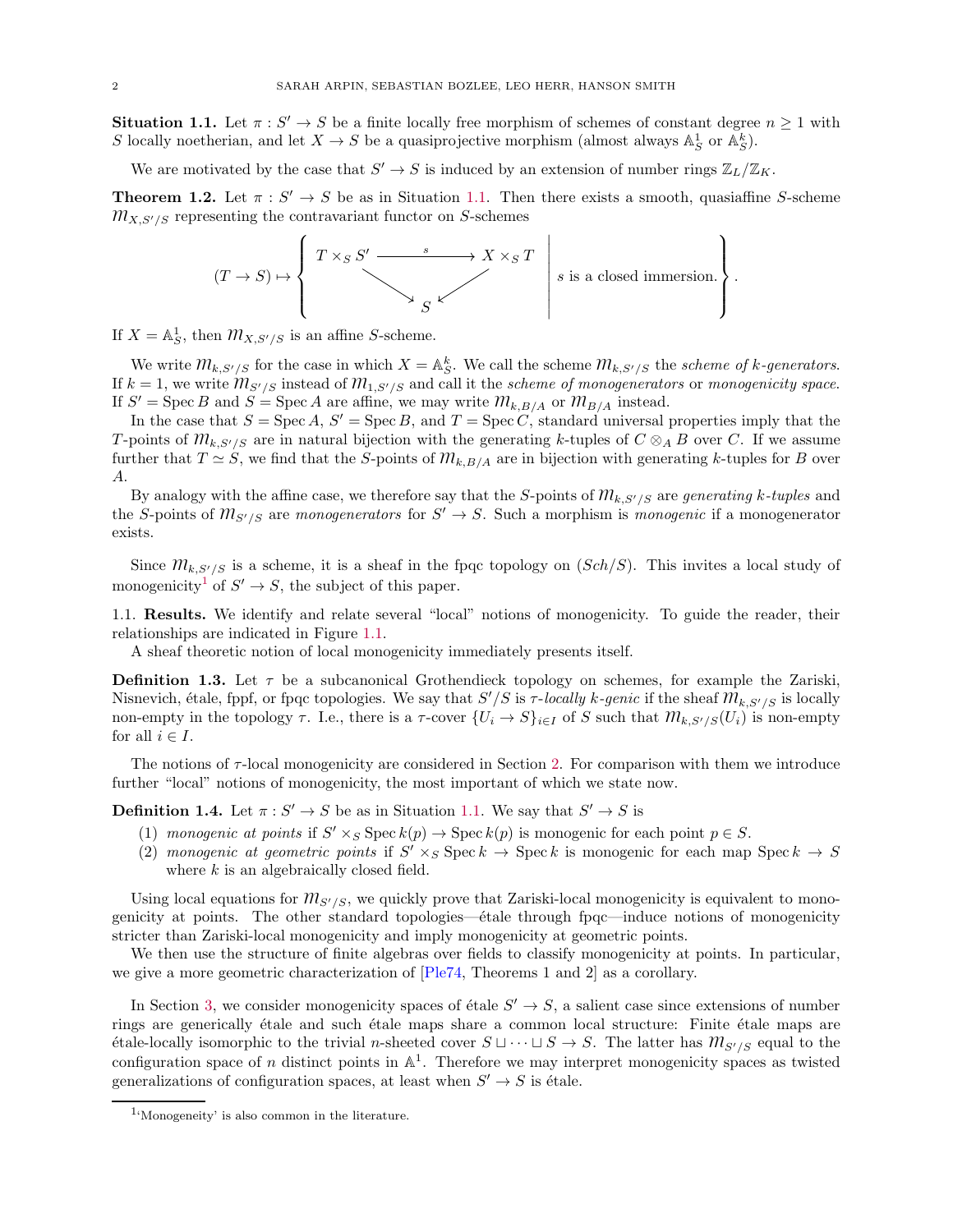

<span id="page-2-0"></span>FIGURE 1.1. A guide to notions of monogenicity and their relationships.

Using the fact  $[Stacks, 04HN]$  $[Stacks, 04HN]$  that every finite étale map of degree n is pulled back from the morphism of stacks  $B\Sigma_{n-1} \to B\Sigma_n$ , we then construct a monogenicity space  $m_{B\Sigma_{n-1}/B\Sigma_n}$ . This is universal for étale maps in the sense that the monogenicity space  $m_{S'/S}$  of each étale  $S' \to S$  is pulled back from  $m_{B\Sigma_{n-1}/B\Sigma_n}$ .

We then consider several examples enabled by the structure of  $m_{S'/S}$  in the étale case, among them a connection to braid groups, a construction of the moduli space of genus zero pointed curves from monogenicity spaces, the monogenicity space of a G-torsor, and the monogenicity space of an isogeny of elliptic curves.

A local-to-global sequence is missing for τ-local monogenicity. Yet there are natural group actions on  $m_{S'/S}$ , in particular by  $\mathbb{G}_m$  and  $\text{Aff}^1$ . In Section [4](#page-14-1) we study "twisted" versions of monogenicity in which  $S' \to S$  has local monogenerators that differ from each other by the action of such groups. More precisely:

**Definition 1.5** (Twisted Monogenerators). A ( $\mathbb{G}_m$ )-twisted monogenerator for  $B/A$  is:

- (1) a Zariski open cover Spec  $A = \bigcup_i D(f_i)$  for elements  $f_i \in A$ ,
- (2) a system of "local" monogenerators  $\theta_i \in B\left[f_i^{-1}\right]$  for  $B[f_i^{-1}]$  over  $A[f_i^{-1}]$ , and
- (3) units  $a_{ij} \in A \left[ f_i^{-1}, f_j^{-1} \right]^*$

such that

- for all  $i, j$ , we have  $a_{ij}.\theta_j = \theta_i$ ,
- for all  $i, j, k$ , the "cocycle condition" holds:

$$
a_{ij}.a_{jk} = a_{ik}.
$$

Two such systems  $\{(a_{ij}),(\theta_i)\},\{(a'_{ij}),(\theta'_{i})\}$  are *equivalent* if, after passing to a common refinement of their respective covers, there is a global unit  $u \in A^*$  such that  $u \cdot a_{ij} = a'_{ij}$  and  $u \cdot \theta_i = \theta'_i$ . Likewise  $B/A$ is Aff<sup>1</sup>-twisted monogenic if there is a cover with  $\theta_i$ 's as above, but with the units in item [\(3\)](#page-15-0) replaced by pairs  $a_{ij}, b_{ij} \in A\left[f_i^{-1}, f_j^{-1}\right]$  such that each  $a_{ij}$  is a unit and  $a_{ij}\theta_j + b_{ij} = \theta_i$ .

Under certain hypotheses, we show:

Proposition [4.15:](#page-19-0)  $B/A$  is  $\mathbb{G}_m$ -twisted monogenic if and only if it is Aff<sup>1</sup>-twisted monogenic.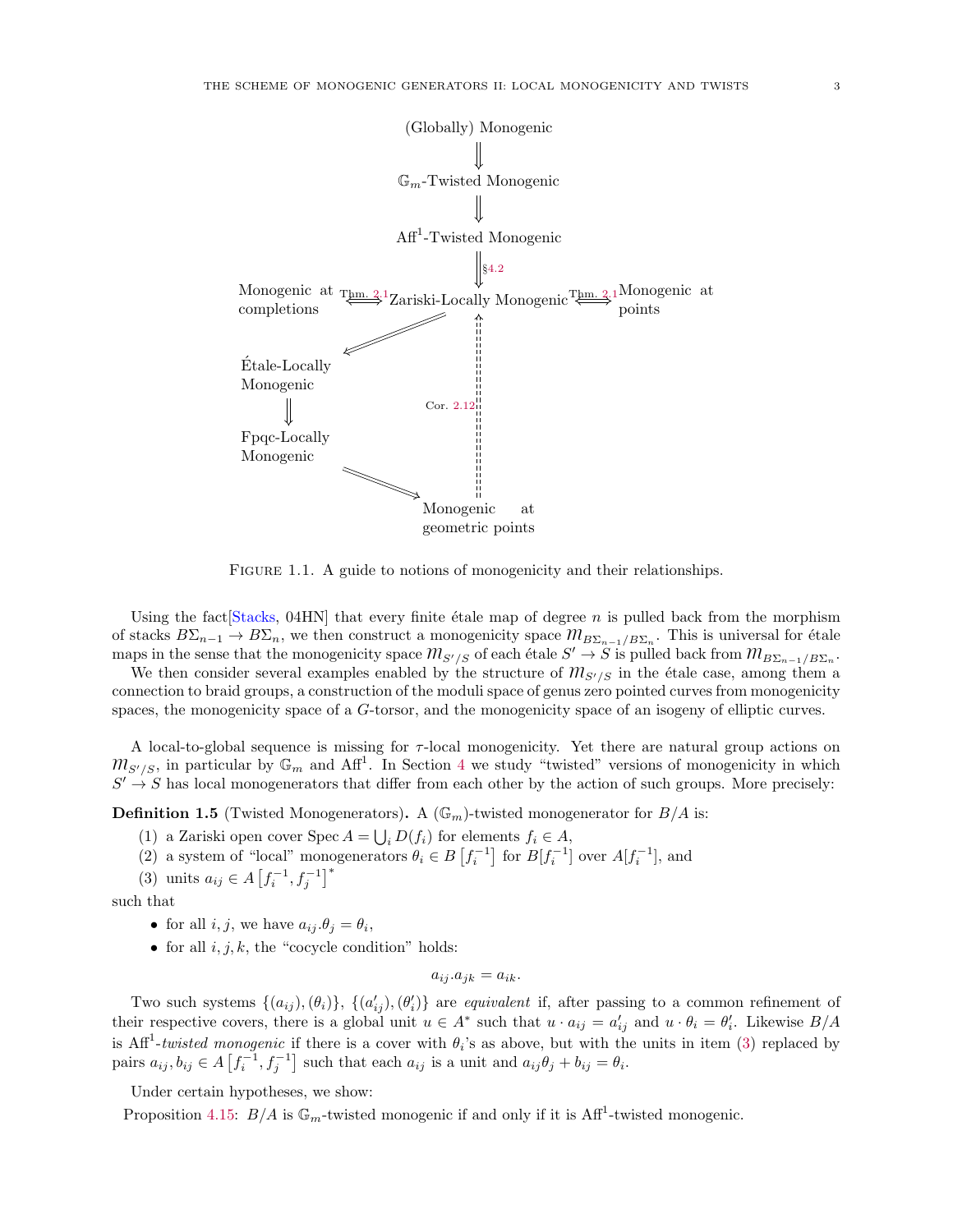- Theorem [4.20:](#page-20-0) The class number of a number ring  $\mathbb{Z}_K$  is one if and only if all twisted monogenic extensions of number rings  $\mathbb{Z}_L/\mathbb{Z}_K$  are in fact monogenic.
- Remark [4.13:](#page-18-0) There is a local-to-global sequence relating affine equivalence classes of monogenerators with global monogenerators as above.
- Theorem [4.2:](#page-16-1) There are moduli spaces of  $\mathbb{G}_m$  and Aff<sup>1</sup>-twisted monogenerators analogous to  $m_{S'/S}$ .

Theorem [4.17:](#page-19-1) There are finitely many twisted monogenerators up to equivalence.

Section [5](#page-24-0) concludes with ample examples of the scheme of monogenerators and the various interactions between the forms of local monogenicity.

<span id="page-3-0"></span>To avoid repetition, we invite the reader to consult the first paper in this series for a survey of the relevant literature.

# 2. Local monogenicity

<span id="page-3-1"></span>2.1. Zariski-local monogenicity. This section shows Zariski-local monogenicity can be detected over points and completions as spelled out in Remark [2.3.](#page-3-3) We will make frequent use of the vocabulary and notation of [\[Arp+,](#page-27-1) Section 3].

<span id="page-3-5"></span><span id="page-3-4"></span><span id="page-3-2"></span>Theorem 2.1. The following are equivalent:

- (1)  $\pi: S' \to S$  is Zariski-locally monogenic.
- (2) There exists a family of maps  $\{f_i: U_i \to S\}$  such that
	- (a) the  $f_i$  are jointly surjective;
	- (b) for each point  $p \in S$ , there is an index i and point  $q_p \in f_i^{-1}(p)$  so that  $f_i$  induces an isomorphism  $k(p) \rightarrow k(q_i);$
	- (c)  $S' \times_S U_i \rightarrow U_i$  is monogenic for all *i*.
- <span id="page-3-6"></span>(3)  $\pi: S' \to S$  is monogenic over points, i.e.,  $S' \times_S \text{Spec } k(p) \to \text{Spec } k(p)$  is monogenic for each point  $p \in S$ .

*Proof.* [\(1\)](#page-3-4)  $\implies$  [\(2\)](#page-3-5): Choose the  $U_i$  to be a Zariski cover on which  $S' \to S$  is monogenic.

 $(2) \implies (3)$  $(2) \implies (3)$  $(2) \implies (3)$ : Suppose such a cover  $\{f_i: U_i \to S\}$  is given. For each i, let  $\sigma_p: \operatorname{Spec} k(p) \to U_i$  be the section through  $q_p$ . monogenicity is preserved by pullback on the base, so pulling back  $S' \times_S U_i \to U_i$  along  $\sigma_p$  implies [\(3\)](#page-3-6).

[\(3\)](#page-3-6)  $\implies$  [\(1\)](#page-3-4): Let  $p \in S$  be a point with residue field  $k(p)$  and let  $\theta$  be a monogenerator for  $S' \times_S$ Spec  $k(p) \to$ Spec  $k(p)$ . We claim that  $\theta$  extends to a monogenerator over an open subset  $U \subseteq S$  containing p, from which [\(1\)](#page-3-4) follows. The claim is Zariski local, so assume  $S = \text{Spec } A$  and  $\pi_* \mathcal{O}_{S'} \simeq \bigoplus_{i=1}^n \mathcal{O}_S e_i$  is globally free. The Weil Restriction  $\mathcal{R}_{S'/S}$  is then isomorphic to affine space  $\mathbb{A}^n_S$ .

We first extend  $\theta$  to a section of  $\mathcal{R}_{S'/S}$ . The monogenerator entails a point  $\theta$ : Spec  $k(p) \to \mathcal{M}_{S'/S}$  $\mathcal{R}_{S'/S} \simeq \mathbb{A}_S^n$ , i.e. *n* elements  $\overline{x}_1, \ldots, \overline{x}_n \in k(p)$ . Choose arbitrary lifts  $x_i \in A_{(p)}$  of  $\overline{x}_i$ . The *n* elements  $x_i$  must have a common denominator, so we have  $x_1, \ldots, x_n \in A \left[ f^{-1} \right]$  for some f. Thus our point  $\theta$ : Spec  $k(p) \to \mathbb{A}^n_S$ extends to  $\theta : D(f) \to \mathcal{R}_{S'/S}$  for some distinguished open neighborhood  $D(f) \subseteq S$  containing p.

Finally, we restrict  $\tilde{\theta}$  to a section of  $m_1$ . The monogenicity space  $m_1$  is an open subscheme of the Weil Restriction  $\mathcal{R}_{S'/S}$ , so  $\widetilde{\theta}$  :  $D(f) \to \mathcal{R}_{S'/S}$  restricts to a monogenerator  $\widetilde{\theta}|_U : U \to \mathcal{M}_1$  where  $U = \widetilde{\theta}^{-1}(\mathcal{M}_1) \subset$  $D(f)$ . By hypothesis,  $p \in U$ , so  $\tilde{\theta}|_U$  is the desired extension of  $\theta$ .

**Remark 2.2.** The same proof shows that  $S' \to S$  is Zariski-locally k-genic if and only if its fibers  $S' \times_S$  $\operatorname{Spec} k(p) \to \operatorname{Spec} k(p)$  are k-genic.

<span id="page-3-7"></span><span id="page-3-3"></span>Remark 2.3. Item [\(2\)](#page-3-5) of Theorem [2.1](#page-3-2) implies the following are also equivalent to Zariski-local monogenicity:

- (1)  $S' \to S$  is "monogenic at local rings," i.e, for each point p of S,  $S' \times_S \text{Spec } \mathcal{O}_{S,p} \to \text{Spec } \mathcal{O}_{S,p}$  is monogenic.
- (2)  $S' \to S$  is "monogenic at completions," i.e., for each point p of S,  $S' \times_S \text{Spec } \widehat{\Theta}_{S,p} \to \text{Spec } \widehat{\Theta}_{S,p}$  is monogenic, where  $\hat{\mathcal{O}}_{S,p}$  denotes the completion of  $\mathcal{O}_{S,p}$  with respect to its maximal ideal.
- (3)  $S' \rightarrow S$  is locally monogenic in the Nisnevich topology as in Definition [1.3.](#page-1-3)

**Corollary 2.4** ([\[Ser79,](#page-28-2) Proposition III.6.12]). Let  $S' \to S$  be an extension of local rings inducing a separable extension of residue fields. Then  $S'$  is monogenic over  $S$ .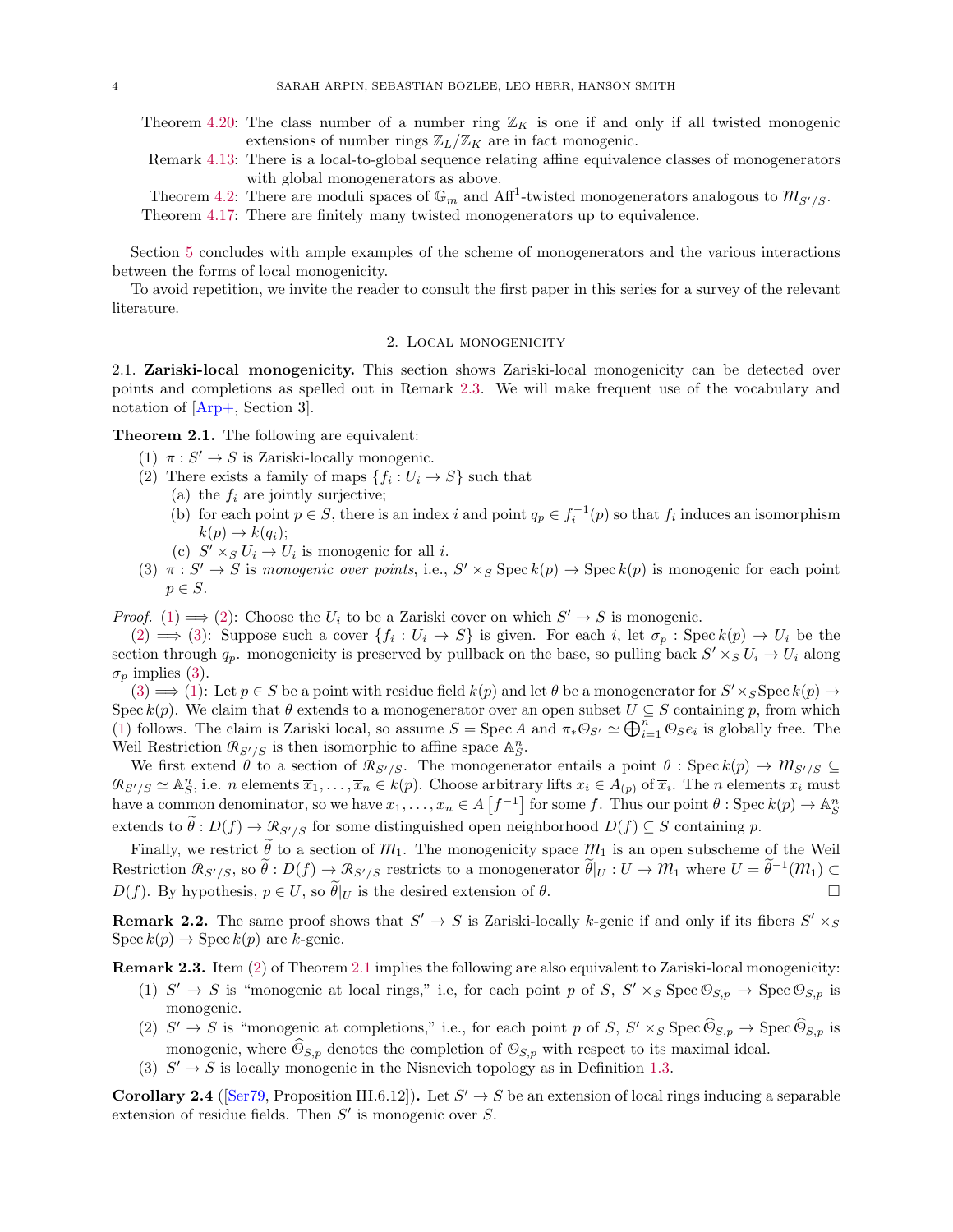*Proof.* Use the equivalence of item [\(1\)](#page-3-7) in Remark [2.3](#page-3-3) and [\(3\)](#page-3-6) in Theorem [2.1.](#page-3-2)

We now recall some ideas in order to compare with related results in the number ring case.

**Definition 2.5.** Let  $\mathbb{Z}_L/\mathbb{Z}_K$  be an extension of number rings. Given  $\theta \in \mathbb{Z}_L$  generating  $L/K$ , we write  ${\rm Index}_{\mathbb{Z}_L/\mathbb{Z}_K}(\theta)$  for the index  $[\mathbb{Z}_L : \mathbb{Z}_K[\theta]]$ . A non-zero prime of  $\mathfrak{p} \subset \mathbb{Z}_K$  is a *common index divisor*<sup>[2](#page-4-1)</sup> for the extension  $\mathbb{Z}_L/\mathbb{Z}_K$  if  $\text{Index}_{\mathbb{Z}_L/\mathbb{Z}_K}(\theta) \in \mathfrak{p}$  for every  $\theta \in \mathbb{Z}_L$  generating  $L/K$ .

Common index divisors are exactly the primes  $\mathfrak p$  whose splitting in  $\mathbb Z_L$  cannot be mirrored by irreducible polynomials in  $k(p)[x]$ ; see [\[Hen94\]](#page-28-3) and [\[Ple74](#page-28-0)].

We recall  $[Arp+,$  $[Arp+,$  Remark 3.11 that if U is an open affine subscheme of S on which S' is free with basis  $e_1, \ldots, e_n$  then  ${\rm Index}_{\mathbb{Z}_L/\mathbb{Z}_K}(x_1e_1 + \cdots + x_ne_n)$  is a local index form on U.

Restating the property of being monogenic at points in terms of the index form, we obtain a generalization of the notion of having no common index divisors:

<span id="page-4-3"></span>**Proposition 2.6.**  $S' \to S$  is monogenic over points if and only if for each point p of S and local index form *i* around *p*, there is a tuple  $(x_1, \ldots, x_n) \in k(p)^n$  such that  $i(x_1, \ldots, x_n)$  is nonzero in  $k(p)$ .

*Proof.*  $S' \times \text{Spec } k(p) \to \text{Spec } k(p)$  is monogenic precisely when  $\text{Spec } k(p)[x_1, \ldots, x_n, i(x_1, \ldots, x_n)^{-1}]$  has a  $k(p)$  point.

Immediately we recover an explicit corollary validating the generalization:

**Corollary 2.7.** Suppose  $S' \to S$  is induced by an extension of number rings  $\mathbb{Z}_L/\mathbb{Z}_K$ . Then  $S' \to S$  is Zariski-locally monogenic if and only if there are no common index divisors for  $\mathbb{Z}_L/\mathbb{Z}_K$ .

<span id="page-4-10"></span>Example 2.8. There are extensions of number rings that are locally monogenic but not monogenic. Narkiewicz [\[Nar04](#page-28-4), Page 65] gives the following family. Let  $L = \mathbb{Q}(\sqrt[3]{m})$  with  $m = ab^2$ , ab square-free,  $3 \nmid m$ , and  $m \not\equiv \pm 1 \mod 9$ . The number ring  $\mathbb{Z}_L$  is not monogenic over Q despite having no common index divisors. We consider the case  $ab^2 = 7 \cdot 5^2$  in Example [5.3.](#page-25-1)

## <span id="page-4-0"></span>2.2. Monogenicity over geometric points.

**Definition 2.9.** Say that S' over S is monogenic over geometric points if, for each morphism  $\text{Spec } k \to S$ where k is an algebraically closed field,  $S' \times_S \text{Spec } k \to \text{Spec } k$  is monogenic.

While it is a weaker condition than monogenicity over points in general, it is equivalent to some conditions that might seem more natural.

<span id="page-4-9"></span><span id="page-4-5"></span><span id="page-4-2"></span>Theorem 2.10. The following are equivalent:

- (1) the local index forms for  $S'/S$  are nonzero on each fiber of  $\mathcal{R} \to S$ ;
- (2) for each point  $p \in S$  with residue field  $k(p)$ , there is a finite Galois extension  $L/k(p)$  such that  $S' \times_S \text{Spec } L \to \text{Spec } L$  is monogenic, and this extension may be chosen to be trivial if  $k(p)$  is an infinite field;
- <span id="page-4-6"></span><span id="page-4-4"></span>(3)  $S' \rightarrow S$  is monogenic over geometric points;
- (4) there is a jointly surjective collection of maps  $\{U_i \to S\}$  so that  $S' \times_S U_i \to U_i$  is monogenic for each i;
- <span id="page-4-7"></span>(5)  $m_1 \rightarrow S$  is surjective;

<span id="page-4-8"></span>If, in addition,  $\hat{\mathcal{U}}$  is a Cartier divisor in  $\hat{\mathcal{R}}$  (i.e., the local index forms are non-zero divisors), the above are also equivalent to:

(6)  $\mathcal{N} \to S$  is flat.

To see some of the subtleties one can compare item [\(1\)](#page-4-2) above with Lemma [2.6](#page-4-3) and item [\(4\)](#page-4-4) above with item [\(2\)](#page-3-5) of Theorem [2.1.](#page-3-2)

<span id="page-4-1"></span> $2$ Common index divisors are also called *essential discriminant divisors* and *inessential or nonessential discriminant divisors*. The shortcomings of the English nomenclature likely come from what Neukirch [\[Neu99,](#page-28-5) page 207] calls "the untranslatable German catch phrase [...] 'außerwesentliche Diskriminantenteile.'" Our nomenclature is closer to Fricke's 'ständiger Indexteiler.'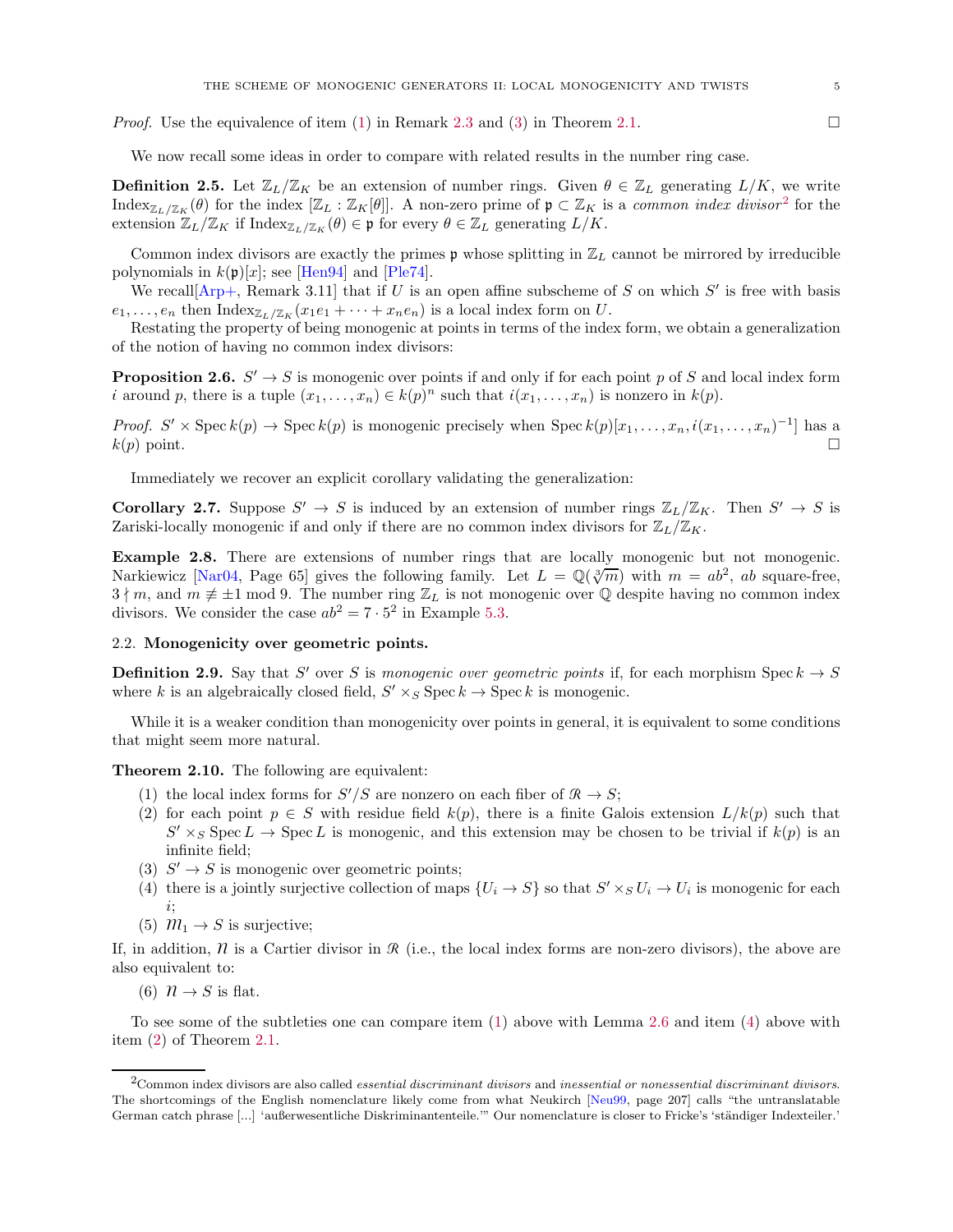*Proof.* The assertions are Zariski-local, so we may choose local coordinates as usual  $(S = \text{Spec } A, S' = A)$ Spec B, coordinates  $x_I$ ).

[\(1\)](#page-4-2)  $\implies$  [\(2\)](#page-4-5): Suppose first that  $p \in S$  is a point with  $k(p)$  an infinite field. Let p be the corresponding prime of A and write  $\bar{i}$  for the restriction of the local index form modulo p. Recall that since  $k(p)$  is infinite, polynomials in  $k(p)[x_1, \ldots, x_n]$  are determined by their values on  $(x_i) \in k(p)^n$ . Since  $\overline{i}$  is nonzero,  $\overline{i}(a_1,\ldots,a_n)$  must be nonzero for some  $(a_1,\ldots,a_n) \in k(p)^n$ . This shows that  $S' \times_S \text{Spec } k(p) \to \text{Spec } k(p)$ is monogenic, so we have [\(2\)](#page-4-5).

Next suppose  $k(p)$  is a finite field. Then, since  $\overline{i}$  is nonzero, there is a finite field extension L (necessarily Galois) of  $k(p)$  such that there exists  $(a_1, \ldots, a_n) \in L^n$  with  $\bar{i}(a_1, \ldots, a_n) \neq 0$ . This shows that  $S' \times_S$  $Spec L \rightarrow Spec L$  is monogenic, so we have [\(2\)](#page-4-5) again.

[\(2\)](#page-4-5)  $\implies$  [\(3\)](#page-4-6): Let k be an algebraically closed field and Speck  $\rightarrow$  S a map. Let p be the image of Spec k, and let L be the field extension given by [\(2\)](#page-4-5). Then pullback along Spec  $k \to \text{Spec } L$  implies that  $S' \times_S \operatorname{Spec} k \to \operatorname{Spec} k$  is monogenic.

[\(3\)](#page-4-6)  $\implies$  [\(4\)](#page-4-4): Take  $\{U_i \rightarrow S\}$  to be  $\{\text{Spec } \overline{k(p)} \rightarrow S\}_{p \in S}$ .

[\(4\)](#page-4-4)  $\implies$  [\(1\)](#page-4-2): For each point  $p \in S$ , choose an index i and a point  $q_p \in U_i$  mapping to p. Let i be an index form around p. By pullback,  $S' \times_S q_p \rightarrow q_p$  is monogenic, so i pulls back to a nonzero function over  $k(q_p)$ . Therefore i is nonzero over  $k(p)$  as well.

[\(5\)](#page-4-7)  $\implies$  [\(4\)](#page-4-4): Take  $M \rightarrow S$  as the cover.

[\(2\)](#page-4-5)  $\implies$  [\(5\)](#page-4-7): For each point  $p \in S$ , the Spec L point of  $M_1$  witnessing monogenicity of  $S' \times_S \text{Spec } L \to$  $Spec L$  is a preimage of p.

 $(1) \iff (6)$  $(1) \iff (6)$  $(1) \iff (6)$ : The sequence

$$
0\to \mathcal{G}_{S'/S}\to \mathcal{O}_{\mathcal{R}}\to \mathcal{O}_{\mathcal{R}_{S'/S}}\to 0
$$

may be written as

$$
0 \to A[x_I] \xrightarrow{i} A[x_I] \to A[x_I]/i \to 0
$$

where i is a local index form for  $S'/S$ .

Recall that an  $A[x_I]$ -module M is flat if and only if for each prime p of A and ideal q of  $A[x_I]$  lying over p,  $M_{\mathfrak{q}}$  is flat over  $A_{\mathfrak{p}}$ . Therefore, by the local criterion for flatness Stacks, 00MK],  $\eta_{S'/S}$  is flat over S if and only if

$$
\operatorname{Tor}\nolimits_1^{A_{\operatorname{\mathfrak{p}}\nolimits}}(A_{\operatorname{\mathfrak{p}}\nolimits}/\operatorname{\mathfrak{p}}\nolimits A_{\operatorname{\mathfrak{p}}\nolimits}, (A[x_I]/i)_{\operatorname{\mathfrak{q}}\nolimits}) = 0
$$

for all such ideals **p** and **q**. Therefore,  $\mathcal{H}_{S'/S}$  is flat if and only if

$$
A[x_I]_{\mathfrak{q}}/\mathfrak{p}A[x_I]_{\mathfrak{q}} \stackrel{i(\text{mod } \mathfrak{p})}{\longrightarrow} A[x_I]_{\mathfrak{q}}/\mathfrak{p}A[x_I]_{\mathfrak{q}}
$$

is injective for all **p** and **q** as above. All of these maps are injective if and only if the maps of  $A[x_I]$ -modules

$$
A_{\mathfrak{p}}[x_I]/{\mathfrak{p}} A_{\mathfrak{p}}[x_I] \stackrel{i(\text{mod } \mathfrak{p})}{\longrightarrow} A_{\mathfrak{p}}[x_I]/{\mathfrak{p}} A_{\mathfrak{p}}[x_I]
$$

are all injective as p varies over the prime ideals of A. Since  $A_{p}[x_{I}]/pA_{p}[x_{I}] \simeq (A_{p}/pA_{p})[x_{I}]$  is an integral domain for each  $\mathfrak{p}$ , injectivity fails if and only if i reduces to 0 in the fiber over some  $\mathfrak{p}$ . We conclude that [\(1\)](#page-4-2) holds if and only if [\(6\)](#page-4-8) holds.  $\square$ 

**Corollary 2.11.** If  $S' \to S$  is fpqc-locally monogenic, then  $S' \to S$  is monogenic at geometric points.

*Proof.* Suppose  $\{U_i \to S\}_{i \in I}$  is an fpqc cover so that  $S' \times_S U_i \to U_i$  is monogenic for each  $i \in I$ . Then  $m_{S'/S}|_{U_i} \to U_i$  admits a section for each i, so  $m_{S'/S}|_{U_i} \to U_i$  is surjective for each i. Surjectivity is fpqc local, so  $m_{S'/S} \rightarrow S$  is also surjective. The result follows by the equivalence of [\(5\)](#page-4-7) and [\(3\)](#page-4-6).

<span id="page-5-1"></span><span id="page-5-0"></span>**Corollary 2.12.** If all of the points of S have infinite residue fields, then the following are equivalent:

- (1)  $S' \rightarrow S$  is monogenic over geometric points;
- (2)  $S'/S$  is Zariski-locally monogenic.

**Remark 2.13.** The conclusion of Corollary [2.12](#page-5-0) fails dramatically if S has finite residue fields. For  $S' \rightarrow S$ coming from an extension of number rings condition  $(1)$  always holds (see Corollary [2.19](#page-7-0) below), yet there are extensions that are not locally monogenic. In this sense, monogenicity is more subtle in the arithmetic context than the geometric one. For an example of an extension that is monogenic over geometric points but is not monogenic over points see Example [5.1.](#page-24-2)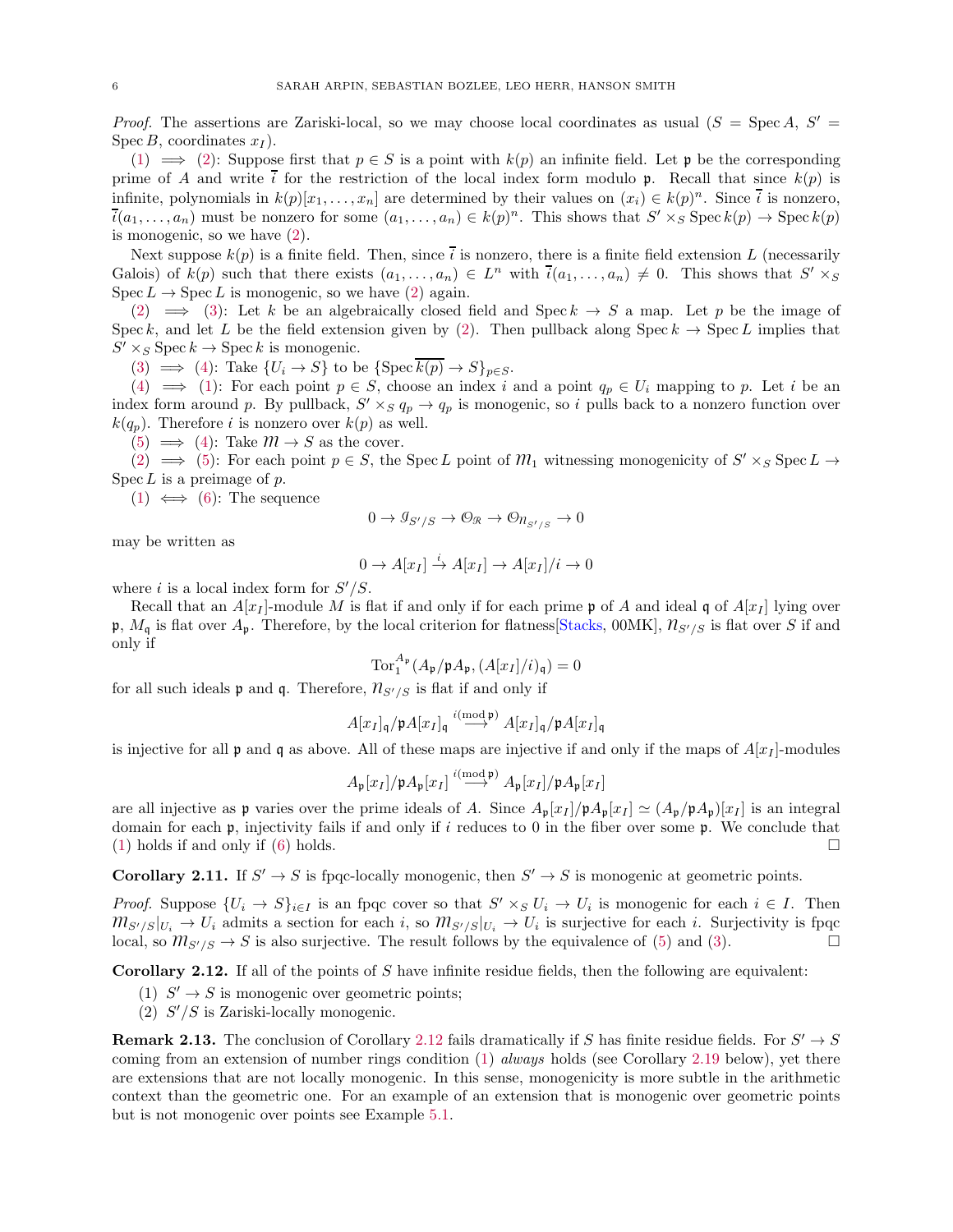<span id="page-6-0"></span>2.3. Monogenicity over points. In light of Theorem [2.1,](#page-3-2) it is particularly interesting to characterize monogenicity of  $S' \to S$  in the case that S is the spectrum of a field k. In this case S' is the spectrum of an  $n$ -dimensional k-algebra B. Such algebras are Artinian rings, and a well-known structure theorem implies that B is a direct product of local Artinian rings  $B_i$ . We will exploit this to give a complete characterization of Zariski-local monogenicity.

The result in the case that both  $S'$  and  $S$  are spectra of fields is well-known.

**Theorem 2.14** (Theorem of the primitive element). Let  $\ell/k$  be a finite field extension. Then Spec  $\ell \to \text{Spec } k$ is monogenic if and only if there are finitely many intermediate subfields  $\ell/\ell'/k$ .

In particular, a finite separable extension of fields is monogenic.

We next consider the monogenicity of  $S' \to S$  when  $S'$  is a nilpotent thickening of Spec  $\ell$ , leaving  $S =$ Spec k fixed. A key ingredient is a study of the square zero extensions of  $Spec \ell$ .

We remark for comparison that the proof below does not consider a nilpotent thickening of the base  $S \to \tilde{S}$ . In fact, if  $S \to \tilde{S}$  is a nilpotent closed immersion with  $S' = S \times_{\widetilde{S}} \tilde{S}'$ , any monogenerator  $\theta : S \to M_{S'/S}$ extends to  $\widetilde{S}$  locally in the étale topology. This results from the smoothness of  $m_{\widetilde{S}'/\widetilde{S}} \to \widetilde{S}$ .

<span id="page-6-1"></span>**Theorem 2.15.** Let  $S' \to S$  be induced by  $k \to B$  where k is a field and B is a local Artinian k-algebra with residue field  $\ell$  and maximal ideal **m**. Then  $S' \to S$  is monogenic if and only if

- (1)  $\text{Spec } \ell \to \text{Spec } k$  is monogenic
- (2)  $\dim_{\ell} \mathfrak{m}/\mathfrak{m}^2 \leq 1$ .
- (3) If  $\dim_{\ell} \mathfrak{m}/\mathfrak{m}^2 = 1$  and  $\ell/k$  is inseparable, then

$$
0 \to \mathfrak{m}/\mathfrak{m}^2 \to B/\mathfrak{m}^2 \to \ell \to 0
$$

is a non-split extension.

*Proof.* If the tangent space  $(\mathfrak{m}/\mathfrak{m}^2)^\vee$  has dimension greater than 1, then no map  $S' \to \mathbb{A}^1_S$  can be injective on tangent vectors as is required for a closed immersion.

On the other hand, if the tangent space of S' has dimension 0, we have  $B = \ell$ , and the result is true by hypothesis.

Now suppose the tangent space of S' has dimension 1. A morphism  $S' \to \mathbb{A}^1_S$  is a closed immersion if and only if it is universally closed, universally injective, and unramified[\[Stacks](#page-28-1), Tag 04XV].

Choose a closed immersion  $\text{Spec } \ell \to \mathbb{A}^1_k$ . Equivalently, write  $\ell = k[t]/(f(t))$  where  $f(t)$  is the monic minimal polynomial of some element  $\theta \in \ell$ . Since  $\text{Spec } \ell \to S'$  is a universal homeomorphism[\[Stacks,](#page-28-1) Tag 054M], any extension of  $Spec \ell \to \mathbb{A}^1_k$  to  $S' \to \mathbb{A}^1_k$  inherits the properties of being universally injective and universally closed from  $\operatorname{Spec} \ell \to \mathbb{A}^1_k$ .

Whether such an extension  $S' \to \mathbb{A}^1_k$  is ramified can be checked on the level of tangent vectors Stacks, Tag 0B2G. It follows that a morphism  $S' \to \mathbb{A}^1_k$  is a closed immersion if and only if its restriction to the vanishing of  $\mathfrak{m}^2$  is. On the other hand, any map  $V(\mathfrak{m}^2) \to \mathbb{A}^1_k$  extends to  $S' \to \mathbb{A}^1_k$  (choose a lift of the image of t arbitrarily). Therefore, it suffices to consider the case that S' is a square zero extension of Spec  $\ell$ .

By hypothesis, we have a presentation of  $\ell$  as  $k[t]/(f(t))$ . We conclude with some elementary deformation theory, see for example [\[Ser06](#page-28-6), §1.1]. We have a square zero extension of  $\ell$ 

$$
0 \to (f(t))/(f(t)^2) \to k[t]/(f(t))^2 \to \ell \to 0.
$$

By assumption,  $B$  is also a square zero extension of  $\ell$ :

$$
0 \to \mathfrak{m} \to B \to \ell \to 0.
$$

By [\[Ser06,](#page-28-6) Proposition 1.1.7], there is a morphism of k-algebras  $\phi : k[t]/(f(t))^2 \to B$  inducing the identity on l. Since  $(f(t))/(f(t)^2) \simeq \ell$  as a  $k[t]/(f(t)^2)$  module,  $\phi$  either restricts to an isomorphism  $f(t)/(f(t))^2 \to \mathfrak{m}$ or else the zero map. In the former case, the composite  $k[t] \to k[t]/(f(t))^2 \to B$  is a surjection, and we are done. In the latter case, B is the pushout of the extension  $k[t]/(f(t))^2$  along  $(f(t))/(f(t)^2) \stackrel{0}{\rightarrow} \mathfrak{m}$ , so B is the split extension  $\ell[\varepsilon]/\varepsilon^2$ .

If  $\ell/k$  is separable, then the extension  $k[t]/(f(t))^2$  is itself split [\[Ser06,](#page-28-6) Proposition B.1, Theorem 1.1.10], i.e. there an isomorphism  $k[t]/(f(t))^2 \simeq \ell[\varepsilon]/\varepsilon^2$ . Composing with  $k[t] \to k[t]/(f(t)^2)$  gives the required monogenerator.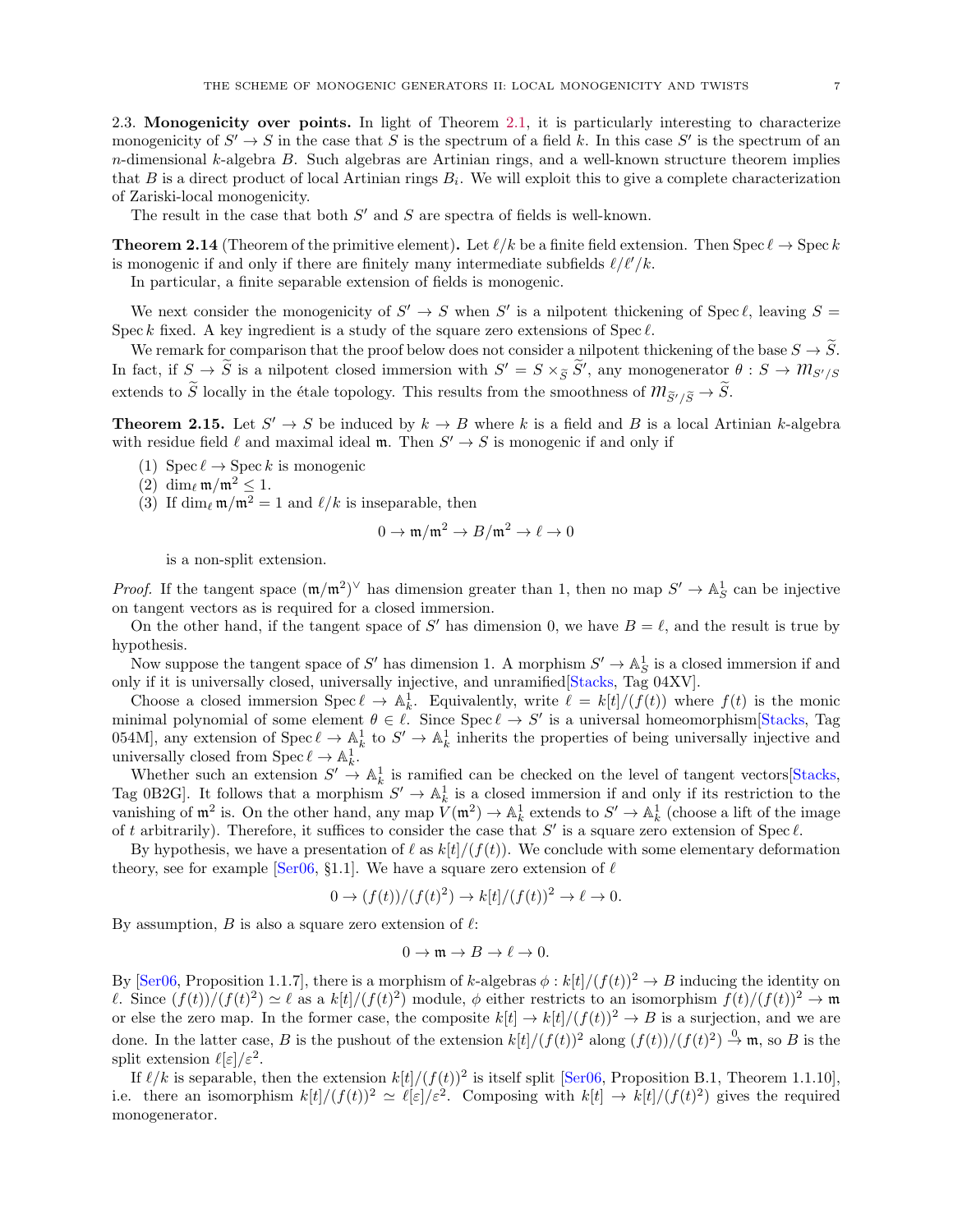If  $\ell/k$  is inseparable and  $B \simeq \ell[\varepsilon]/\varepsilon^2$ , we will show that  $S' \to S$  is not monogenic. Any generator for  $\ell[\varepsilon]/\varepsilon^2$  over k must also be a generator for  $\ell[\varepsilon]/\varepsilon^2$  over the maximal separable subextension k' of  $\ell/k$ , so we may assume that  $\ell/k$  is purely inseparable. Moreover, any generator  $\theta$  for  $\ell[\varepsilon]/\varepsilon^2$  over k must reduce modulo  $\varepsilon$  to a generator  $\overline{\theta}$  of  $\ell/k$ . Since  $\ell/k$  is purely inseparable, the minimal polynomial  $f(t)$  of  $\overline{\theta}$  satisfies  $f'(t) = 0$ . Note  $\theta = \overline{\theta} + c\varepsilon$  for some  $c \in \ell$ . Since  $\theta$  is assumed to be a monogenerator, there is a polynomial  $g(t) \in k[t]$  such that  $\varepsilon = g(\theta)$ . Reducing,  $\overline{g(\theta)} = g(\overline{\theta}) = 0$ , so  $g(t) = q(t)f(t)$  for some  $q(t) \in k[t]$ . Then

$$
g(\theta) = g(\overline{\theta}) + g'(\theta)c\varepsilon
$$
  
= 0 + q'(\overline{\theta})f(\overline{\theta})c\varepsilon + q(\overline{\theta})f'(\overline{\theta})c\varepsilon  
= 0,

a contradiction. We conclude that in this case  $S' \to S$  is not monogenic.

<span id="page-7-2"></span>**Remark 2.16.** In the case that  $k$  is perfect, the first and third conditions hold automatically. If  $S'$  is regular of dimension 1 the second condition is trivial.

<span id="page-7-4"></span>**Theorem 2.17.** Suppose  $S' \to S$  is induced by  $k \to A$  where k is a field and B is an Artinian k-algebra. Write  $B = \prod_i B_i$  where the  $B_i$  are local artinian k-algebras with respective residue fields  $k_i$ . Then  $S' \to S$ is monogenic if and only if

- <span id="page-7-3"></span><span id="page-7-1"></span>(1) Spec  $B_i \to S$  is monogenic for each i;
- (2) for each finite extension  $k'$  of k, S' has fewer points with residue field isomorphic to  $k'$  than  $k'$  has elements that generate  $k'$  over  $k$ .

*Proof.* Note that a map  $\bigcup_i$  Spec  $B_i \to \mathbb{A}^1_S$  is a closed immersion if and only if each map Spec  $B_i \to \mathbb{A}^1_S$  is a closed immersion and the closed immersions are disjoint: Spec  $B_i \times_{\mathbb{A}^1_S} \text{Spec } B_j = \emptyset$  for all  $i \neq j$ . This is equivalent to the statement that  $A[t] \to \prod_i B_i$  is surjective if and only if  $A[t] \to B_i$  is surjective for each i and  $B_i \otimes_{A[t]} B_j = 0$  whenever  $i \neq j$ , which follows quickly in turn from the Chinese remainder theorem.

The proof of Theorem [2.15](#page-6-1) shows that a closed immersion  $\text{Spec } B_i \to \mathbb{A}^1$  can be chosen with image any of the points of  $\mathbb{A}^1_S$  with residue field  $k_i$ . Then the condition on numbers of points is exactly what we need for the images of the Spec  $B_i$ s not to overlap without running out of points. (Since topologically, the components are single points.)  $\Box$ 

**Remark 2.18.** Condition [\(2\)](#page-7-1) is trivial in the case that the residue fields of S are infinite, highlighting the relative simplicity of monogenicity in the geometric context.

If  $S' \to S$  is instead induced by an extension of number rings, then Remark [2.16](#page-7-2) implies condition [\(1\)](#page-7-3) is trivial. In particular, an extension of  $Z$  has common index divisors if and only if there is "too much prime splitting" in the sense of condition [\(2\)](#page-7-1). This recovers the theorem of [\[Hen94\]](#page-28-3) (also see [\[Ple74,](#page-28-0) Cor. to Thm. 3) that **p** is a common index divisor if and only if there are more primes in  $\mathbb{Z}_L$  above **p** of residue class degree f than there are irreducible polynomials of degree f in  $k(\mathfrak{p})[x]$  for some positive integer f.

<span id="page-7-0"></span>**Corollary 2.19.** If  $S' \to S$  is induced by an extension of number rings  $\mathbb{Z}_L/\mathbb{Z}_K$ , then  $S' \to S$  is monogenic over geometric points.

*Proof.* Let p be a point of S. Let  $A = \mathbb{Z}_L \otimes_{\mathbb{Z}_K} k(p)$  be the ring for the fiber of S' over Spec  $k(p)$ . Note that  $k(p)$ is either of characteristic 0 or finite, so  $k(p)$  is perfect. Decompose A into a direct product of local Artinian  $k(p)$  algebras  $A_i$ . Since  $k(p)$  is perfect, conditions (1) and (3) of Theorem [2.15](#page-6-1) hold for Spec  $A_i \to \text{Spec } k(p)$ . Condition (2) holds as well since S' is regular of dimension 1. Therefore  $\text{Spec } A_i \to \text{Spec } k(p)$  is monogenic for each i.

Now consider the base change of S' to the algebraic closure  $\overline{k(p)}$  of  $k(p)$ . Write B for the ring of functions  $\mathbb{Z}_L \otimes_{\mathbb{Z}_K} \overline{k(p)}$  of this base change, and write B as a product of local Artinian algebras  $B_j$ . For each i we have that  $Spec A_i \otimes_{k(p)} \overline{k(p)} \to Spec \overline{k(p)}$  is monogenic. Each  $Spec B_j$  is a closed subscheme of exactly one of the Spec  $A_i \otimes_{k(p)} \overline{k(p)}$ s, so by composition, Spec  $B_j \to \text{Spec } \overline{k(p)}$  is monogenic for each j. This gives us condition (1) of Theorem [2.17](#page-7-4) for  $S' \times_S \operatorname{Spec} \overline{k(p)} \to \operatorname{Spec} \overline{k(p)}$ . Since  $\overline{k(p)}$  is infinite, condition (2) holds triviallly. We conclude that  $S' \times_S \text{Spec } \overline{k(p)} \to \text{Spec } \overline{k(p)}$  is monogenic, as required.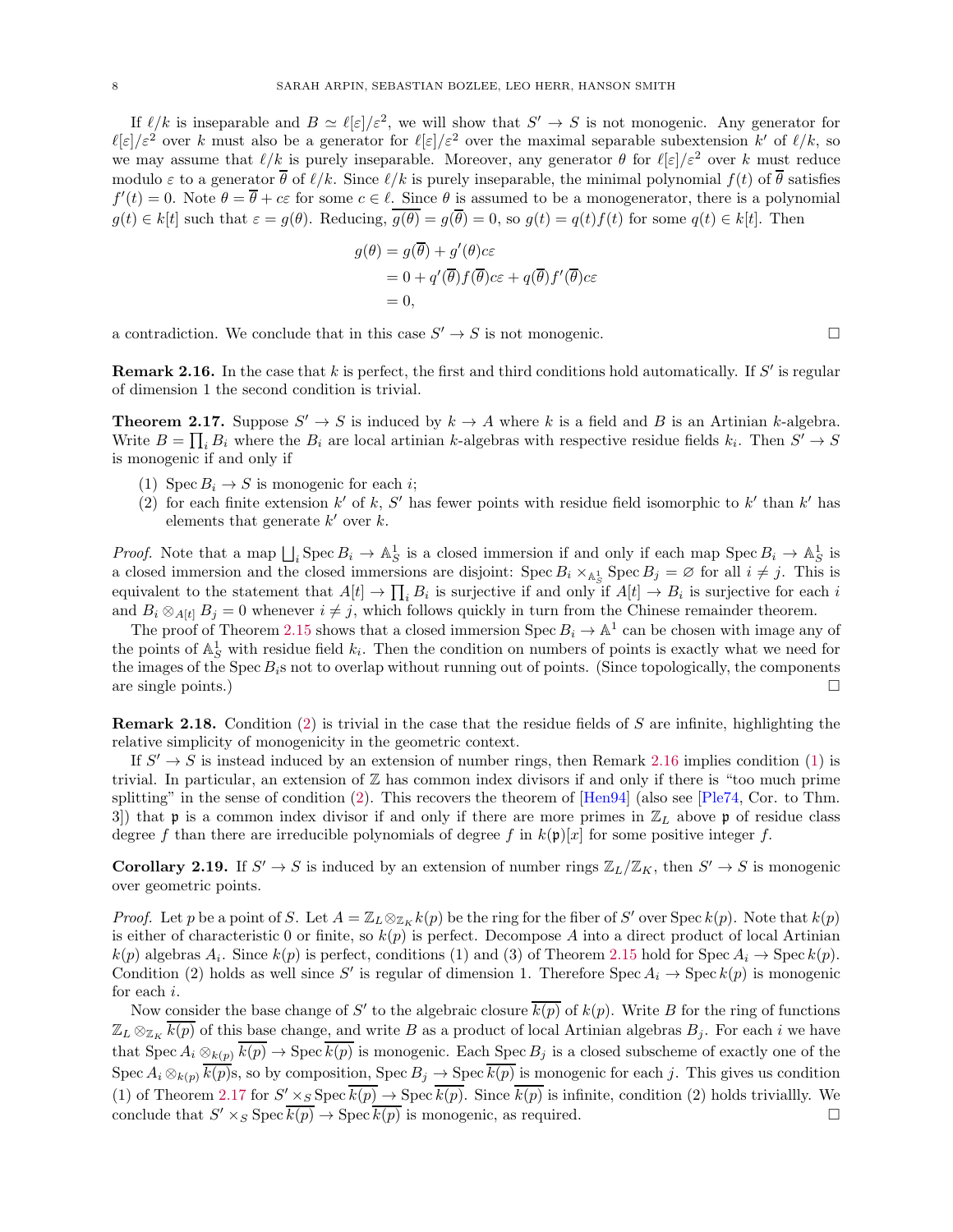### 3. Etale maps, configuration spaces, and monogenicity ´

<span id="page-8-0"></span>This section concerns maps  $\pi : S' \to S$  that are *étale*, or unramified. Locally, the monogenicity space becomes a configuration space, classifying arrangements of n distinct points on a given topological space.

Philosophically,  $m_{S'/S}$  therefore regards  $S' \to S$  as a twisted family of points to be configured in  $\mathbb{A}^1$ . We are lead to interpret  $m_{S'/S}$  as an arithmetic refinement of the configuration space of  $\mathbb{A}^1$ . Example [3.4](#page-11-0) shows an action of the absolute Galois group Gal( $\overline{Q}/\overline{Q}$ ) on the étale fundamental group of  $M_1$  is known in anabelian geometry. This indicates the power of the topological invariants of  $m$ . We end Subsection [3.2](#page-9-0) with a handful of exotic applications in other areas.

All extensions  $S' \to S$  sit somewhere between the étale case and jet spaces  $\operatorname{Spec} A[\varepsilon]/\varepsilon^n \to \operatorname{Spec} A$  (see Example [\[Arp+,](#page-27-1) Example 2.7, 4.3, 4.16]), between being totally unramified and totally ramified. The trace pairing gives equations which cut out the locus of ramification, as described in Section [3.3.](#page-14-0) Specifically, [\[Poo06,](#page-28-7) §6] says that our description in the ´etale case holds precisely away from the vanishing of the discriminant. The discriminant plays a similar role in the classical case when investigating the monogenicity of a polynomial. We end with some remarks on using stacks to promote a ramified cover of curves to an étale cover of stacky curves as in [\[Cos06](#page-27-2)].

<span id="page-8-1"></span>3.1. The trivial cover. We start with the simplest case of an étale cover: the trivial cover of  $S$  by several copies of itself. We work rather concretely, and revisit the general situation with more sophistication in the next subsection. Write  $\langle n \rangle = \{1, 2, ..., n\}$  and  $\langle n \rangle_S = \bigsqcup_{1 \leq i \leq n} S \to S$  for the trivial degree n finite étale cover.

**Example 3.1** (Monogenicity of a trivial cover). Let  $S' = \langle n \rangle_S$  and let  $\pi : \langle n \rangle_S \to S$  be the map induced by the identity on each copy of S. Given a commutative diagram



one expects that the map  $\sqcup_i f_i$  will be a closed immersion if and only if  $f_i(s) \neq f_j(s)$  for all  $1 \leq i < j \leq n$ and  $s \in S.$  A computation in coordinates will confirm this.

Working locally, we may assume that  $S' = \text{Spec } A^n$ ,  $S = A$ , and that  $e_1, \ldots, e_n$  are the standard basis vectors for  $A^n$ . Let  $x_1, \ldots, x_n$  be the corresponding coordinates for  $\mathcal{R}_{S'/S}$ , so that

$$
\mathcal{R}_{S'/S} \simeq \mathbb{A}^n_S.
$$

Observe that corresponding to the T-point  $(x_1, \ldots, x_n)$  of  $\mathbb{A}^n_S$  is the map  $\langle n \rangle \to \mathbb{A}^1$  whose restriction to the ith sheet is  $x_i$ .

Next, observe that in  $\mathscr{O}_{\mathcal{R}_{S'/S}}$ 

$$
(x_1e_1 + \dots + x_ne_n)^j = x_1^j e_1 + \dots + x_n^j e_n
$$

for all  $0 \leq j \leq n-1$ . Therefore, the matrix of coefficients  $M(e_1, \ldots, e_n)$  is the Vandermonde matrix with *i*th row given by  $\begin{bmatrix} 1 & x_i & x_i^2 & \cdots & x_i^{n-1} \end{bmatrix}$ . The index form is therefore the well-known Vandermonde determinant:

$$
i(e_1,...,e_n)(x_1,...,x_n) = \det M(e_1,...,e_n) = \pm \prod_{i
$$

The index form vanishes therefore on the so-called *fat diagonal*  $\hat{\Delta} \subseteq \mathbb{A}^n$ , given by the union of all loci  $V(x_i - x_j)$  where two coordinates are equal.

It follows that

$$
m_{S'/S} = \underline{\text{Spec}}_S \, \mathcal{O}_S \left[ x_1, \ldots, x_n, \prod_{i < j} (x_i - x_j)^{-1} \right],
$$

the complement in  $\mathbb{A}^n_S$  of  $\widehat{\Delta}$ . This space is otherwise known as the space of *ordered configurations* of *n* points,  $\text{Conf}_n(\mathbb{A}^1_S) \to S.$ 

Slightly more abstract reasoning yields a similar result if  $X$  is any quasi-projective  $S$  scheme.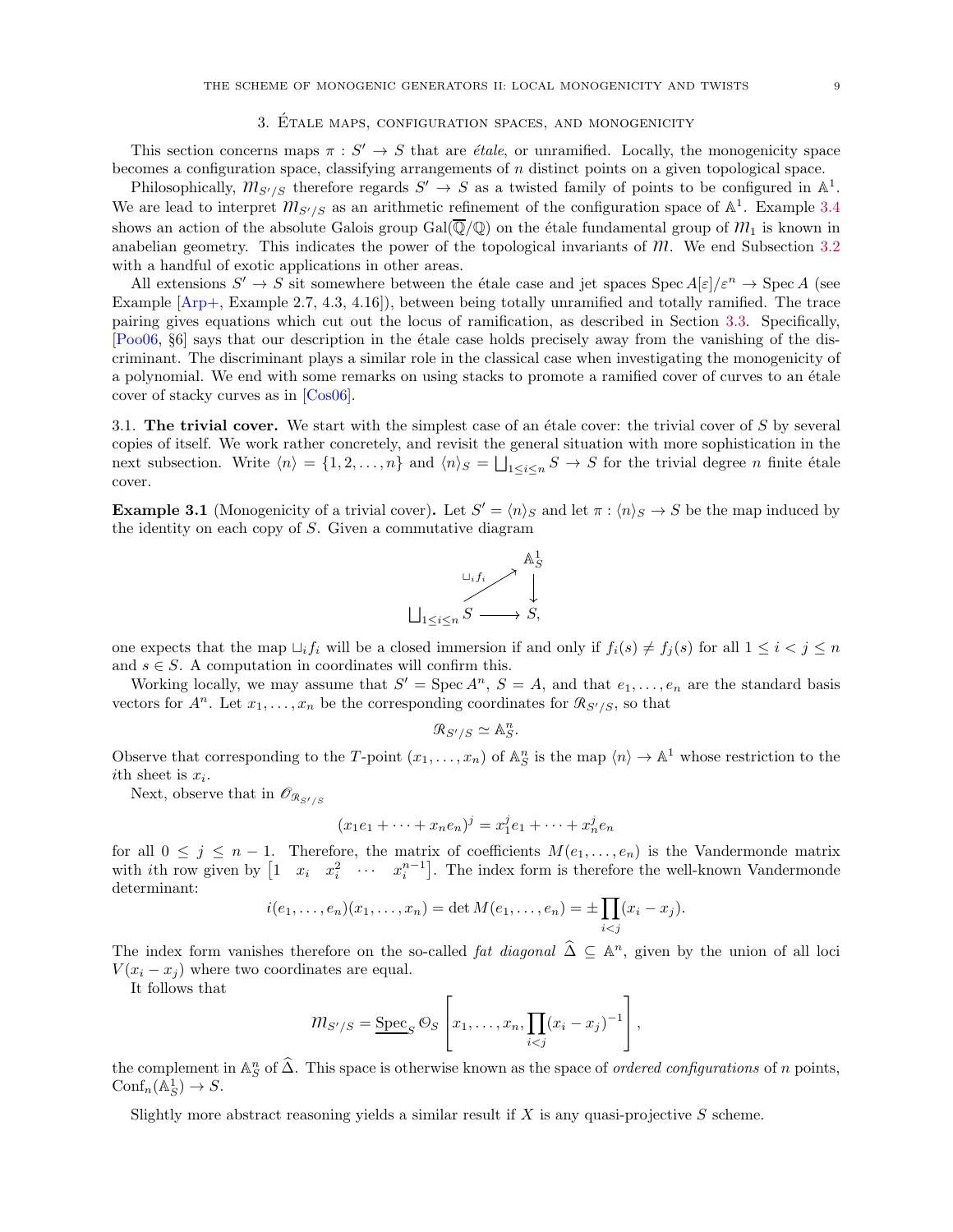**Example 3.2**  $(M_{X,S'/S}$  for a trivial cover). Let  $X \to S$  be a quasiprojective map,  $S' = \langle n \rangle_S$  and let  $\pi : \langle n \rangle_S \to S$  be the map induced by the identity on each copy of S. Observe that if  $T \to S$  is an S-scheme, then  $T \times_S S' \simeq \langle n \rangle_T$ . The universal property of coproducts therefore allows us to identify  $\mathcal{R}_{X,S'/S}$  with the n-fold fiber product of X over S,  $X^{\times S}$ . We may construct a fat diagonal  $\widehat{\Delta} \subseteq X^{\times S}$  characterized on T-points by  $\widehat{\Delta}(T) = \{(f_1, \ldots, f_n) \in X(T)^n \mid \text{locally } f_i = f_j \text{ for some } i \neq j\}.$  Since  $X \to S$  is separated, this fat diagonal is a closed subscheme of  $X^{\times}$ <sup>n</sup><sup>n</sup>.

Observe that any function  $f = \bigsqcup_{i=1}^n f_i : \langle n \rangle_T \to X \times_S T$  in  $\mathcal{R}(T)$  will be proper and unramified as  $\pi : \langle n \rangle_T \to T$  is proper and unramified and  $X \times_S T \to T$  is separated. In addition, for each point  $x \in \langle n \rangle_T$ , the induced field extension  $\kappa(x) \supseteq \kappa(f(x))$  is an isomorphism, since the same is true of the map  $\pi : \langle n \rangle_T \to T$ .

Now, by [\[Stacks,](#page-28-1) Tag 01S4, (2)  $\Longleftrightarrow$  (3) ] and [Stacks, Tag 04XV, (1)  $\Longleftrightarrow$  (3)], f is a closed immersion if and only if it is injective. This happens if and only if the corresponding function  $\prod_{i=1}^n f_i \to X^{\times n}$  factors through the complement of the fat diagonal. Therefore  $m_{X,S'/S} \simeq X^{\times {n \over S}} - \widehat{\Delta}$ .

<span id="page-9-0"></span>3.2. The case of étale  $S' \to S$ . Consider the category  $(Sch/\ast)$  of schemes over a final scheme  $*$  equipped with the étale topology. For example, take  $* = \text{Spec } \mathbb{Z}$  or Spec C. Write  $\Sigma_n$  for the symmetric group on n letters and  $B\Sigma_n$  for the stack on  $(Sch/\mathcal{F})$  of étale  $\Sigma_n$ -torsors.

Regard  $\Sigma_{n-1}$  as the subgroup of  $\Sigma_n$  of permutations fixing the *n*th letter, and let  $B\Sigma_{n-1} \to B\Sigma_n$  be the map induced by the inclusion. The isomorphism class of the resulting map of classifying spaces is unchanged if  $\Sigma_{n-1}$  is taken as the subgroup fixing some other letter, since resulting inclusion map only differs from this one by conjugation.

Etale-locally in S, all finite étale morphisms  $S' \to S$  are isomorphic to  $\langle n \rangle_S$  [\[Stacks,](#page-28-1) 04HN]. The sheaf of isomorphisms

$$
P = \underline{\mathrm{Isom}}_S \left( S', \langle n \rangle_S \right)
$$

is a left  $\Sigma_n$ -torsor, classified by some map  $S \to B\Sigma_n$ .

Conversely, any such torsor  $\Sigma_n \subset P$  begets a finite étale *n*-sheeted cover via

$$
\langle n \rangle \wedge^{\Sigma_n} P \coloneqq (\langle n \rangle \times P) / (\Sigma_n, \Delta) \simeq S \times_{B\Sigma_n} B \Sigma_{n-1},
$$

where we are quotienting by the diagonal action  $\Sigma_n \subset (n) \times P$ .

We therefore have an equivalence between finite étale n-sheeted covers and  $\Sigma_n$ -torsors [\[Cos06,](#page-27-2) Lemma 2.2.1], [\[HW21,](#page-28-8) Lemma 3.2]. I.e., the map  $B\Sigma_{n-1} \to B\Sigma_n$  is the universal *n*-sheeted cover.

Recall that pullback squares of schemes

$$
\begin{array}{ccc}\nT' & \longrightarrow & S' \\
\downarrow & & \downarrow \\
T & \longrightarrow & S\n\end{array}
$$

induce identifications

$$
\mathcal{R}_{T'/T} \simeq \mathcal{R}_{S'/S} \times_S T
$$
 and  $\mathcal{M}_{1,T'/T} \simeq \mathcal{M}_{1,S'/S} \times_S T$ .

Reduce thereby to the universal *n*-sheeted finite étale cover  $S' = B\Sigma_{n-1}$ ,  $S = B\Sigma_n$ . Each has an affine line  $\mathbb{A}_{B\Sigma_n}^1 = [\mathbb{A}^1/\Sigma_n]$  obtained via quotienting by the trivial action.

We claim the Weil Restriction  $\mathcal{R}_{S'/S}$  is the vector bundle over  $B\Sigma_n$  coming from the usual permutation representation  $\Sigma_n \subset \mathbb{A}^n$ :

$$
\mathcal{R}_{B\Sigma_{n-1}/B\Sigma_n} = [\mathbb{A}^n/\Sigma_n].
$$

To see this, we observe that the n-sheeted cover associated to the trivial torsor  $* \to B\Sigma_n$  is the trivial cover  $\langle n \rangle \rightarrow *$ . Therefore, by our work in the case of a trivial cover

$$
\mathcal{R}_{B\Sigma_{n-1}/B\Sigma_n} \times_{B\Sigma_n} * \simeq \mathcal{R}_{\langle n \rangle / *} \simeq \mathbb{A}^n
$$
  

$$
\eta_{B\Sigma_{n-1}/B\Sigma_n} \times_{B\Sigma_n} * \simeq \eta_{\langle n \rangle / *} \simeq \widehat{\Delta}
$$
  

$$
\eta_{B\Sigma_{n-1}/B\Sigma_n} \times_{B\Sigma_n} * \simeq \eta_{\langle n \rangle / *} \simeq \mathbb{A}^n - \widehat{\Delta} \simeq \text{Conf}_n(\mathbb{A}^1)
$$

There is a  $\Sigma_n$  action on  $\mathcal{R}_{\langle n \rangle}/*$  so that  $\mathcal{R}_{B\Sigma_{n-1}/B\Sigma_n}$  is the stack quotient of  $\mathcal{R}_{\langle n \rangle}/*$  by  $\Sigma_n$ . Pulling back to  $* \times_{BG} *$  in both ways shows that the action is given by permuting the sheets of  $\langle n \rangle$ . Under the isomorphism with  $\mathbb{A}^n$  under our favored basis, the action is by permuting the coordinates.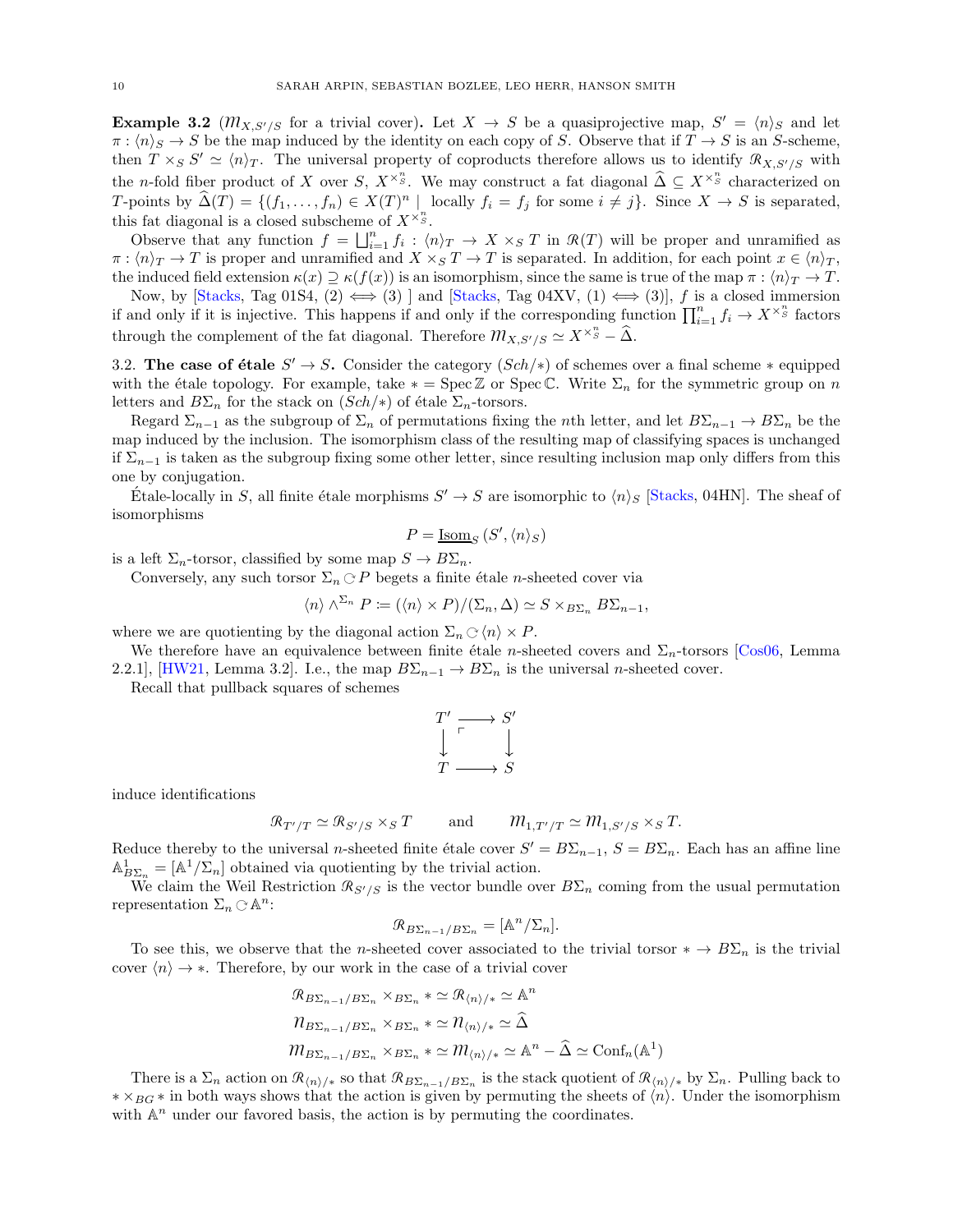We conclude

$$
\mathcal{R}_{B\Sigma_{n-1}/B\Sigma_n} \simeq [\mathbb{A}^n/\Sigma_n]
$$
  

$$
\mathcal{R}_{B\Sigma_{n-1}/B\Sigma_n} \simeq [\hat{\Delta}/\Sigma_n]
$$
  

$$
\mathcal{M}_{B\Sigma_{n-1}/B\Sigma_n} \simeq [\mathbb{A}^n - \hat{\Delta}/\Sigma_n]
$$

in which the action by  $\Sigma_n$  is in each case the appropriate restriction of the permutation action on coordinates of  $\mathbb{A}^n$ . The last space is also interpretable as the space of unordered configurations of points:

$$
m_{B\Sigma_{n-1}/B\Sigma_n} \simeq \mathrm{UConf}_n(\mathbb{A}^1) = \{(x_1,\ldots,x_n) \mid x_i \neq x_j\}/\Sigma_n.
$$

Observe that the fat diagonal  $\hat{\Delta}$  is exactly the locus of  $\mathbb{A}^n$  where  $\Sigma_n$  has stabilizers. The coarse moduli space of  $[\mathbb{A}^n/\Sigma_n]$  is  $\mathbb{A}^n$  by the fundamental theorem of symmetric functions, with the composite

$$
\mathbb{A}^n \to [\mathbb{A}^n/\Sigma_n] \to \mathbb{A}^n; \qquad \overline{x} = (x_1, \dots, x_n) \mapsto (s_1(\overline{x}), s_2(\overline{x}), \dots, s_n(\overline{x}))
$$

given by the elementary symmetric polynomials  $s_i(x_1, \ldots, x_n)$  [\[Art11,](#page-27-3) §16.1-2]. The composite sends a list of n roots to the coefficients of the monic polynomial of degree n vanishing at those roots, up to sign:

$$
(t-x_1)\cdots (t-x_n)=t^n-s_1(\overline{x})t^{n-1}+s_2(\overline{x})t^{n-2}-\cdots\pm s_n(\overline{x}).
$$

The assignment is plainly equivariant under relabeling the  $x_i$  by  $\Sigma_n$ .

The map to the coarse moduli space  $[\mathbb{A}^n/\Sigma_n] \to \mathbb{A}^n$  is an isomorphism precisely over  $m_{1,B\Sigma_{n-1}/B\Sigma_n}$ . The image of  $n_{1,B\Sigma_{n-1}/B\Sigma_n}$  in  $\mathbb{A}^n$  is the closed subscheme cut out by the discriminant of the above polynomial

$$
\operatorname{Disc}\left(\prod_{i=1}^{n} (t - x_i)\right) = D(s_1(\overline{x}), s_2(\overline{x}), \dots, s_n(\overline{x}))
$$

$$
= \prod_{i < j} (x_i - x_j)^2,
$$

the square of the Vandermonde determinant. The resulting divisor is the pushforward of  $n$  to the coarse moduli space  $\mathbb{A}^n$ .

Consider for example, the case where  $n = 2$ ,  $\Sigma_2 = \mu_2$  and the map

$$
\left[ \mathbb{A}^2/\Sigma_2 \right] \to \mathbb{A}^2
$$

is the 2nd root stack at the discriminant Disc =  $s_1^2 - 4s_2$  that cuts out the fat diagonal. The discriminant matches the one that shows up in the quadratic formula:

$$
t^{2} + s_{1}t + s_{2} = 0 \leftrightarrow t = \frac{-s_{1} \pm \sqrt{s_{1}^{2} - 4s_{2}}}{2}.
$$

The general stack quotient  $[\mathbb{A}^n/\Sigma_n] \to \mathbb{A}^n$  is a "2nd root stack" adding a  $\mu_2$ -stabilizer along a single  $V(x_i - x_j)$ , away from the intersection with the other vanishing loci [\[Cad07\]](#page-27-4). At the intersections, more stack structure is needed.

We summarize the above discussion for general targets X in the place of  $\mathbb{A}^1$ :

**Theorem 3.3.** Let  $X_{B\Sigma_n} = X \times B\Sigma_n \to B\Sigma_n$  be the stack quotient of a quasiprojective scheme by the trivial  $\Sigma_n$  action.

• The Weil restriction is the stacky symmetric product:

$$
\mathcal{R}_{X_{B\Sigma_{n-1}}, B\Sigma_{n-1}/B\Sigma_n} \coloneqq [\operatorname{Sym}^n X] = [X^n / \Sigma_n].
$$

• The space of monogenerators for  $S' = B\Sigma_{n-1}$ ,  $S = B\Sigma_n$  is the *n*th unordered configuration space:

$$
m_{X,B\Sigma_{n-1}/B\Sigma_n} = \text{UConf}_n X \coloneqq \{(x_1,\ldots,x_n) \mid x_i \neq x_j \text{ for } i \neq j\}/\Sigma_n.
$$

• The complementary space of non-monogenerators is the stack quotient by  $\Sigma_n$  of the "fat diagonal" of  $n$  points in  $X$  which are not pairwise distinct:

$$
n_{X,B\Sigma_{n-1}/B\Sigma_n} = \left[\widehat{\Delta}_X/\Sigma_n\right] = \{(x_1,\ldots,x_n) \mid \text{some } x_i = x_j, i \neq j\}/\Sigma_n.
$$

The rest of the section gives sample applications, exotic examples, and directions based on the correspondence with configuration spaces.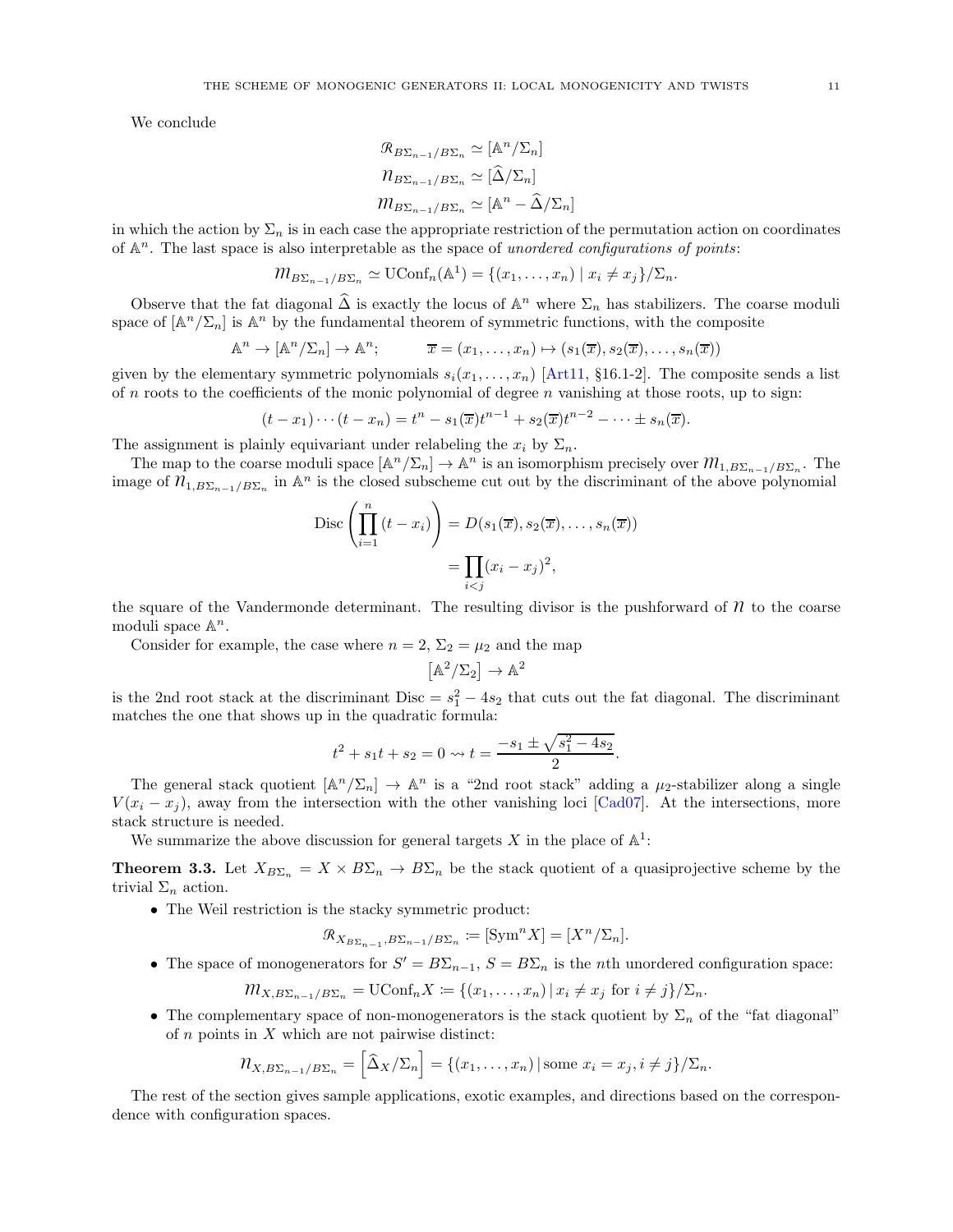<span id="page-11-0"></span>Remark 3.4. The computations above imply that

$$
m_{1,B\Sigma_{n-1}/B\Sigma_n} \times_{\mathbb{Z}} \mathbb{Q} \simeq \mathrm{UConf}(\mathbb{A}_{\mathbb{Q}}^1).
$$

In  $[Furl2]$ , it is computed that this space has étale fundamental group a semi-direct product

$$
\widehat{B_n} \rtimes G_{\mathbb{Q}},
$$

where  $\widehat{B_n}$  is the profinite completion of the braid group on n strands and  $G_{\mathbb{Q}}$  is the absolute Galois group of Q. As discussed in [\[Fur12](#page-28-9)], the conjugation action of  $G_{\mathbb{Q}}$  on  $\widehat{B_n}$  extends to an action by the Grothendieck-Teichmüller group  $GT$ . Conjecturally,  $G_{\mathbb{Q}} = GT$ .

Question 3.5. Fulton and MacPherson defined a natural compactification of configuration spaces by blowing up the locus in  $\mathbb{A}^n$  where the points come together in a specific way [\[FM94](#page-28-10)]. Their compactification has a natural  $\Sigma_n$  action and descends to a blowup of  $\mathcal{R}_{B\Sigma_{n-1}/B\Sigma_n}$ . One could make the same definitions and apply their computations of rational cohomology to monogenicity. Can their computations tell us whether specific extensions are monogenic? Is there a version when  $S' \to S$  is not étale? Can it capture the operadic nature of the usual configuration spaces over  $\mathbb R$  in an algebraic setting?

The following result is well-known, as the square of the Steinitz class is the discriminant, and the discriminant is a unit when  $S' \to S$  is étale. However, we have a pleasant alternative proof in terms of our universal étale cover.

<span id="page-11-1"></span>**Theorem 3.6.** If  $S' \to S$  is étale, the Steinitz class is 2-torsion in Pic(S). If S has characteristic 2, the Steinitz class vanishes.

*Proof.* It is enough to show that the Steinitz class det  $\pi_*\mathscr{O}_{S'}$  is 2-torsion for the universal case  $\pi : B\Sigma_{n-1} \to$  $B\Sigma_n$ . Consider the pullback square

$$
\langle n \rangle \xrightarrow{j} B\Sigma_{n-1}
$$

$$
\downarrow_{\tau} \qquad \qquad \downarrow_{\pi}
$$

$$
\ast \xrightarrow{i} B\Sigma_n.
$$

The pushforward  $\pi_* \mathscr{O}_{B\Sigma_{n-1}}$  is trivialized on the étale cover  $i : * \to B\Sigma_n$ , as

$$
i^*(\pi_*\mathscr{O}_{B\Sigma_{n-1}}) \simeq \tau_*\mathscr{O}_{\langle n \rangle} = \mathscr{O}_*^n.
$$

We find that the descent datum for  $\pi_* \mathscr{O}_{B\Sigma_{n-1}}$  with respect to this cover has gluing  $\mathscr{O}_{*\times\Sigma_n}^n \to \mathscr{O}_{*\times\Sigma_n}^n$  on  $* \times_{B\Sigma_n} * \simeq * \times \Sigma_n$  given by permuting the coordinates by  $\sigma$  over  $* \times \sigma$  for each  $\sigma \in \Sigma_n$ . This is represented by a permutation matrix, which has determinant  $\pm 1$ . Therefore the gluing data for det  $\pi_* \mathscr{O}_{B\Sigma_{n-1}}$  is given locally by multiplying by  $\pm 1$ . Since  $\pm 1$  is 2-torsion in  $\mathcal{O}^*$  and trivial if S has characteristic 2, the result follows. follows.  $\Box$ 

<span id="page-11-2"></span>**Example 3.7** (Torsors for finite groups). Let G be a finite group. A G-torsor  $S' \rightarrow S$  is, in particular, a finite étale map of degree  $n = \#G$  admitting the above description. Notice that the action of G on S' induces an action of G on  $m_{S'/S}$ .

The map  $S' \to S$  is classified by a map  $S \to BG$ , the stack of G-torsors, and we may regard  $m_{S'/S}$  as pulled back from either the monogenicity space of the universal G-torsor,  $m_{\ast/BG}$ , or the monogenicity space of the universal *n*-fold cover  $m_{B\Sigma_{n-1}/B\Sigma_n}$ . To compare the two, observe that the left regular representation  $G \n\circ G$  gives an inclusion  $G \subseteq \Sigma_n$  upon ordering the set G. The induced representable map  $BG \to B\Sigma_n$  is essentially independent of the ordering since different orderings induce conjugate maps. The classifying map  $S \to B\Sigma_n$  is the composite  $S \to BG \to B\Sigma_n$  with the left regular representation. The monogenicity space  $m_{*/BG}$  is  $\mathbb{A}^G - \widehat{\Delta}/G$  where G acts on  $\mathbb{A}^G$  by permuting the basis vectors by the left regular representation.

 $\hat{A}$  similar description locally holds for other finite étale group schemes. For merely finite flat group schemes G such as  $\alpha_p, \mu_p$  in characteristic p, the group action on the monogenicity space of G-torsors  $S' \to S$  still holds but the local decomposition  $S' = \bigsqcup_n S$  and  $\Sigma_n$  action do not.

**Corollary 3.8.** If  $S' \to S$  is a G-torsor for G a finite group, and either

 $(1)$  |G| is odd

 $(2)$  |G| is even and G has non-cyclic Sylow 2-subgroup

then the Steinitz class of  $S' \to S$  is trivial in  $Pic(S)$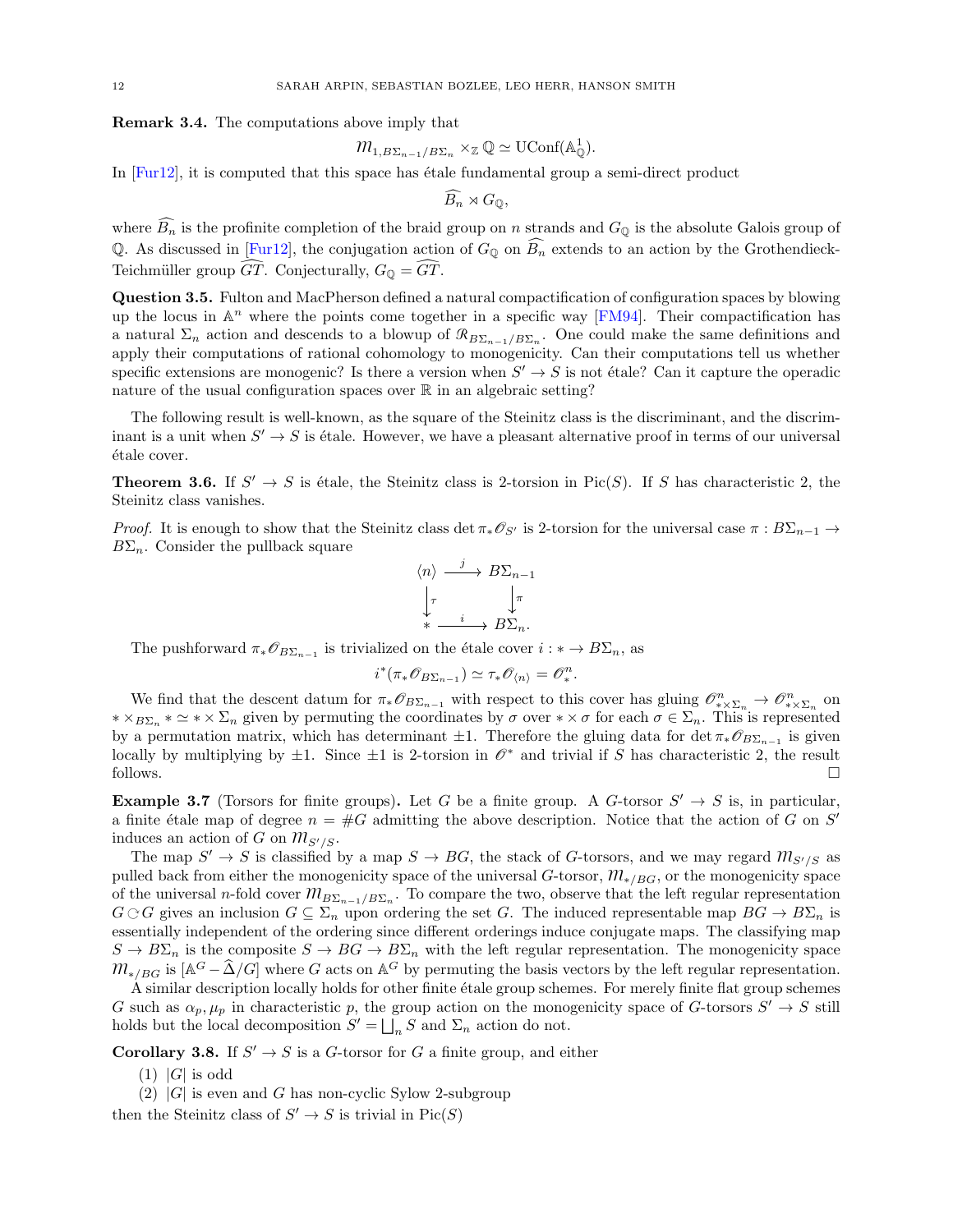*Proof.* Repeating the construction of Theorem [3.6,](#page-11-1) we see that if the left regular representation of  $G$  factors through  $A_n$ , the Steinitz class is trivial. The conditions given identify precisely when this happens.

The stacks  $\mathcal{R}_{1,B\Sigma_{n-1}/B\Sigma_n}$  we study arise naturally in log geometry as "Artin fans" [\[Abr+14\]](#page-27-5).

**Example 3.9** (Thanks to Sam Molcho). If Kato fans were allowed to have monodromy,  $\mathcal{R} = \mathcal{R}_{1,B\Sigma_{n-1}/B\Sigma_n}$ itself would be the Kato fan of a log scheme Y . Instead we take the associated toric stack and describe a Y with such an Artin fan.

Consider the stack quotient

$$
\left[\left[{\mathbb A}^n/{\mathbb G}_m^n\right]/{\Sigma}_n\right]
$$

of R by the image of the dense torus, an Artin fan  $[Abr+14]$ . The quotient is the Artin fan of the stack  $[A^{3}/\Sigma_{3}]$ , but we can describe a log *scheme Y* for  $n=3$  with the same Artin fan.

Let  $Z = \mathbb{G}_m^3 \times \mathbb{A}^3 = \text{Spec } k[t^{\pm 1}, u^{\pm 1}, v^{\pm 1}, x, y, z]$  over a field k not of characteristic 2 and containing a primitive 3rd root of unity  $\omega \in k$ . Write  $G = \Sigma_3$  and define an action  $G \subset Z$  by

(12).
$$
(t, u, v, x, y, z) := (u, t, -v, y, x, z)
$$
  
(123). $(t, u, v, x, y, z) := (\omega \cdot t, \omega^2 \cdot u, v, z, x, y).$ 

Check the action of (12) has order 2, (123) has order 3, and they satisfy the relation

 $(12),(123),(12),(123),(t,u,v,x,y,z) = (t,u,v,x,y,z)$ 

to induce a *free* action of  $\Sigma_3$ . One can replace  $\mathbb{G}_m^3$  with any free action of  $\Sigma_3$  instead.

We get a G-invariant composite map

$$
Z \to {\mathbb G}_m^3 \stackrel{[2] \times [3]}{\longrightarrow} {\mathbb G}_m^3,
$$

given by projecting and then squaring the first coordinate and cubing the second.

Endow Z with the natural log structure on  $\mathbb{A}^3$  and none on  $\mathbb{G}_m^3$ , i.e., the divisorial log structure from  $x, y, z$ . Define  $Y \coloneqq Z/G$ , with descended log structure. To compute its Artin fan, endow  $\mathbb{A}^3$  with the natural  $\Sigma_3$  action and note the projection  $Z \to \mathbb{A}^3$  is G-equivariant. The Artin fan of Y is that of  $[\mathbb{A}^3/G]$ , our R above.

For larger n, use a similar presentation of  $\Sigma_n$  and the natural action on  $\mathbb{A}^n$ , entwined with a free action on some  $\mathbb{G}_m^k$ . The Artin cones for  $n=3$  show up naturally as the top-dimensional cone of the moduli space of tropical genus-one 3-pointed curves  $\overline{M}_{1,3}^{trop}$  $\frac{1}{1,3}$  corresponding to the triangle with marked points on each vertex.

**Example 3.10** (Moduli spaces of curves in genus 0). Let  $M_{0,n}$  be the moduli stack of *smooth* curves of genus 0 (i.e.  $\mathbb{P}^1$ ) with n marked points. The evident [\[Wes11](#page-28-11)] isomorphism with a quotient of configuration space gives:

 $\left[ \mathcal{m}_{\mathbb{P}^1, \mathbb{C}^n/\mathbb{C}}/\mathrm{PGL}_2\right] \simeq \left[ \mathrm{Conf}_n(\mathbb{P}^1)/\mathrm{PGL}_2\right] \simeq M_{0,n}.$ 

One can always put the first point at  $\infty$  and get equivalent descriptions:

$$
M_{0,n} \simeq [m_{\mathbb{A}^1, \mathbb{C}^n/\mathbb{C}}/\mathbb{A}\mathbf{f}^1] \simeq [\mathsf{Conf}_n(\mathbb{C})/\mathbb{A}\mathbf{f}^1],
$$

where Aff<sup>1</sup> is the group of affine transformations  $\mathbb{G}_m \ltimes \mathbb{A}^1$ . The stack quotient classifies local affine equivalence classes of monogenerators, as detailed in Section [4.](#page-14-1)

One can likewise obtain the other moduli spaces of curves by an ad hoc construction. Consider  $\mathfrak{U} \to \mathfrak{M}$  the universal connected, proper, genus-g nodal curve, its relative smooth locus  $\mathfrak{U}^{sm} \subseteq \mathfrak{U}$ , and the monogenicity space

$$
\overline{m}_{\mathfrak{U}^{sm}, \langle n \rangle_{\mathfrak{M}} / \mathfrak{M}}
$$

of the trivial cover  $\langle n \rangle$  over the moduli space  $\mathfrak{M}$ . The monogenicity stack is naturally isomorphic to the space of nodal, n-marked curves  $\mathfrak{M}_{q,n}$ . One can also obtain the open substack of *stable* curves as the universal Deligne-Mumford locus  $\overline{\mathcal{M}}_{g,n} \subseteq \mathfrak{M}_{g,n}$ .

Example 3.11 (Monogenicity of a map of elliptic curves). Example [3.7](#page-11-2) applies to isogenies of elliptic curves over a field K. Let  $\varphi: E_1 \to E_2$  be a separable isogeny of degree N, with  $S' = E_1$ ,  $S = E_2$ . The map  $\varphi$  is a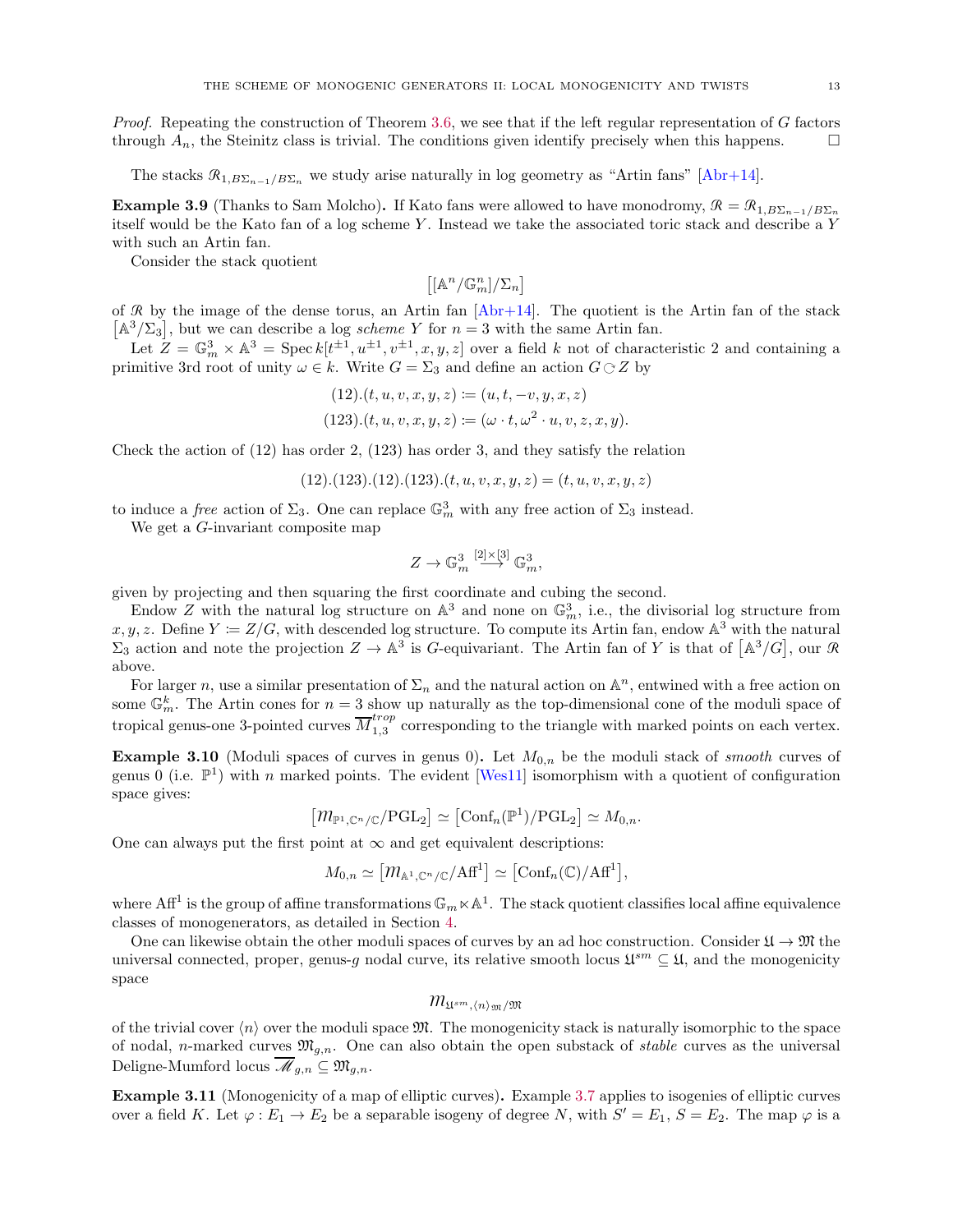torsor for ker( $\varphi$ ). We want monogenerators



but all global maps  $E_1 \to \mathbb{A}^1_{E_2}$  are constant on the fibers of  $\mathbb{A}^1_{E_2} \to E_2$ . We will have to look for local monogenerators instead.

A good source of such monogenerators are the rational functions on  $E_1$ . Recall that  $\varphi$  induces an Galois extension  $K(E_2) \subseteq K(E_1)$  with Galois group ker $\varphi$ . An element  $s \in K(E_1) = \mathcal{R}(\mathrm{Spec} K(E_2))$  is a monogenerator over  $K(E_2)$  if and only if it lies in no proper subextension, i.e., if it is not invariant under any non-trivial subgroup or element of ker $\varphi$ . Such an s extends to a regular function  $s \in \mathcal{O}_{E_1}(U)$  on some open subset U of  $E_1$ . We can assume  $U = \varphi^{-1}V$  is pulled back from some  $V \subseteq E_2$ . Since  $M_{1,E_1/E_2}$  is open in R and  $s|_{\text{Spec } K(E_2)} \in \mathcal{M}_1$ , we may shrink V to ensure  $s \in \mathcal{M}_1(V)$ .

We now apply this reasoning to a concrete situation. Consider the elliptic curves over Q defined by the affine equations

$$
E_1: y^2 = x^3 - 9x + 9
$$
  

$$
E_2: y^2 = x^3 - 189x - 999.
$$

The rational map

$$
\varphi(x,y) = \left(\frac{x^3 - 6x^2 + 45x - 72}{x^2 - 6x + 9}, \frac{x^3y - 9x^2y - 9xy + 9y}{x^3 - 9x^2 + 27x - 27}\right)
$$

gives an isogeny  $\varphi : E_1 \to E_2$  with  $\deg(\varphi) = 3$  and  $\ker(\varphi) = {\infty_{E_1, (3, 3), (3, -3)}}$ . The isogeny gives a torsor in the sense of Example [3.7](#page-11-2) via the group action given by adding points of the kernel. Writing

$$
A(x,y) := \frac{x^3y - y^3 - 27x^2 - 27xy + 9y^2 + 162x + 27y - 216}{(x-3)^3},
$$

the kernel acts via

$$
(3,3) +_{E_1}(x,y) = \left(\frac{(y-3)^2 - (x+3)(x-3)^2}{(x-3)^2}, A(x,y)\right)
$$

$$
(3,-3) +_{E_1}(x,y) = \left(\frac{(y-3)^2 - (x+3)(x-3)^2}{(x-3)^2}, -A(x,y)\right)
$$

.

We claim that the rational function y on  $E_1$  defines a monogenerator for  $E_1 \rightarrow E_2$  over an open subset  $V \subseteq E_2$ . To see that y works on *some* open subset, all we have to note is that y is not fixed by the action of ker  $\varphi$  on  $K(E_1)$ , since  $y \neq A(x, y)$ .

Better, we can compute V explicitly. Which points of  $E_2$  need to be thrown out? The function y fails to define a closed immersion where

- $(1)$  y has a pole,
- (2) there is a pair of points  $(x_0, y_0), (x_1, y_1) \in E_1$  with the same y-value  $y_0 = y_1$  and the same  $\varphi$ -value  $\varphi(x_0, y_0) = \varphi(x_1, y_1).$

The points of  $E_2$  which it is necessary to remove are therefore

- (1) the point at infinity of  $E_2$  and
- (2) the images of the points  $(x, y) \in E_1$  satisfying one of the following pairs of equations:

$$
y = A(x, y),
$$
  $y^2 = x^3 - 9x + 9,$   
or  
 $y = -A(x, y),$   $y^2 = x^3 - 9x + 9.$ 

Using a computer algebra system, we solve the first pair of equations: the solutions to  $y = A(x, y)$  are  $y = 3$ ,  $y = 12-3x$ ,  $y = 3x-6$ , with  $x \neq 3$ , and plugging these possibilities into the equation for  $E_1 : y^2 = x^3-9x+9$ , we obtain the points:

$$
(0,3), (-3,3), (3-6i,3+18i), (3+6i,3-18i).
$$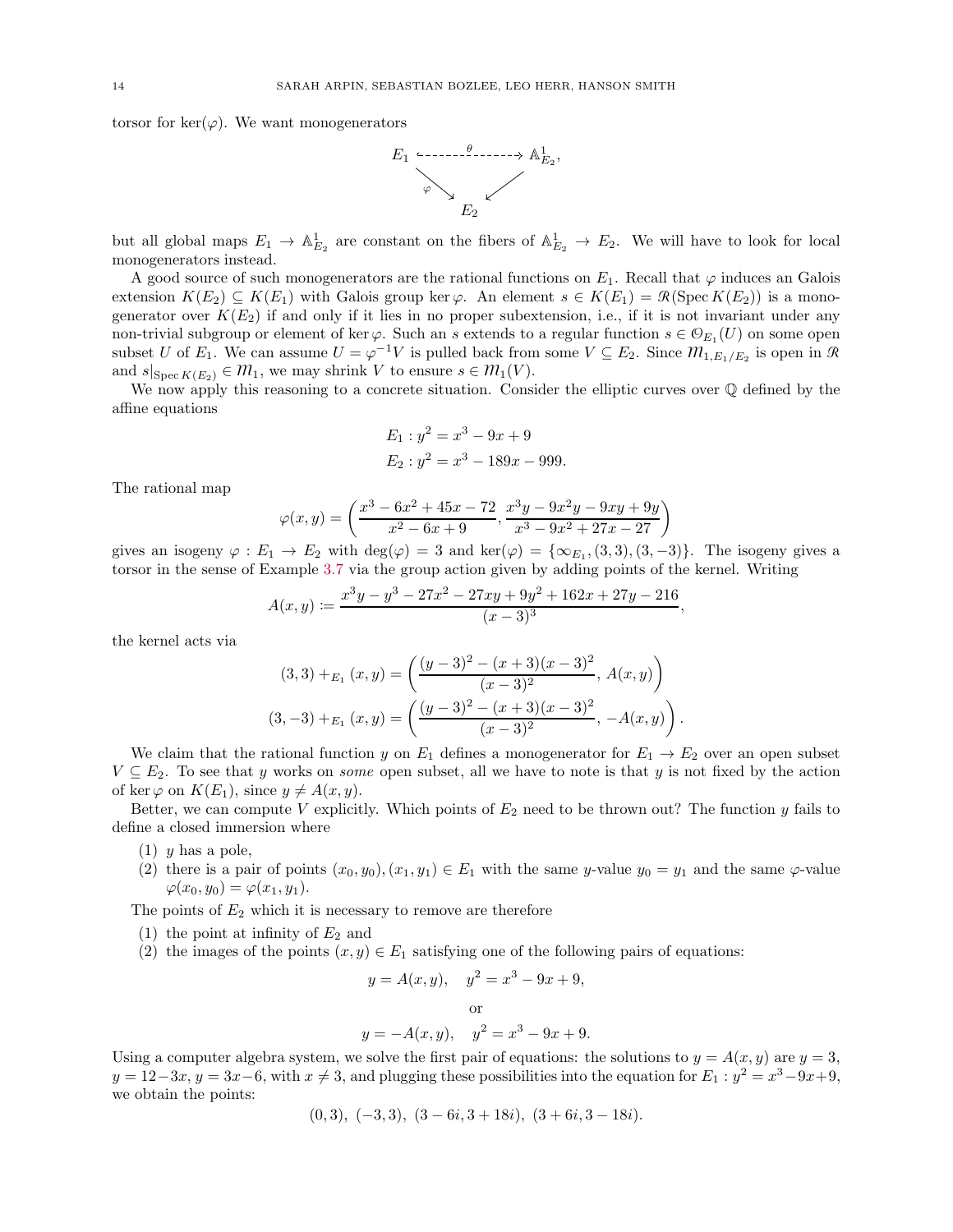The solutions to the second pair of equations are less tidy; they are approximately

$$
(2.43, 1.22), (10.48, -32.66), (-2.36 - 1.41i, -5.62 + 0.72i),
$$

 $(-2.36 + 1.41i, -5.62 - 0.72i), (0.40 - 1.78i, 3.35 + 3.11i), (0.40 + 1.78i, 3.35 - 3.11i).$ 

We have a complete finite set of points (defined over a finite extension of  $\mathbb{Q}$ ) to remove from  $E_1$  in order to obtain a closed immersion. To obtain  $V$ , we take the complement of the images of these points in  $E_2$ .

<span id="page-14-0"></span>3.3. When is a map étale? We recall from [\[Poo06](#page-28-7), §6] that a map  $S' \to S$  is étale precisely when the discriminant of the algebra does not vanish. We recall from [\[Poo06\]](#page-28-7) that there is an algebraic moduli stack  $\mathfrak{A}_n$  of finite locally free algebras and the affine scheme of finite type  $\mathfrak{B}_n$  parametrizing such algebras together with a choice of global basis  $\mathcal{Q} \simeq \bigoplus \mathcal{O}_S \cdot e_i$ .

Suppose  $\pi : S' \to S$  comes from a finite flat algebra  $\mathcal{Q}$  with a global basis  $\varphi : \mathcal{Q} \simeq \bigoplus_{i=1}^n \mathcal{Q}_S \cdot e_i$ , corresponding to a map  $S \to \mathfrak{B}_n$ . There is a trace pairing Tr :  $\mathfrak{Q} \to \mathfrak{O}_S$  which we can use to define the discriminant:

$$
\mathrm{Disc}(\mathcal{Q},\varphi)\coloneqq\det\left[\text{Tr}(e_ie_j)\right]\in\Gamma(\mathcal{O}_S)
$$

Changing  $\varphi$  changes the function Disc by a unit. The function Disc does not descend to  $\mathfrak{A}_n$ , but the vanishing locus  $V(Disc) \subseteq \mathfrak{B}_n$  does. Writing  $\mathfrak{B}_n^{et}, \mathfrak{A}_n^{et}$  for the open complements of the vanishing locus  $V(Disc)$ , a map  $\pi : S' \to S$  is étale if and only if  $S \to \mathfrak{A}_n$  factors through the open substack  $\mathfrak{A}_n^{et} \subseteq \mathfrak{A}_n$ [\[Poo06,](#page-28-7) Proposition 6.1].

**Remark 3.12.** Most finite flat algebras are *not* étale, nor are they degenerations of étale algebras. B. Poonen shows the moduli of étale algebras inside of all finite flat algebras  $\mathfrak{A}_n^{et} \subseteq \mathfrak{A}_n$  cannot be dense by computing dimensions [\[Poo06,](#page-28-7) Remark 6.11]. The closure  $\overline{\mathfrak{A}}_n^{\epsilon t}$  $\frac{c}{n}$  is nevertheless an irreducible component.

What if  $S' \to S$  is not étale? Readers familiar with  $\text{[Cos06]}$  know one can sometimes endow S and S' with stack structure  $\tilde{S}$  and  $\tilde{S}'$  at the ramification to make  $\tilde{S}' \to \tilde{S}$  étale in the ramified case. Then all  $\tilde{S}' \to \tilde{S}$  are  $\Sigma_n$ -torsors, and not just unramified covers  $S' \to S$ . We sketch these ideas over C. The ideas in Section [3.2](#page-9-0) apply in this level of generality.

Consider

$$
(1) \t\t y^2 = x(x-1)(x-\lambda),
$$

for some  $\lambda \in \mathbb{C}$ . If  $C := \mathbb{P}^1$  and  $C'$  is the projective closure of the above affine equation, the projection  $(x, y) \mapsto x$  extends to a finite locally free map  $\pi : C' \to C$ . This is in Situation [1.1](#page-1-1) so our definitions make sense for it. However  $\pi$  is ramified at four points, preventing us from interpreting its monogenicity space using the perspective of this section. Nevertheless, we may observe that the function  $y$  gives a section of  $m_{1,C'/C}$  over  $C \setminus \infty$ . The section naturally extends to a section of  $\mathcal{R}_{\mathbb{P}^1,C'/C}$  over all of C.

Let  $X := \mathbb{P}^1$ . If we work over  $\mathbb C$  and endow  $C'$  and  $C$  with stack structure to obtain a finite *étale* cover of stacky curves  $\tilde{C}' \to \tilde{C}$  as in [\[Cos06](#page-27-2)], the stacky finite étale cover together with the map  $\tilde{C}' \to X$  is parameterized by a representable map  $\widetilde{C} \to [\mathrm{Sym}^n X]$  to the stack quotient

$$
[\operatorname{Sym}^n X] := [X^n / \Sigma_n].
$$

We can similarly allow  $C'$  and  $C$  to be nodal families of curves over some base  $S$ . Maps from nodal curves  $\tilde{C}$  over S entail an S-point of the moduli stack  $\mathfrak{M}(\mathrm{Sym}^n X)$  of prestable maps to the symmetric product. As in  $[Arp+,$  Proposition 2.3, there is an open substack for which the map from the coarse space  $C'$  to X is a closed immersion. The stack  $\mathfrak{M}(\mathrm{[Sym}^n X])$  splits into components indexed by the ramification profiles of the cover of coarse spaces  $C' \to C$ .

There are some subtleties in characteristic  $p$  – one cannot treat all ramification as a  $\mu_n$  torsor because some ramification is a  $\mathbb{Z}/p\mathbb{Z}$ -torsor in characteristic p. The formalism of tuning stacks [\[ESZ21](#page-28-12)] is a substitute in arbitrary characteristic.

#### 4. Twisted monogenicity

<span id="page-14-1"></span>The Hasse local-to-global principle is the idea that "local" solutions to a polynomial equation over all the p-adic fields  $\mathbb{Q}_p$  and the real field  $\mathbb{R}$  can piece together to a single "global" solution over  $\mathbb{Q}$ . We ask the same for monogenicity: given local monogenerators, say over completions or local in the Zariski or étale topologies, do they piece together to a single global monogenerator?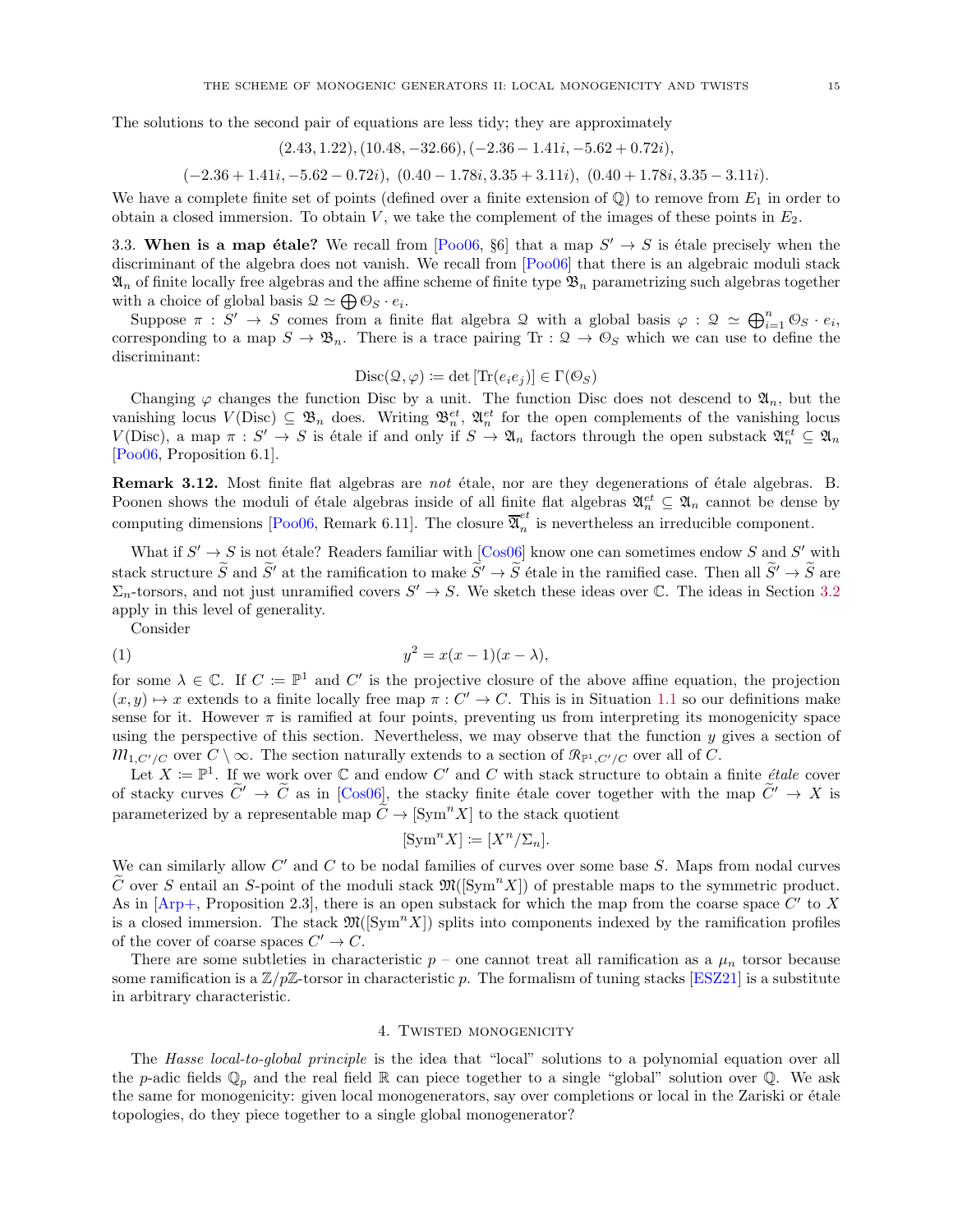The Hasse principle fails for elliptic curves. Let  $E$  be an elliptic curve over a number field  $K$  and consider all its places  $\nu$ . The Shafarevich-Tate group  $III(E/K)$  of an elliptic curve sits in an exact sequence

$$
0 \to \mathrm{III}(E/K) \to H^1_{et}(K,E) \to \prod_{\nu} H^1_{et}(K_{\nu},E).
$$

Elements of III are genus-one curves with rational points over each completion  $K_{\nu}$  that do not have a point over K. Similarly, we want sequences of cohomology groups to control when local monogenerators do or do not come from a global monogenerator.

For such a sequence, one needs to know how a pair of local monogenerators can differ. One would like a group G or sheaf of groups transitively acting on the set of local monogenerators so that cohomology groups can record the struggle to patch local monogenerators together into a global monogenerator.

Suppose  $B/A$  is an algebra extension inducing  $S' \to S$  and  $\theta_1, \theta_2 \in B$  are both monogenerators. Then

$$
\theta_1 \in B = A[\theta_2], \qquad \theta_2 \in B = A[\theta_1],
$$

so each monogenerator is a polynomial in the other:

$$
\theta_1 = p_1(\theta_2)
$$
 and  $\theta_2 = p_2(\theta_1)$ , with  $p_1(x), p_2(x) \in A[x]$ .

We can think of the  $p_i(x)$  as transition functions or endomorphisms of the affine line  $\mathbb{A}^1$ . Even though  $p_1(p_2(\theta_1)) = \theta_1$ , it is doubtful that  $p_1 \circ p_2 = \mathrm{id}_{\mathbb{A}^1}$  or even that  $p_i(x)$  are automorphisms of  $\mathbb{A}^1$ .

One might attempt to find a group G containing all possible polynomials  $p_1(x), p_2(x)$ . We would then have a homomorphism (of non-commutative monoids)  $E \to G$  where E is some sub-monoid of End( $\mathbb{A}^1$ ), the monoid of endomorphisms of  $\mathbb{A}^1$  (equivalently, the monoid of one-variable polynomials under composition). Even if we only insist that E contains x,  $-x$ , and  $x^2$ , we find that the images of x and  $-x$  coincide in G since both compose with  $x^2$  to the same polynomial. This is not acceptable as x and  $-x$  act in distinct ways on monogenerators.

Instead of working with an all-inclusive group as above, we require our transition functions  $p_i(x)$  to lie in a group  $G \n\circ \mathbb{A}^1$  acting on  $\mathbb{A}^1$ . We focus on the two specific group sheaves with group laws

$$
\mathbb{G}_m(A) = A^*, \qquad u \cdot u' := uu'
$$
  
 
$$
Aff^1(A) = A^* \ltimes A, \qquad (u, v) \cdot (u', v') := (uu', uv' + v).
$$

Affine transformations Aff<sup>1</sup> are essentially polynomials  $ux + v$  of degree one under composition. These act on monogenerators:

$$
\mathbb{G}_m \odot \mathbb{A}^1: \qquad a \in A^*, \theta \in \mathcal{M}(A), \qquad a.\theta := a \cdot \theta,
$$
  
\n
$$
\text{Aff}^1 \odot \mathbb{A}^1: \qquad a \in A^*, b \in A, \theta \in \mathcal{M}(A), \qquad (a, b).\theta := a\theta + b.
$$

<span id="page-15-1"></span>**Definition 4.1** (Twisted Monogenerators). A  $(\mathbb{G}_m)$ -twisted monogenerator for  $B/A$  is:

- (1) a Zariski open cover Spec  $A = \bigcup_i D(f_i)$  for elements  $f_i \in A$ ,
- <span id="page-15-0"></span>(2) a system of "local" monogenerators  $\theta_i \in B\left[f_i^{-1}\right]$  for  $B[f_i^{-1}]$  over  $A[f_i^{-1}]$ , and
- (3) units  $a_{ij} \in A \left[ f_i^{-1}, f_j^{-1} \right]^*$

such that

- for all  $i, j$ , we have  $a_{ij}.\theta_j = \theta_i$ ,
- for all  $i, j, k$ , the "cocycle condition" holds:

$$
a_{ij}.a_{jk} = a_{ik}.
$$

Two such systems  $\{(a_{ij}),(\theta_i)\}\$ ,  $\{(a'_{ij}),(\theta'_i)\}\$  are *equivalent* if they differ by further refining the cover Spec  $A = \bigcup D(f_i)$  or global units  $u \in A^*$ :  $u \cdot a_{ij} = a'_{ij}, u \cdot \theta_i = \theta'_i$ .

Likewise  $B/A$  is Aff<sup>1</sup>-twisted monogenic if there is a cover with  $\theta_i$ 's as above, but with units [\(3\)](#page-15-0) replaced by pairs  $a_{ij}, b_{ij} \in A\left[\frac{1}{f_i}, \frac{1}{f_j}\right]$ such that each  $a_{ij}$  is a unit and  $a_{ij}\theta_j + b_{ij} = \theta_i$ .

The elements  $\theta_i$  may or may not come from a single global monogenerator  $\theta \in A$ . Nevertheless, the transition functions  $(a_{ij})$  or  $(a_{ij}, b_{ij})$  define an affine bundle L on Spec A with global section  $\theta$  induced by the  $\theta_i$ 's. We say  $S'/S$  is "twisted monogenic" to mean there exists a  $\mathbb{G}_m$ -twisted monogenerator and similarly say "Aff<sup>1</sup>-twisted" monogenic. Both are clearly Zariski-locally monogenic.

Compare with Cartier divisors: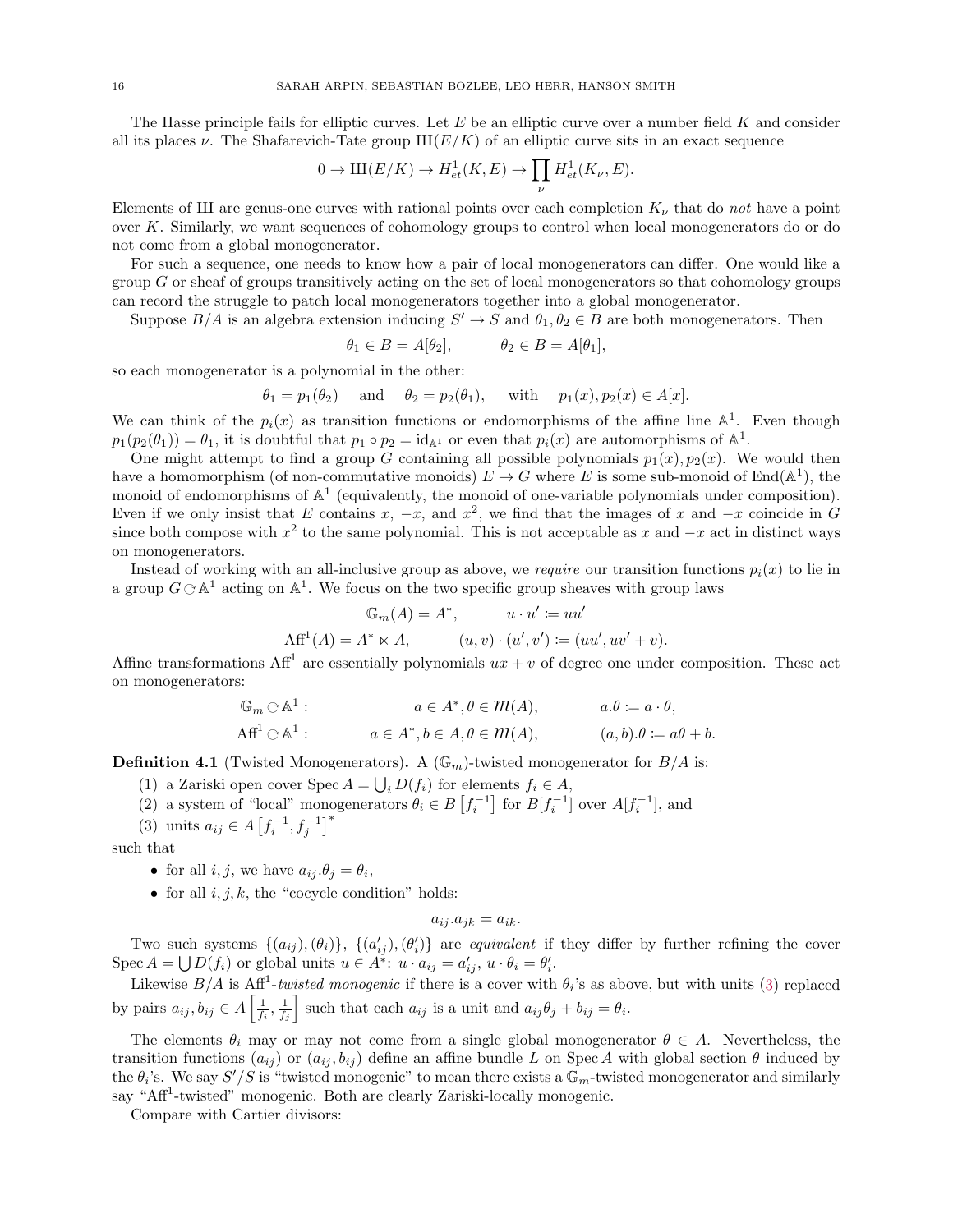| twisted monogenerator   Cartier divisor  |                     |
|------------------------------------------|---------------------|
| global monogenerator                     | rational function   |
| $\mathbb{G}_m$ / Aff <sup>1</sup> action | differing by units. |

We recall the notions of "multiply monogenic orders" and "affine equivalence" in the literature. Two monogenerators  $\theta_1, \theta_2 \in \Gamma(\text{Spec } A, \mathcal{M}_{B/A})$  are said to be "affine equivalent" if there are  $u \in A^*$ ,  $v \in A$  such that  $u\theta_1+v=\theta_2$ . In other words, affine equivalence classes are elements of the quotient  $\Gamma(\text{Spec }A, m_{B/A})/\text{Aff}^1(A)$ . Under certain hypotheses in Remark [4.13,](#page-18-0) Aff<sup>1</sup>-twisted monogenicity is parameterized by the sheaf quotient  $m_{B/A}/\text{Aff}^1$ . There is almost an "exact sequence"

$$
\text{Aff}^1(A) \to \Gamma(\mathcal{M}_{B/A}) \to \Gamma(\mathcal{M}_{B/A}/\text{Aff}^1) \to H^1(\text{Aff}^1)
$$

that dictates whether a twisted monogenerator comes from an affine equivalence class of global monogenerators.

We warm up with a classical approach to  $\mathbb{G}_m$ -quotients, namely taking Proj. Then we study Aff<sup>1</sup>-twisted monogenerators before finally introducing G-twisted monogenerators for arbitrary groups G.

There is a moduli space for each notion of twisted monogenicity. We use these moduli spaces now and defer the proof until Theorem [4.27:](#page-23-0)

<span id="page-16-1"></span>**Theorem 4.2** (=Theorem [4.27\)](#page-23-0). Let  $\mathbb{G}_m$ , Af<sup>1</sup> act on  $\mathbb{A}^1$  on the left in the natural way, inducing a left action on  $m$ . The stack quotients  $[m/\mathbb{G}_m]$  and  $[m/Aff^1]$  represent  $\mathbb{G}_m$ - and  $AH^1$ -twisted monogenerators up to equivalence, respectively.

<span id="page-16-0"></span>4.1.  $\mathbb{G}_m$ -Twisted monogenerators and Proj of the Weil restriction. Writing  $S' = \text{Spec } B$  and  $S = \operatorname{Spec} A$ , a twisted monogenerator amounts to a Zariski cover  $S = \operatorname{Spec} A = \bigcup U_i$ , a system of closed embeddings  $\theta_i : S'_{U_i} \subseteq \mathbb{A}^1_{U_i}$  over  $U_i$ , and elements  $a_{ij} \in \mathbb{G}_m(U_i)$  such that

$$
a_{ij}.\theta_j = \theta_i : S'_{U_{ij}} \to \mathbb{A}^1_{U_{ij}}.
$$

Equivalently, a twisted monogenerator is a line bundle L on S defined by the above cocycle  $a_{ij}$  and a global embedding  $\theta : S' \subseteq L$  over S. Twisted monogenerators are identified if they differ by global units  $u \in \mathbb{G}_m(S)$ or refinements of the cover  $U_i$ , i.e., if the corresponding line bundles  $L, L'$  are isomorphic in a way that identifies the closed embeddings  $\theta$ ,  $\theta'$ .

For number fields  $L/K$  with  $\theta \in \mathbb{Z}_L$  and  $a \in \mathbb{Z}_K$ , one has  $a\theta \in \mathbb{Z}_L$ . If  $a \in \mathbb{Z}_K^*$ , then  $\theta$  is a monogenerator if and only if  $a\theta$  is. The multiplication action  $\mathbb{G}_m(\mathbb{Z}_K) \otimes \mathcal{R}(\mathbb{Z}_K)$  corresponds to the global  $\mathbb{G}_m$  action on the vector bundle  $\Re$  over  $S$ .

An action of  $\mathbb{G}_m$  corresponds to a Z-grading on the sheaf of algebras [\[Stacks](#page-28-1), 0EKJ]. Locally in S,  $\pi_*\mathcal{O}_{S'} \simeq \bigoplus_{i=1}^n \mathcal{O}_S \cdot e_i$  and  $\mathcal{R} \simeq \mathbb{A}_S^n$ . The  $\mathbb{G}_m$  action is the diagonal action and corresponds to the total degree of polynomials in  $\mathcal{O}_{\mathbb{A}_{S}^{n}} = \mathcal{O}_{S}[x_{1},...,x_{n}].$ 

The associated projective bundle to the vector bundle  $\Re$  is given by the relative Proj [\[Stacks](#page-28-1), 01NS]

$$
\mathbb{P}\mathcal{R} \coloneqq \underline{\operatorname{Proj}}_S \mathcal{O}_{\mathcal{R}},
$$

with the total-degree grading. The ideal  $\mathcal{I}_{S'/S}$  cutting out the complement  $\mathcal{N}_{1,S'/S}$  of  $\mathcal{M}_{1,S'/S} \subseteq \mathcal{R}$  is graded by  $[Arp+,$  Remark 3.10, defining a closed subscheme  $\mathbb{P}\mathcal{U} \subseteq \mathbb{P}\mathcal{R}$ .

**Definition 4.3.** Define the *scheme of projective monogenerators* 

$$
\mathbb{P}m_{S'/S}\subseteq \mathbb{P}{\mathcal{R}}_{S'/S}\coloneqq \underline{\mathrm{Proj}}_S\,\mathcal{O}_{{\mathcal{R}}_{S'/S}}
$$

to be the open complement of the closed subscheme  $\mathbb{P} \mathcal{R}_{S'/S}$  cut out by the graded homogeneous ideal  $\mathcal{I}_{S'/S}$ .

The reader may define projective polygenerators in the same fashion.

**Lemma 4.4.** The vanishing of the irrelevant ideal  $V(\mathcal{O}_{R,+})$  of  $\mathcal{R}_{S'/S}$  is contained inside of the nonmonogenicity locus  $n_{S'/S}$  for  $S' \neq S$ .

*Proof.* Locally, the lemma states that  $\theta = 0$  is not a monogenerator.

**Remark 4.5.** We relate the Proj construction to stack quotients by  $\mathbb{G}_m$  according to [\[Ols16,](#page-28-13) Example 10.2.8]. The ring  $\mathcal{O}_{\mathcal{R}_{S'/S}}$  is generated by elements of degree one. Locally,  $\mathcal{R}_{S'/S} \simeq \mathbb{A}_{S}^{n}$  and  $\mathcal{O}_{\mathcal{R}_{S'/S}} \simeq \mathcal{O}_{S}[x_1, \ldots, x_n]$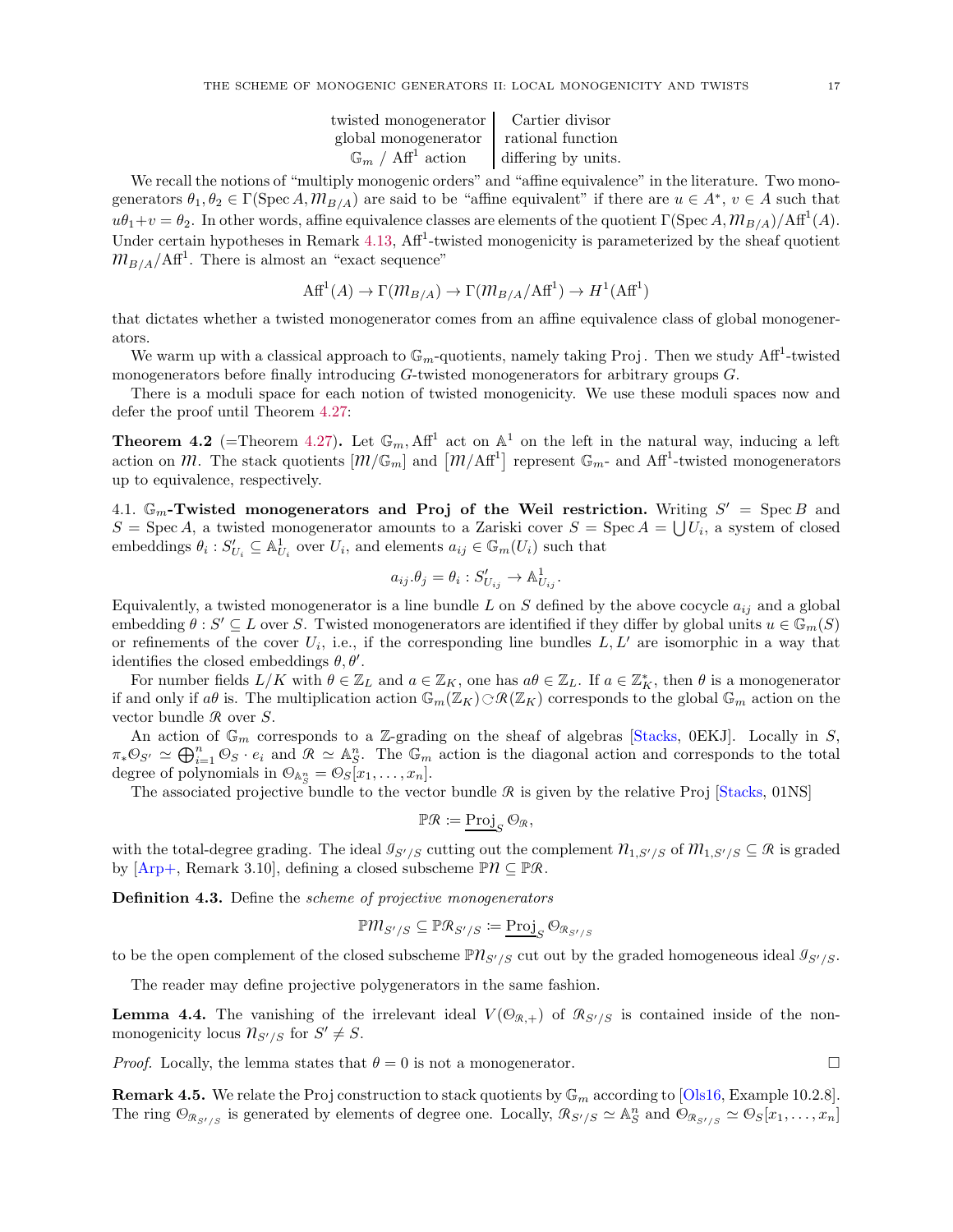is generated by the degree one elements  $x_i$ . Write  $\underline{\text{Spec}}_S \mathcal{O}_{\mathcal{R}}$  for the relative spectrum [\[Stacks](#page-28-1), 01LQ]. The map

$$
\underline{\operatorname{Spec}}_{S} \mathcal{O}_{R} \setminus V(\mathcal{O}_{R,+}) \xrightarrow{-/\mathbb{G}_{m}} \underline{\operatorname{Proj}}_{S} \mathcal{O}_{R}
$$

is therefore a stack quotient or  $\mathbb{G}_m$ -torsor.

We have a pullback square

$$
m_{S'/S} \xrightarrow[\tau \to \text{Spec}_S \mathcal{O}_{\mathcal{R}} \setminus V(\mathcal{O}_{\mathcal{R},+})
$$
  
\n
$$
\downarrow \qquad \qquad \downarrow
$$
  
\n
$$
\mathbb{P}m_{S'/S} \xrightarrow{\text{Proj}_S \mathcal{O}_{\mathcal{R}}}
$$

of  $\mathbb{G}_m$ -torsors and a stack quotient  $\mathbb{P}m_{S'/S} = [m_{S'/S}/\mathbb{G}_m]$ .

Theorem [4.2](#page-16-1) states that  $[m/\mathbb{G}_m]$  represents twisted monogenerators, and now we know the quotient stack is wondrously a scheme:

**Corollary 4.6.** The scheme  $\mathbb{P}m_{S'/S} = [M/\mathbb{G}_m]$  represents the  $\mathbb{G}_m$ -twisted monogenerators of Definition [4.1.](#page-15-1) That is,  $\mathbb{P}m_{S'/S}$  is a moduli space for twisted monogenerators. The action  $\mathbb{G}_m \odot m$  is free.

**Warning 4.7.** Given a monogenerator  $\theta \in \mathbb{Z}_L$  and a pair  $a \in \mathbb{Z}_K^*$ ,  $\beta \in \mathbb{Z}_L$ , write

$$
\beta = b_0 + b_1 \theta + \dots + b_{n-1} \theta^{n-1}.
$$

One may try to define a second action

$$
a.\beta := b_0 + b_1 a\theta + b_2 a^2 \theta^2 + \dots + b_{n-1} a^{n-1} \theta^{n-1}
$$

encoding the degree with respect to  $\theta$ , but this action does not define a grading as it is almost never multiplicative. For example, take  $\mathbb{Z}_L = \mathbb{Z}[\sqrt{2}]$  with monogenerator  $\sqrt{2}$  over  $\mathbb{Z}_K = \mathbb{Z}$ . Then

$$
a.2 = 2 \neq a.\sqrt{2} \cdot a.\sqrt{2}.
$$

Jet spaces are the only example where a.x is multiplicative and induces a second action  $\mathbb{G}_m \n\circ \mathbb{R}_{S'/S} =$  $J_{\mathbb{A}^1,m}$ . The two actions of  $\lambda \in \mathbb{G}_m$  on a jet

$$
f(\varepsilon) = a_0 + a_1 \varepsilon + \dots + a_m \varepsilon^m
$$

on  $\Lambda^1$  are  $\lambda f(\varepsilon) = \lambda \cdot f(\varepsilon)$  and  $\lambda f(\varepsilon) = f(\lambda \varepsilon)$ . The Proj of  $J_{X,m}$  with respect to this second  $\mathbb{G}_m$  action is known as a "Demailly-Semple jet" or a "Green-Griffiths jet" in the literature [\[Voj04](#page-28-14), Definition 6.1]. For certain  $S' \to S$ , there may be a distinguished one-parameter subgroup, i.e., the image of  $\mathbb{G}_m \to \text{Aut}_S(S')$ , that results in a second action  $\mathbb{G}_m \oplus \mathbb{R}_{S'/S}$  and allows an analogous construction.

<span id="page-17-0"></span>4.2.  $Aff<sup>1</sup>$ -Twisted monogenerators and affine equivalence. We enlarge our study to  $Aff<sup>1</sup>$ -twisted monogenerators and the related study of affine equivalence classes of ordinary monogenerators. We delay twisting by general sheaves of groups other than  $\mathbb{G}_m$  and  $\text{Aff}^1$  until the next section. For an S-scheme X, the *automorphism sheaf* Aut(X) is the subsheaf of automorphisms in  $\underline{\text{Hom}}_S(X, X)$ .

**Remark 4.8.** The automorphism sheaf  $Aut_S(\mathbb{A}^1)$  has a subgroup of affine transformations  $Aff^1$  under composition. These are identified in turn with  $\mathbb{A}^1 \rtimes \mathbb{G}_m$  via

$$
(a,b)\mapsto (x\mapsto bx+a).
$$

The automorphism sheaf can be much larger for other  $\mathbb{A}_{S}^{k}$ . For example,

$$
(x,y)\mapsto (x+y^3,y)
$$

is an automorphism of  $\mathbb{A}^2$ .

The automorphism sheaf  $Aut(A^1)$  is not the same as  $Aff^1$ , though they have the same points over reduced rings. See [\[Dup13\]](#page-27-6) for some discussion over nonreduced rings.

**Definition 4.9.** The group sheaf  $\text{Aff}^k \subseteq \text{Aut}(\mathbb{A}^k)$  of *affine transformations* is the set of functions

$$
\vec{x} \mapsto M\vec{x} + \vec{b}
$$

where  $M \in GL_k$  and  $\vec{b} \in \mathbb{A}^k$ , under composition. Note  $\mathrm{Aff}^k \simeq \mathbb{A}^k \rtimes GL_k$ .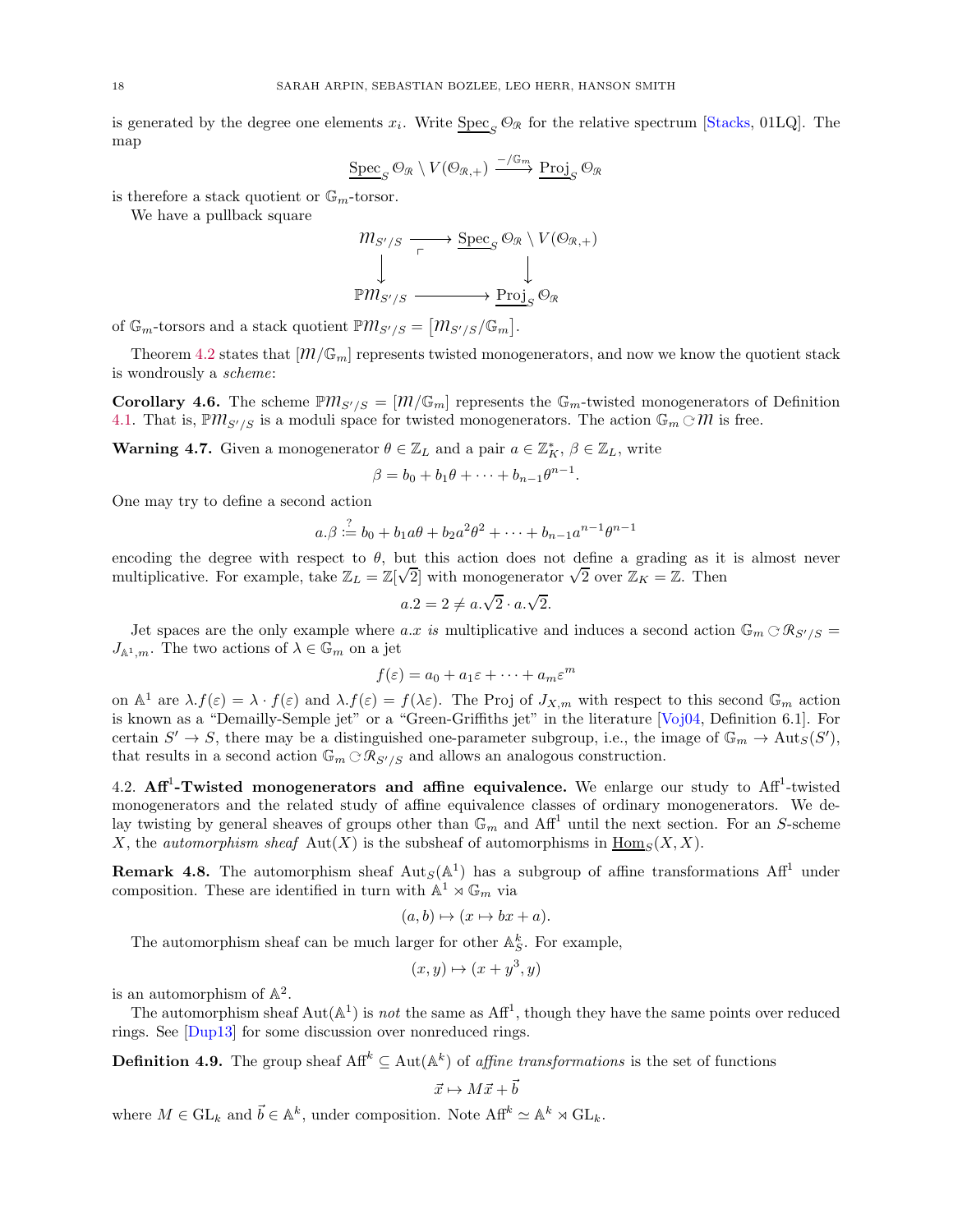Recall that two monogenerators  $\theta_1, \theta_2$  of an A-algebra B are said to be *equivalent* if

$$
\theta_1 = u\theta_2 + v,
$$

where  $u \in A^*$  and  $v \in A$ . Likewise, say that two embeddings  $\theta_1, \theta_2 : S' \to \mathcal{L}$  of S' into an Aff<sup>1</sup> bundle L over S are equivalent if there is in  $f \in Aff^1(S)$  such that  $\theta_1 = f.\theta_2$ . The set of monogenerators up to equivalence is then

$$
\Gamma(S, M)/\Gamma(S, \text{Aff}^1).
$$

If  $S' \to S$  is an isomorphism and  $n = 1$ , the action of  $\text{Aff}^1$  is trivial. Otherwise, the  $\text{Aff}^1$ -action is often free:

**Lemma 4.10.** The action  $\text{Aut}(S') \oplus M_X$  has trivial stabilizers, for any quasiprojective X. If S is normal and  $S' \to S$  is not an isomorphism, the action  $\text{Aff}^1 \odot m_1$  has trivial stabilizers as well.

*Proof.* A stabilizer of the action  $\text{Aut}_S(S') \oplus \mathcal{M}_X$  entails a diagram

$$
X \longrightarrow X
$$
  
\n
$$
\uparrow \qquad \qquad \uparrow
$$
  
\n
$$
S' \sim S'.
$$

The fact that  $S' \subseteq X$  is a monomorphism forces  $S' \simeq S'$  to be the identity.

Normality of S means S is a finite disjoint union of integral schemes  $[S$ tacks, 033N]; we assume S is integral without loss of generality.

Computing stabilizers of  $\text{Aff}^1 \subset \mathcal{M}$  is local, so we may assume  $S' \to S$  is induced by a non-identity finite map  $A \rightarrow B$  of rings where A is an integrally closed domain with field of fractions K. A stabilizer

$$
a + b\theta = \theta; \qquad a \in A, b \in A^*
$$

implies  $(1 - b)\theta = a$ . If  $b = 1$ , then  $a = 0$  and the stabilizing affine transformation is trivial. Otherwise,  $1 - b \in K^*$  and  $\theta = \frac{a}{1 - a}$  $\frac{a}{1-b} \in K$ . Elements  $\theta \in B$  are all integral over A. Since A is integrally closed,  $\theta \in A$ . Hence  $B = A[\theta] = A$ , a contradiction.

**Remark 4.11.** Suppose given transition functions  $(a_{ij}, b_{ij})$  and local monogenerators  $(\theta_i)$  as in an Aff<sup>1</sup>twisted monogenerator that may not satisfy the cocycle condition a priori. For normal S with  $n > 1$  as in the lemma, the cocycle condition holds automatically, since  $\text{Aff}^1$  acts without stabilizers.

<span id="page-18-1"></span>**Corollary 4.12.** If S is normal, the stack quotient  $[m_{1,S'/S}/Aff^1]$  is represented by the ordinary sheaf quotient  $m/Aff<sup>1</sup>$ .

*Proof.* If  $G \subset X$  is a free action, the stack quotient  $[X/G]$  coincides with the sheaf quotient  $X/G$ .

<span id="page-18-0"></span>**Remark 4.13.** If S is normal, Corollary [4.12](#page-18-1) tells us that an  $Aff<sup>1</sup>$ -twisted monogenerator is the same as a global section  $\Gamma(S, M/Aff^1)$ . Equivalence classes of monogenerators are given by the presheaf quotient  $\Gamma(S, M)/\Gamma(S, \text{Aff}^1).$ 

Affine equivalence classes of monogenerators thereby relate to twisted monogenerators in something like an exact sequence:

$$
\Gamma(S, M)/\Gamma(S, \text{Aff}^1) \to \Gamma(S, M/\text{Aff}^1) \to H^1(S, \text{Aff}^1).
$$

As in sheaf cohomology, the second map takes  $\overline{\theta}$  to its torsor of lifts  $\delta(\overline{\theta})$  in  $m$ :

 $\delta(\overline{\theta})(U) = \{f \in \mathcal{M}(U) : f + \text{Aff}^1(U) = \overline{\theta}|_U\}.$ 

A section of the sheaf quotient

$$
\overline{\theta} \in \Gamma(S, M/\text{Aff}^1)
$$

lifts to an affine equivalence class in the presheaf quotient  $\theta \in \Gamma(S, M)/\Gamma(S, \text{Aff}^1)$  if and only if the induced  $Aff<sup>1</sup>$ -torsor is trivial.

The exact sequence is analogous to Cartier divisors. If  $X$  is an integral scheme with rational function field  $K(X)$ , the long exact sequence associated to

$$
1\to \mathcal{O}_X^*\to K(X)^*\to K(X)^*/\mathcal{O}_X^*\to 1
$$

is analogous to the above.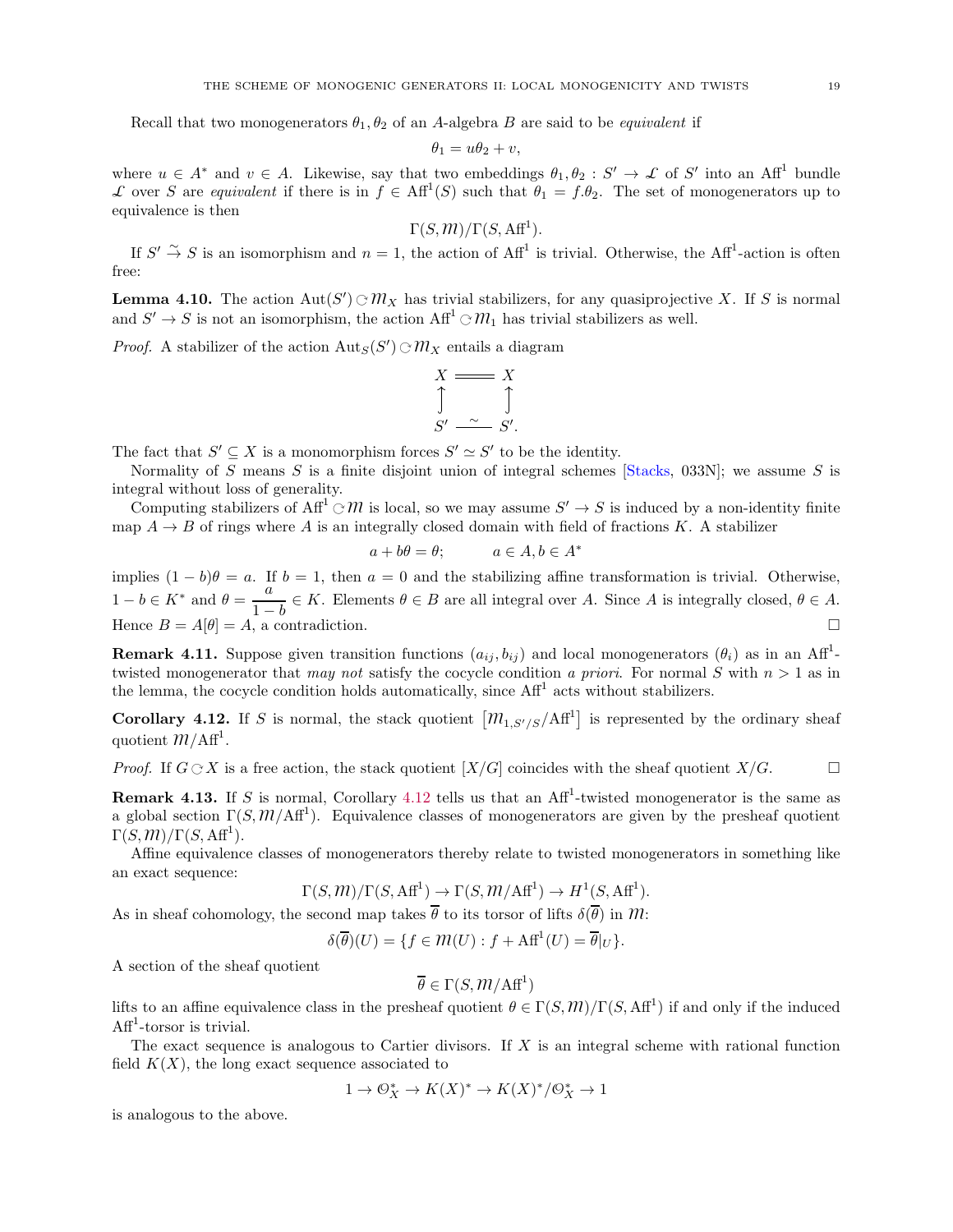**Remark 4.14.** One can do the same with  $\mathbb{G}_m$ , or any other group that acts freely. Compare twisted monogenerators  $\mathbb{P}m = [m/\mathbb{G}_m]$  with ordinary monogenerators M up to  $\mathbb{G}_m$ -equivalence to obtain a sequence

$$
\Gamma(S, M)/\Gamma(S, \mathbb{G}_m) \to \Gamma(S, M/\mathbb{G}_m) \to H^1(S, \mathbb{G}_m).
$$

Freeness of the action is necessary to identify the stack quotient with the ordinary sheaf quotient.

Sometimes, being  $\mathbb{G}_m$ -twisted monogenic is the same as being Aff<sup>1</sup>-twisted monogenic:

<span id="page-19-0"></span>**Proposition 4.15.** If  $S = \text{Spec } A$  is affine, all  $\text{Aff}^1$ -torsors on S are induced by  $\mathbb{G}_m$ -torsors:

 $H^1(\text{Spec }A,\mathbb{G}_m)\simeq H^1(\text{Spec }A,\text{Aff}^1).$ 

The corresponding twisted forms of  $\mathbb{A}^1$  are the same, so we can furthermore identify  $\mathbb{G}_m$ -twisted monogenerators with  $\text{Aff}^1$ -twisted monogenerators.

Proof. The inclusion

 $\mathbb{A}^1 \to \mathbb{A} \mathbb{f}^1; \qquad a \mapsto (a, 1)$ 

and the projection  $\text{Aff}^1 \to \mathbb{G}_m$  fit into a short exact sequence

$$
0 \to \mathbb{A}^1 \to \mathbf{Aff}^1 \to \mathbb{G}_m \to 1.
$$

The sheaf Aff<sup>1</sup> is not commutative. Cohomology sets  $H^i(S, \text{Aff}^1)$  are nevertheless defined for  $i = 0, 1, 2$ . Serre Vanishing [\[Stacks,](#page-28-1) 01XB] says  $H^i(\text{Spec }A, \mathbb{A}^1) = 0$  for  $i \neq 0$  and  $\Gamma(\text{Aff}^1) \to \Gamma(\mathbb{G}_m)$  is surjective, yielding an identification in all nonzero degrees:

$$
H^{i}(\text{Spec } A, \text{Aff}^{1}) \simeq H^{i}(\text{Spec } A, \mathbb{G}_{m}), \qquad i = 1, 2.
$$

The action  $\mathbb{G}_m \subset \mathbb{A}^1$  is the restriction of that of  $\text{Aff}^1$ , factoring

$$
\mathbb{G}_m \subseteq \mathrm{Aff}^1 \to \mathrm{Aut}(\mathbb{A}^1).
$$

The corresponding twisted forms of  $\mathbb{A}^1$  are the same.

The literature abounds with finiteness results on equivalence classes of monogenerators, for example:

<span id="page-19-2"></span>**Theorem 4.16** ([\[EG17](#page-27-7), Theorem 5.4.4]). Let A be an integrally closed integral domain of characteristic zero and finitely generated over Z. Let K be the quotient field of A,  $\Omega$  a finite étale K-algebra with  $\Omega \neq K$ , and B the integral closure of A in  $\Omega$ . Then there are finitely many equivalence classes of monogenic generators of B over A.

Assume in addition that Pic(A) is finite, as when A is of the form  $\mathbb{Z}_L[x_1, \ldots, x_n, 1/p]$ . We have an analogous finiteness result for equivalence classes of  $\text{Aff}^1$ -twisted monogenerators:

<span id="page-19-1"></span>**Corollary 4.17.** Let A, K,  $\Omega$ , B be as in Theorem [4.16,](#page-19-2) with  $S' \to S$  induced from  $A \to B$ . Assume Pic(A) is finite. Then there are finitely many equivalence classes of  $\text{Aff}^1$ -twisted monogenerators for  $S' \to S$ .

Proof. We essentially use the sequence

$$
\Gamma(S, M)/\Gamma(S, \text{Aff}^1) \to \Gamma(S, M/\text{Aff}^1) \to H^1(S, \text{Aff}^1)
$$

of Remark [4.13.](#page-18-0) If this were a short exact sequence of groups, the outer terms being finite would force the middle term to be; our proof is similar in spirit.

Since  $S$  is quasicompact and there are finitely many elements of the Picard group

$$
\operatorname{Pic}(S) \coloneqq H^1(S, \mathbb{G}_m) = H^1(S, \operatorname{Aff}^1),
$$

we can find an affine open cover  $S = \bigcup_i U_i$  by finitely many open sets of S that simultaneously trivializes all line bundles on S.

The above sequence of presheaves restricts to the  $U_i$ 's in a commutative diagram

$$
\Gamma(S, m)/\Gamma(S, \text{Aff}^1) \longrightarrow \Gamma(S, m/\text{Aff}^1) \longrightarrow H^1(S, \text{Aff}^1)
$$
  
\n
$$
\downarrow \qquad \qquad \downarrow \qquad \qquad \downarrow
$$
  
\n
$$
\prod \Gamma(U_i, m)/\Gamma(U_i, \text{Aff}^1) \longrightarrow \prod \Gamma(U_i, m/\text{Aff}^1) \longrightarrow \prod H^1(U_i, \text{Aff}^1).
$$

The restriction  $H^1(S, \text{Aff}^1) \to \prod H^1(U_i, \text{Aff}^1)$  is zero by construction of the  $U_i$ 's. The restriction  $\rho$ :  $\Gamma(S, M/Aff^1) \to \prod \Gamma(U_i, M/Aff^1)$  is injective by the sheaf condition. A diagram chase reveals that the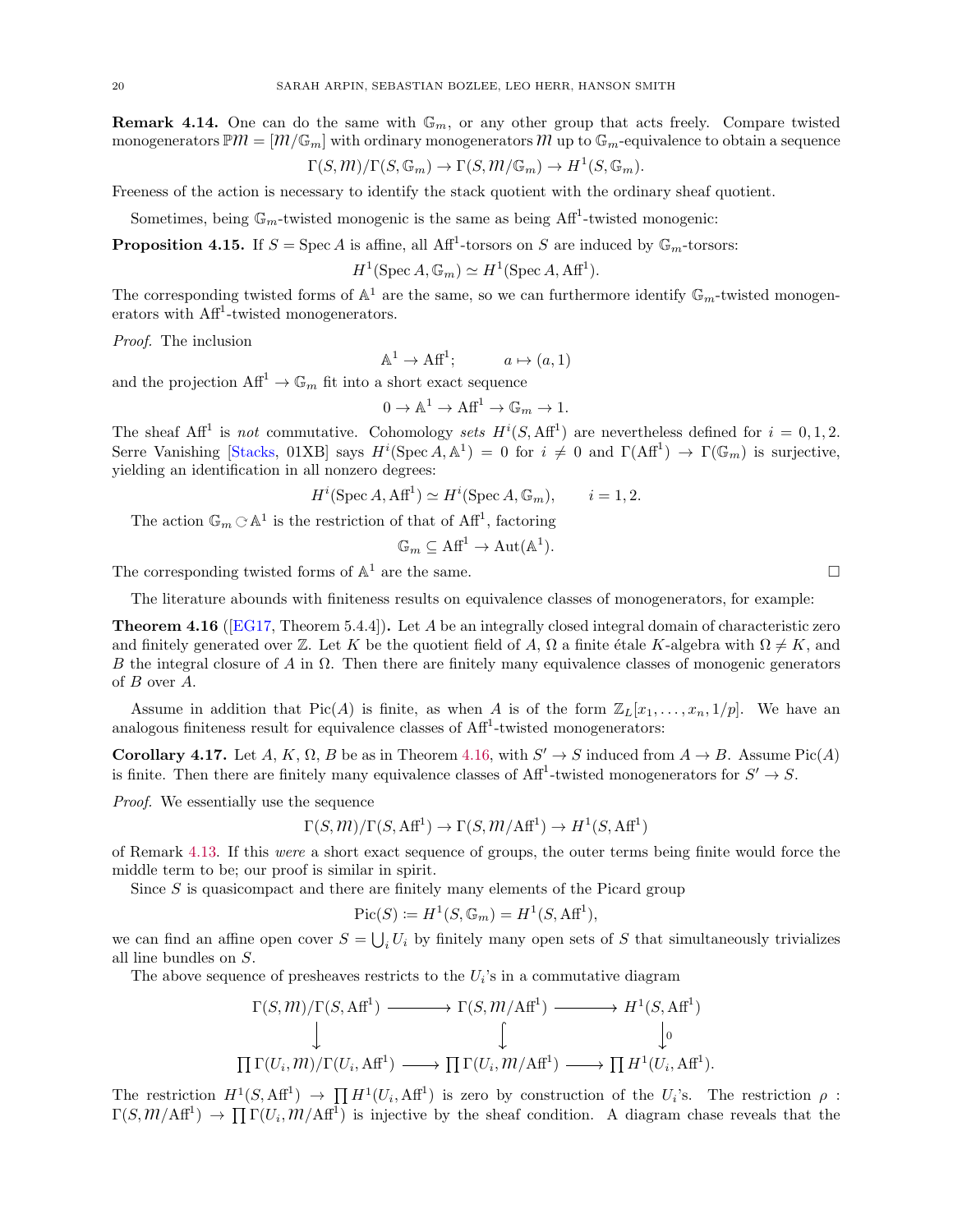restriction  $\rho(\overline{\theta})$  of any section  $\overline{\theta} \in \Gamma(S, M/Af^1)$  is in the image of  $\prod \Gamma(U_i, M)/\Gamma(U_i, Af^1)$ . Theorem [4.16](#page-19-2) asserts that each set  $\Gamma(U_i, m)/\Gamma(U_i, \text{Aff}^1)$  is finite.

We conclude with several consequences of twisted monogenicity and our Theorem [4.20](#page-20-0) that shows twisted monogenerators detect class number-one number rings.

<span id="page-20-2"></span>**Theorem 4.18.** Suppose  $S' \rightarrow S$  is twisted monogenic, with an embedding into a line bundle E. Let  $\&$  be the sheaf of sections of E. Then

$$
\det(\pi_*\mathcal{O}_{S'}) \coloneqq \wedge^{top} \pi_*\mathcal{O}_{S'} \simeq \mathcal{E}^{-\frac{n(n-1)}{2}}
$$

in  $Pic(S)$ .

In particular, if an extension of number rings  $\mathbb{Z}_L/\mathbb{Z}_K$  is twisted monogenic, then its Steinitz class is a triangular number power in the class group.

Proof. Write Sym<sup>\*</sup> $\mathcal{E} := \bigoplus_{d} \text{Sym}^{d} \mathcal{E}$  for the symmetric algebra. Recall that  $E \simeq \mathbb{V}(\mathcal{E}^{\vee}) := \underline{\text{Spec}}_{S} \text{Sym}^{*}(\mathcal{E}^{\vee}).$ We have a surjection of  $\mathcal{O}_S$ -modules

$$
Sym^*\mathcal{E}^{\vee} \twoheadrightarrow \pi_*\mathcal{O}_{S'},
$$

which we claim factors through the projection of  $\mathcal{O}_S$ -modules  $\text{Sym}^*\mathcal{E}^\vee \to \bigoplus_{i=0}^{n-1} \text{Sym}^i\mathcal{E}^\vee$ . Such a factorization is a local question and local factorizations automatically glue because there is at most one. Locally, we may assume  $S' \to S$  is induced by a ring homorphism  $A \to B$  and  $\mathcal{E}^{\vee}$  is trivialized. We have a factorization of A-modules

$$
Sym^*\mathcal{E}^{\vee} \simeq A[t] \xrightarrow{\longrightarrow} B
$$
  

$$
\bigoplus_{i=0}^{n-1} \text{Sym}^i \mathcal{E}^{\vee} \simeq \bigoplus_{i=0}^{n-1} A \cdot t^i
$$

due to the existence of a monic polynomial  $m_{\theta}(t)$  of degree n for the image  $\theta$  of t in  $\mathcal{O}_{S'}$  ([\[Arp+](#page-27-1), Lemma 2.11]). The A-modules  $\bigoplus_{i=0}^{n-1} A \cdot t^i$  and B are abstractly isomorphic, and any surjective endomorphism of a finitely generated module is an isomorphism [\[MRB89,](#page-28-15) Theorem 2.4].

We conclude that globally

$$
\pi_*\mathbb{O}_{S'}\simeq \bigoplus_{i=0}^{n-1} \text{Sym}^i \mathcal{E}^\vee.
$$

Since  $\&$  is invertible,  $Sym^i \& \vee = (\& \vee)^i$ . Taking the determinant,

$$
\det(\pi_* \mathcal{O}_{S'}) = \det \left( \bigoplus_{i=0}^{n-1} (\mathcal{E}^{\vee})^i \right) = \mathcal{E}^{-\sum_{i=0}^{n-1} i} = \mathcal{E}^{-\frac{n(n-1)}{2}}.
$$

<span id="page-20-1"></span>**Lemma 4.19.** Degree-two extensions are all Aff<sup>1</sup>-twisted monogenic. If S is affine, they are also  $\mathbb{G}_m$ -twisted monogenic.

*Proof.* Localize and choose a basis containing 1 to write  $\pi_* \mathcal{O}_{S'} \simeq \mathcal{O}_S \oplus \mathcal{O}_S \theta$  for some  $\theta \in \Gamma(\mathcal{O}_{S'})$ . Given two such generators  $\theta_1, \theta_2$ , we may write

$$
\theta_1=a+b\theta_2, \qquad \quad \theta_2=c+d\theta_1, \qquad \quad a,b,c,d\in \mathbb{O}_S.
$$

Hence  $bd = 1$  are units, and the transition functions come from  $\text{Aff}^1 = \mathbb{A}^1 \rtimes \mathbb{G}_m$ . By choosing such generators on a cover of S, one obtains a twisted monogenerator. Proposition [4.15](#page-19-0) further refines our affine bundle to a line bundle.  $\Box$ 

<span id="page-20-0"></span>**Theorem 4.20.** A number ring  $\mathbb{Z}_K$  has class number one if and only if all twisted monogenic extensions of  $\mathbb{Z}_K$  are in fact monogenic.

*Proof.* If the class number of K is one, then all line bundles on  $\operatorname{Spec} \mathbb{Z}_K$  are trivial and the equivalence is clear. Mann  $[Man58]$  has shown that K has quadratic extensions without an integral basis if and only if the class number of K is not one: adjoin the square root of  $\alpha$ , where  $(\alpha) = b^2c$  with b non-principal and c square-free. By Lemma [4.19,](#page-20-1) such an extension is necessarily  $\mathbb{G}_m$ -twisted monogenic. As the monogenicity of quadratic extensions is equivalent to the existence of an integral basis, the result follows.  $\Box$ 

 $\Box$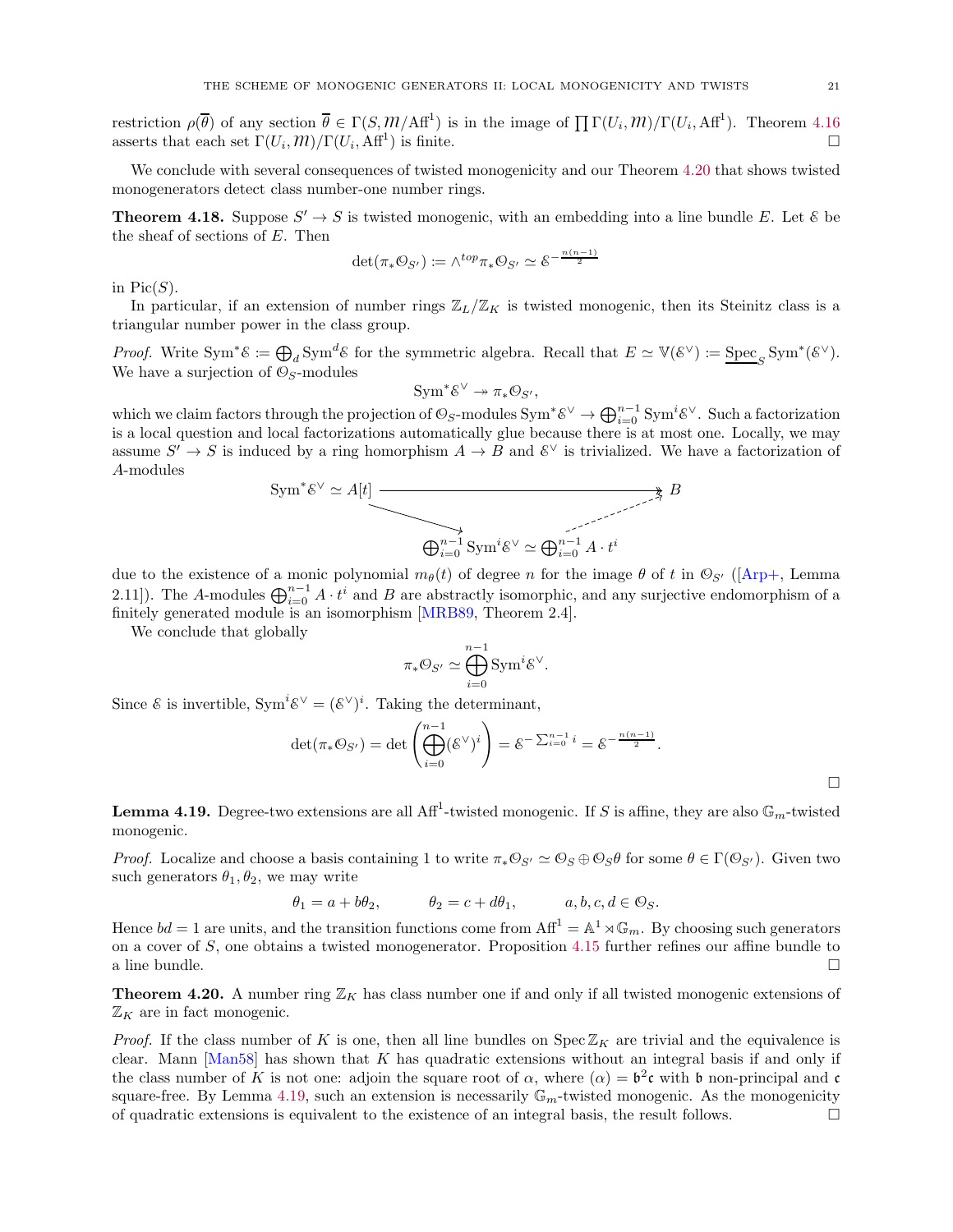Remark 4.21. Theorem [4.20](#page-20-0) implies that the ring of integers of a number field is twisted monogenic over  $\mathbb Z$  if and only if it is monogenic over  $\mathbb Z$ . Example [5.3](#page-25-1) thus provides an example of a number field which is not twisted monogenic.

<span id="page-21-0"></span>**Example 4.22** (Properly Twisted Monogenic, Not Quadratic). Let  $K = \mathbb{Q}(\sqrt[3]{5 \cdot 23})$  and let  $\mathfrak{p}_3$ ,  $\mathfrak{p}_5$ , and  $\mathfrak{p}_{23}$ be the unique primes of K above 3, 5, and 23, respectively. One can compute  $\mathfrak{p}_3 = (\rho_3 := 1970(\sqrt[3]{5 \cdot 23})^2 +$ 9580( $\sqrt[3]{5 \cdot 23}$ ) + 46587). Consider  $\mathbb{Z}_L/\mathbb{Z}_K$ , where  $L = K(\sqrt[3]{23\rho_3})$ . On  $D(p_{23})$ , the local index form with respect to the local basis  $\{1, \sqrt[3]{23\rho_3}, (\sqrt[3]{23\rho_3})^2\}$  is  $b^3 - 23\rho_3c^3$ . On  $D(\mathfrak{p}_5)$ , we have the local index form  $B^3 - 5^2 \rho_3 C^3$  with respect to the local basis  $\{1, \sqrt[3]{5^2 \rho_3}, (\sqrt[3]{5^2 \rho_3})^2\}$ . We transition via  $\sqrt[3]{23^2 \cdot 5^2}/23$ , which is not a global unit, so the extension  $\mathbb{Z}_L/\mathbb{Z}_K$  is twisted monogenic.

To see what is going on more explicitly, we investigate how the transitions affect the local index forms. We have

$$
b^3 - 23\rho_3 c^3 = \frac{5^2}{23}B^3 - \frac{5^4}{23^2} \cdot 23\rho_3 C^3 = \frac{5^2}{23}B^3 - \frac{5^4}{23}\rho_3 C^3 = \text{ a unit in } \mathcal{O}_{D(\mathfrak{p}_{23})}.
$$

If B and C could be chosen to be  $\mathbb{Z}_K$ -integral so that local index form represented a unit of  $\mathbb{Z}_K$ , then  $\sqrt[3]{5^2 \rho_3}$ would be a global monogenerator. However,  $\mathfrak{p}_5$ -adic valuations tell us  $\sqrt[3]{5^2 \rho_3}$  is not a monogenerator. One can also apply Dedekind's index criterion to  $x^3 - 5^2 \rho_3$ . Similarly, we have

$$
B^3 - 5^2 \rho_3 C^3 = \frac{23}{5^2} b^3 - \frac{23^2}{5^4} \cdot 5^2 \rho_3 c^3 = \frac{23}{5^2} b^3 - \frac{23^2}{5^2} \rho_3 c^3 = \text{ a unit in } \mathcal{O}_{D(\mathfrak{p}_5)}.
$$

If b and c could be chosen to be  $\mathbb{Z}_K$ -integral so that local index form represented a unit of  $\mathbb{Z}_K$ , then  $\sqrt[3]{23\rho_3}$ would be a global monogenerator. As above, the  $p_{23}$ -adic valuations tell us this cannot be the case. Again, we could also use polynomial-specific methods.

We have shown that  $\mathbb{Z}_L/\mathbb{Z}_K$  is twisted monogenic, but it remains to show that the twisting is non-trivial. We need to show the ideal  $\mathfrak{p}_5 = (5, \sqrt[3]{5 \cdot 23})$  is not principal. On  $D(\mathfrak{p}_{23})$  it can be generated by  $\sqrt[3]{5 \cdot 23}$  and on  $D(\mathfrak{p}_5)$  it can be generated by 5. We transition between these two generators via  $\sqrt[3]{5^2 \cdot 23^2}/23$ , exactly as above. Thus our twisted monogenerators correspond to a non-trivial ideal class.

A computer algebra system can compute a K-integral basis for  $\mathbb{Z}_L$ :

$$
\left\{1, \left(-2\sqrt[3]{23\cdot 5} + \frac{5}{25}\left(\sqrt[3]{23\cdot 5}\right)^2\right)\sqrt[3]{23\rho_3} + \left(-3 + \frac{3}{23}\sqrt[3]{23\cdot 5}\right)\left(\sqrt[3]{23\rho_3}\right)^2, \left(120589 + 5243\sqrt[3]{23\cdot 5} + \frac{5243}{23}\left(\sqrt[3]{23\cdot 5}\right)^2\right)\sqrt[3]{23\rho_3} + \left(22850 + \frac{57125}{23}\sqrt[3]{23\cdot 5} + 1828\left(\sqrt[3]{23\cdot 5}\right)^2\right)\left(\sqrt[3]{23\rho_3}\right)^2\right\},
$$

with index form:

$$
\begin{aligned} i_{\mathbb{Z}_L/\mathbb{Z}_K} = & 13796817(\sqrt[3]{5\cdot 23})^2b^3 - 1367479703949(\sqrt[3]{5\cdot 23})^2b^2c \\ & + 45179341009193328(\sqrt[3]{5\cdot 23})^2bc^2 + 67103709\sqrt[3]{5\cdot 23}b^3 \\ & - 497537273719431009077(\sqrt[3]{5\cdot 23})^2c^3 - 6650125342740\sqrt[3]{5\cdot 23}b^2c \\ & + 219702478196413227\sqrt[3]{5\cdot 23}bc^2 - 2419492830176044167763\sqrt[3]{5\cdot 23}c^3 \\ & + 326269891b^3 - 32339923090800b^2c + 1068411032584717260bc^2 \\ & - 11765841517121285321908c^3. \end{aligned}
$$

Because  $\mathbb{Z}_L/\mathbb{Z}_K$  is twisted monogenic, there are no common index divisors. Thus we will always find solutions to  $i_{\mathbb{Z}_L/\mathbb{Z}_K}$  when we reduce modulo a prime of  $\mathbb{Z}_K$ . We do not expect  $\mathbb{Z}_L$  to be monogenic over  $\mathbb{Z}_K$ ; however, showing that there are no values of  $b, c \in \mathbb{Z}_K$  such that  $i_{\mathbb{Z}_L/\mathbb{Z}_K}(b, c) \in \mathbb{Z}_K^*$  appears to be rather difficult.

Remark 4.23. One can perform the same construction of Example [4.22](#page-21-0) with radical cubic number rings other than  $\mathbb{Q}(\sqrt[3]{5\cdot 23})$ . Specifically, take any radical cubic where  $(3) = \mathfrak{p}_3^3 = (\alpha)^3$ ,  $\ell$ , and q are distinct primes with  $(\ell) = \mathfrak{l}^3$ ,  $(q) = \mathfrak{q}^3$ , and neither l nor q principal. The ideas behind this construction can be taken further by making appropriate modifications.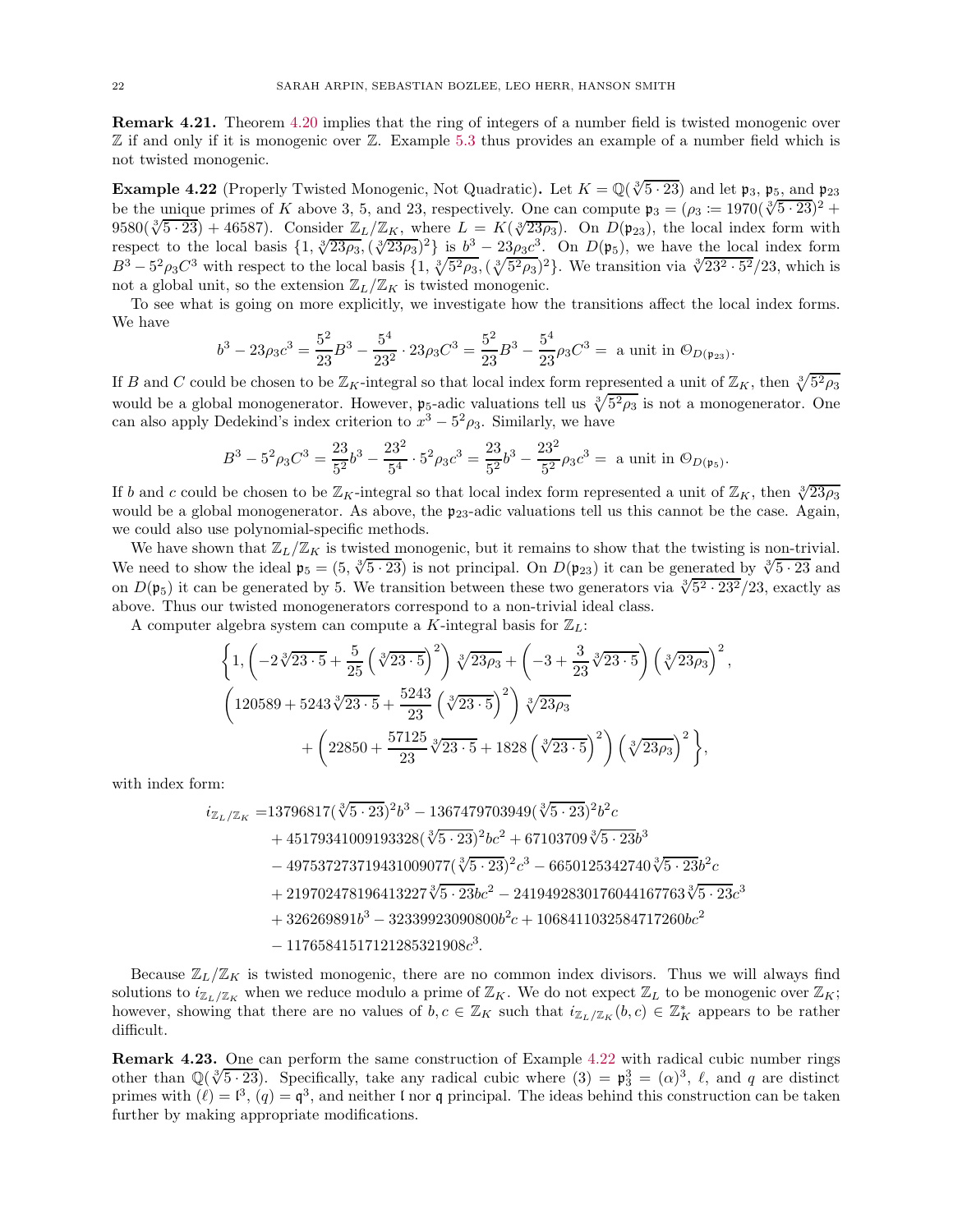<span id="page-22-0"></span>4.3. Twisting in general. Throughout this section, fix notation as in Situation [1.1](#page-1-1) and work in the category  $(Sch/S)$  of schemes over S equipped with the étale topology. In particular, we allow X to be any quasiprojective S-scheme.

Definition [4.1](#page-15-1) readily generalizes. Replace  $\mathbb{G}_m$  by any étale sheaf of groups  $G$  with a left action  $G\mathop{\odot} X$ . A G-twisted monogenerator for  $S' \to S$  (into X) is an étale cover  $U_i \to S$ , closed embeddings  $\theta_i : S'_{U_i} \subseteq X_{U_i}$ , and elements  $g_{ij} \in G(U_{ij})$  such that

$$
g_{ij}.\theta_j = \theta_i : S'_{U_{ij}} \to X_{U_{ij}}.
$$

Say two G-twisted monogenerators  $(\theta_i),(\eta_i)$  are *equivalent* if, after passing to a common refinement of the associated covers, there is a global section  $g \in G(S)$  so that  $\theta_i = g|_{U_i} \cdot \eta_i$  for all i. Equivalently, the  $\theta_i$ 's glue to a global closed embedding  $S' \subseteq \hat{X}$  into a twisted form  $\hat{X}$  of X the same way the  $\mathbb{G}_m$ -twisted monogenerators give embeddings into a line bundle.

The twisted form  $\hat{X}$  arises from transition functions in G, meaning there is a G-torsor P such that  $\hat{X}$  is the contracted product:

$$
\widehat{X} = X \wedge^G P := X \times P/(G, \Delta)
$$

We have already seen the variant  $G = Aff^1$ ,  $X = \mathbb{A}^1$ . Other interesting cases include  $G = PGL_2 \n\subset \mathbb{P}^1$ ,  $GL_n \n\subset \mathbb{A}^n$ , an ellliptic curve E acting on itself  $E \n\subset E$ , etc.

**Remark 4.24.** Usually, contracted products are defined for a left action  $G \nsubseteq P$  and a right action  $G \nsubseteq X$ by quotienting by the antidiagonal action

$$
X \wedge^G P \coloneqq X \times P / (-\Delta, G)
$$

defined by

$$
G\odot X\times P;\qquad \qquad g.(x,p):=(x.g^{-1},g.p).
$$

We instead take two left actions and quotient by the diagonal action of G. The literature often turns left actions  $\mathbb{G}_m \subset \mathbb{A}^1$  into right actions anyway, as in [\[Bre06,](#page-27-8) Remark 1.7].

Group sheaves G beget stacks  $BG = BG_S$  classifying G-torsors on S-schemes with universal G-torsor  $S \rightarrow BG$ .

Twistedforms  $\hat{X}$  of X are equivalent to torsors for Aut(X) ([\[Poo17,](#page-28-17) Theorem 4.5.2]), as follows: Given a twisted form  $\hat{X} \to S$ , we obtain the torsor Isom $(\hat{X}, X)$  of local isomorphisms. Given a Aut(X)-torsor P, we define a twisted form via contracted product:

$$
\widehat{X}_P \coloneqq X \wedge^{\mathrm{Aut}(X)} P
$$

The stack  $B\text{Aut}(X)$  is thereby a moduli space for twisted forms of X with universal family  $X \wedge_{B\text{Aut}(X)}^{\text{Aut}(X)}$  $B_{\text{Aut}(X)}^{Aut(X)}$   $S =$  $[X/\text{Aut}(X)]$ . An action  $G \to \text{Aut}(X)$  lets one turn a G-torsor P into a twisted form

$$
\widehat{X}_P \coloneqq X \wedge^G P
$$

classified by the map  $BG \to BAut(X)$ .

The automorphism sheaf Aut(X) acts on the scheme  $m<sub>X</sub>$  via postcomposition with the embeddings  $S' \to X$ , yielding a map of sheaves

$$
\gamma: \mathrm{Aut}(X) \to \mathrm{Aut}(\mathfrak{M}_X)^3.
$$

Similarly, the automorphism sheaf Aut(S') acts on  $m_X$  on the right via precomposition:

$$
\xi: \mathrm{Aut}(S')^{op} \to \mathrm{Aut}(\mathfrak{M}_X).
$$

The induced map  $H^1(S, \text{Aut}(X)) \to H^1(S, \text{Aut}(\mathcal{M}_X))$  sends a twisted form  $\widehat{X}$  of X to the twisted form  $m_{\hat{X}}$  of  $m_X$  given by looking at closed embeddings into  $\hat{X}$ . We package these twisted forms  $m_{\hat{X}}$  into a universal version: Twist $m$ .

<span id="page-22-1"></span><sup>&</sup>lt;sup>3</sup>The map  $\gamma$  need not be injective. Consider  $S = \text{Spec } k$  a geometric point,  $S' = \bigcup^3 S$  the trivial 3-sheeted cover, and  $X = \bigsqcup^2 S$  only 2-sheeted. There are no closed immersions  $S' \subseteq X$ , so  $M_X = \emptyset$  has global automorphisms  $\text{Aut}(\emptyset) \simeq \{id\}$ , but  $\text{Aut}(\overline{X}) \simeq \mathbb{Z}/2\mathbb{Z}$  is nontrivial. Similar examples abound for non-monogenic  $S' \to S$ .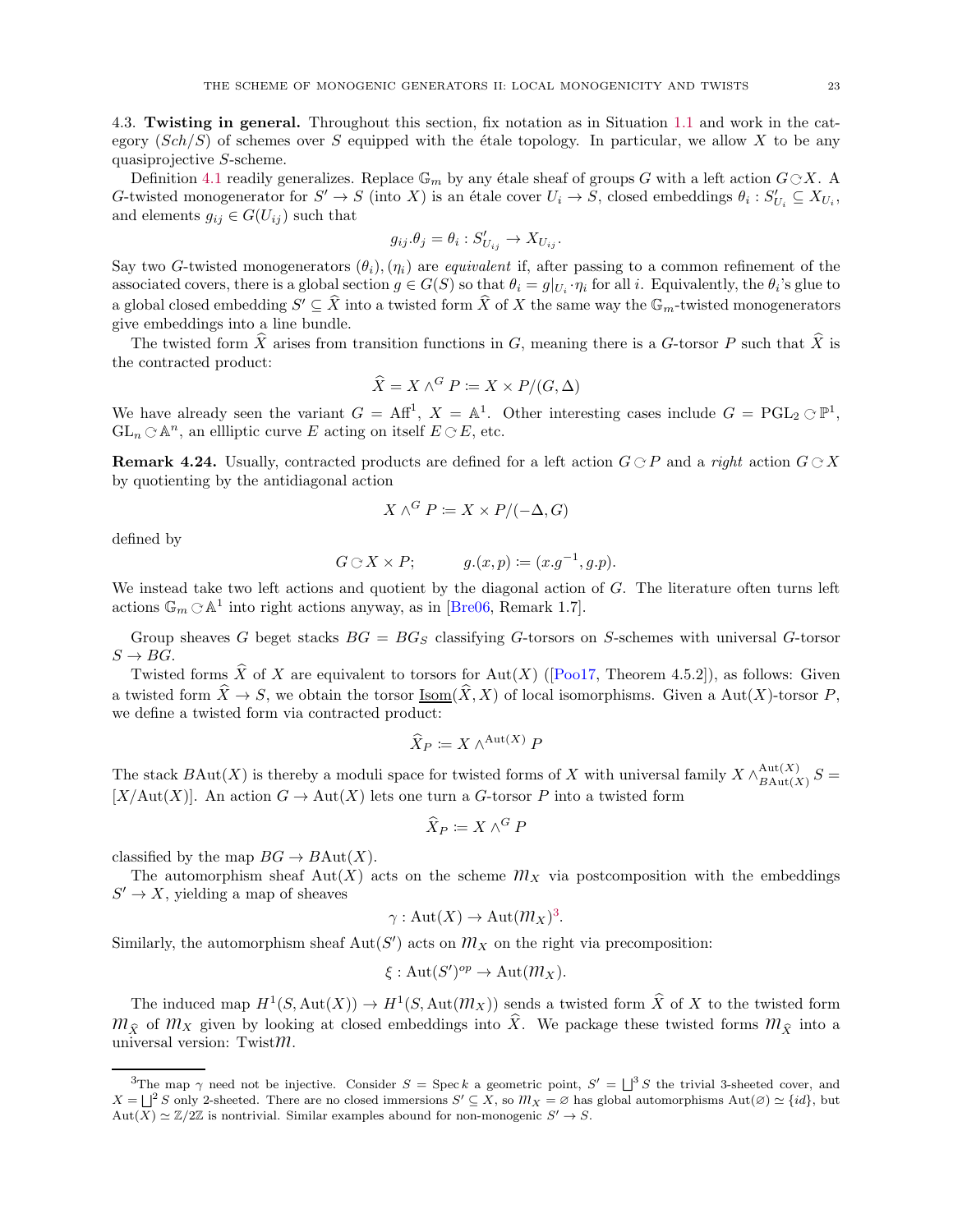**Definition 4.25** (TwistM). Let Twist $M \to B\text{Aut}(X)$  be the  $B\text{Aut}(X)$ -stack whose T-points are given by



The map Twist $M \to B\text{Aut}(X)$  is representable by schemes, since pullbacks are twisted forms  $M_{\hat{X}}$  of  $M_X$ itself:



The universal torsor over  $B\text{Aut}(X)$  is S, but the universal twisted form is obtained by the contracted product with  $X$  over  $B\text{Aut}(X)$ :

$$
X \wedge_{B\mathrm{Aut}(X)}^{\mathrm{Aut}(X)} S \simeq [X/\mathrm{Aut}(X)].
$$

One can exhibit TwistM as an open substack of the Weil Restriction of  $[X/\text{Aut}(X)] \to B\text{Aut}(X)$  as in  $[Arp+$ , Proposition 2.3]. There is a universal closed embedding over Twist $m$  into the universal twisted form of X as in the definition of  $m$ :



The universal case is concise to describe but unwieldy because  $Aut(X)$  need not be finite, smooth, or well-behaved in any sense. We simplify by specifying our twisted form  $\hat{X} \to T$  to get a scheme Twist $m_{\hat{X}} =$  $T \times_{\widehat{X},B\text{Aut}(X)} \text{Twist}\mathcal{M}$  or by specifying the structure group G.

Fixing the structure group G requires  $\hat{X} = X \wedge^G P$  for the specified sheaf of groups G and some G-torsor P. These G-twisted forms are parameterized by the pullback



The fibers of Twist $M^G \to BG$  over maps  $T \to BG$  are again twisted forms of  $M_X$ . If  $X = \mathbb{A}^k$  and  $\hat{X}$  is a G-twisted form, we may refer to the existence of sections of Twist $m_{\hat{X}}$  by saying  $S'/S$  is G-twisted k-genic, etc.

**Remark 4.26.** Trivializing  $\hat{X}$  is not the same as trivializing the torsor P that induces  $\hat{X}$  unless the group G is Aut $(X)$  itself. For example, take the trivial action  $G \n\subset X$ .

<span id="page-23-0"></span>**Theorem 4.27.** The stack of twisted monogenerators Twist $\mathcal{M}$  is isomorphic to  $[\mathcal{M}_X/\text{Aut}(X)]$  over BAut(X). More generally, for any sheaf of groups  $G \subset X$ , we have an isomorphism  $Twist\mathcal{M}^G \simeq [\mathcal{M}_X/G]$ over BG.

*Proof.* Address the second, more general assertion and let T be an S-scheme. Write  $X_T := X \times_S T$ ,  $T' := T \times_S S'$ , etc. A T-point of Twist $\mathcal{W}^G$  is a G-torsor  $P \to T$  and a solid diagram

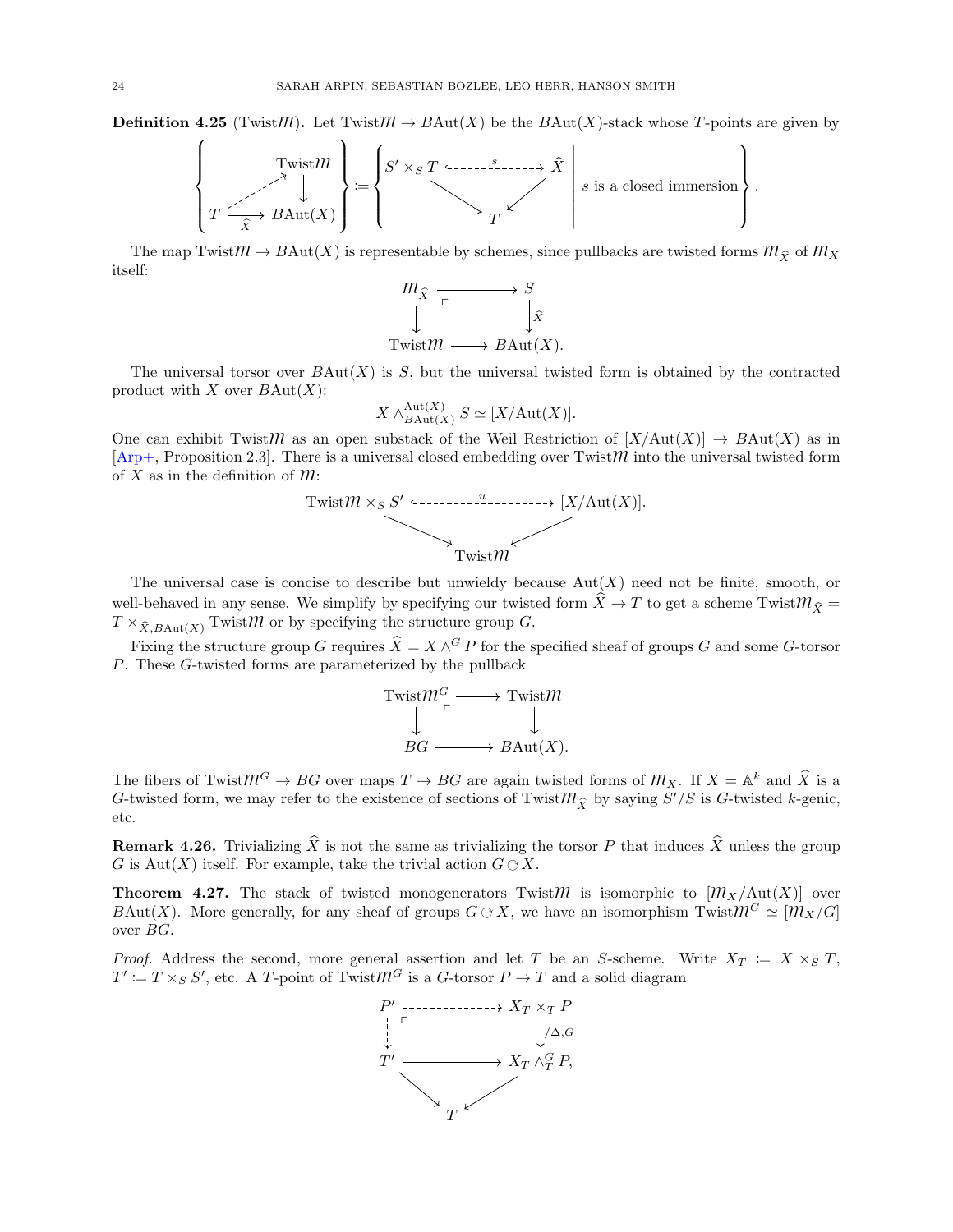with  $T' \to X_T \wedge_T^G P$  a closed immersion. Form P' by pullback: P' is a left G-torsor with an equivariant map to  $X_T \times_T P$  with the diagonal action. The map  $P' \to X_T \times_T P$  entails a pair of equivariant maps  $P' \to P$  and  $P' \to X_T$ . The map  $P' \to P$  over T forces  $P' \simeq P \times_T T'$ . These data form an equivariant map  $P \to M_X$  over T, or  $T \to [M_X/G]$ . Reverse the process to finish the proof.

**Example 4.28.** Consider  $S' = \text{Spec } \mathbb{Z}[i], S = \text{Spec } \mathbb{Z}$ . The space of k-generators is  $M_k = \mathbb{A}^k \times (\mathbb{A}^k \setminus 0)$ according to [\[Arp+](#page-27-1), Proposition 4.5]. Take the quotient by the groups of affine transformations:

$$
[\mathcal{M}_k/\mathbb{A}^k \rtimes \mathbb{G}_m] = \mathbb{P}^{k-1}, \qquad [\mathcal{M}_k/\mathbb{A} \mathbf{f}^k] = [\mathbb{A}^k/\mathbb{G} \mathbf{L}_k] = [\mathbb{P}^{k-1}/\mathrm{PGL}_k].
$$

These quotients represent twisted monogenerators according to Theorem [4.27.](#page-23-0) The corresponding  $PGL_{k-}$ torsors were classically identified with Azumaya algebras and Severi-Brauer varieties (see the exposition in [\[Kol16](#page-28-18)]), or twisted forms of  $\mathbb{P}^{k-1}$ . These yield classes in the Brauer group  $H^2(\mathbb{G}_m)$  via the connecting homomorphism from

$$
1 \to \mathbb{G}_m \to \mathrm{GL}_k \to \mathrm{PGL}_k \to 1.
$$

The same holds locally for any degree-two extension  $S' \to S$  with S integral using  $[Arp+,$  Proposition 4.5].

If G is an abelian variety over a number field  $S = \text{Spec } K$ , let  $P \to S$  be a G-torsor inducing a twisted form  $\widehat{X}$  of X. Given a twisted monogenerator  $\theta : S' \subseteq \widehat{X}$ , one can try to promote  $\theta$  to a bona fide monogenerator by trivializing  $P$  and thus  $X$ .

Suppose one is given trivializations of P over the completions  $K_{\nu}$  at each place. Whether these glue to a global trivialization of P over K and thus a monogenerator  $S' \subseteq X$  is governed by the Shafarevich-Tate group  $III(G/K)$ .

Given a G-twisted monogenerator with local trivializations, the Shafarevich-Tate group obstructs lifts of  $\theta$ to a global monogenerator the same way classes of line bundles in Pic obstruct  $\mathbb{G}_m$ -twisted monogenerators from being global monogenerators. Theorem [4.20](#page-20-0) showed a converse – nontrivial elements of Pic imply twisted monogenerators that are not global monogenerators.

Question 4.29. Is the same true for III? Does every element of the Shafarevich-Tate group arise this way?

The Shafarevich-Tate group approach is useless for  $G = \mathbb{G}_m$  or  $GL_n$  because of Hilbert's Theorem 90 [\[Stacks,](#page-28-1) 03P8]:

$$
H_{et}^1(\operatorname{Spec} K, G) = H_{Zar}^1(\operatorname{Spec} K, G) = 0.
$$

The same goes for any "special" group with étale and Zariski cohomology identified. The strategy may work better for  $PGL_n$  or elliptic curves E.

**Remark 4.30.** This section defined G-twisted monogenerators using covers in the étale topology, whereas Definition [4.1](#page-15-1) used the Zariski topology. For  $G = \mathbb{G}_m$  or  $\mathrm{Aff}^1$ , either topology gives the same notion of twisted monogenerators. Observe that  $\mathbb{G}_m$  has the same Zariski and étale cohomology by Hilbert's Theorem 90. The same is true for  $\mathbb{A}^1$  by [\[Stacks](#page-28-1), 03P2] and so also  $\mathrm{Aff}^1 = \mathbb{G}_m \ltimes \mathbb{A}^1$ .

### 5. Examples of the scheme of monogenerators

<span id="page-24-0"></span>We conclude with several examples to further illustrate the interaction of the various forms of monogenicity considered in this paper. We will make frequent reference to computation of the index form using the techniques of the previous paper in this series. Some of these examples were already considered in the previous paper, but are revisited in order to add some commentary on their relationship to notions of local monogenicity.

## <span id="page-24-1"></span>5.1. Orders in number rings.

<span id="page-24-2"></span>**Example 5.1** (Dedekind's Non-Monogenic Cubic Field). Let  $\eta$  denote a root of the polynomial  $X^3 - X^2$  –  $2X - 8$  and consider the field extension  $L := \mathbb{Q}(\eta)$  over  $K := \mathbb{Q}$ . When Dedekind constructed this example [\[Ded78](#page-27-9)] it was the first example of a non-monogenic extension of number rings. Indeed two generators are necessary to generate  $\mathbb{Z}_L/\mathbb{Z}_K$ : take  $\eta^2$  and  $\frac{\eta+\eta^2}{2}$  $\frac{1+\eta^2}{2}$ , for example. In fact,  $\{1, \frac{\eta+\eta^2}{2}\}$  $\{\frac{\pi}{2}, \eta^2\}$  is a Z-basis for  $\mathbb{Z}_K$ . The matrix of coefficients with respect to the basis  $\{1, \frac{\eta + \eta^2}{2}$  $\frac{(-\eta^2)}{2}, \eta^2$  is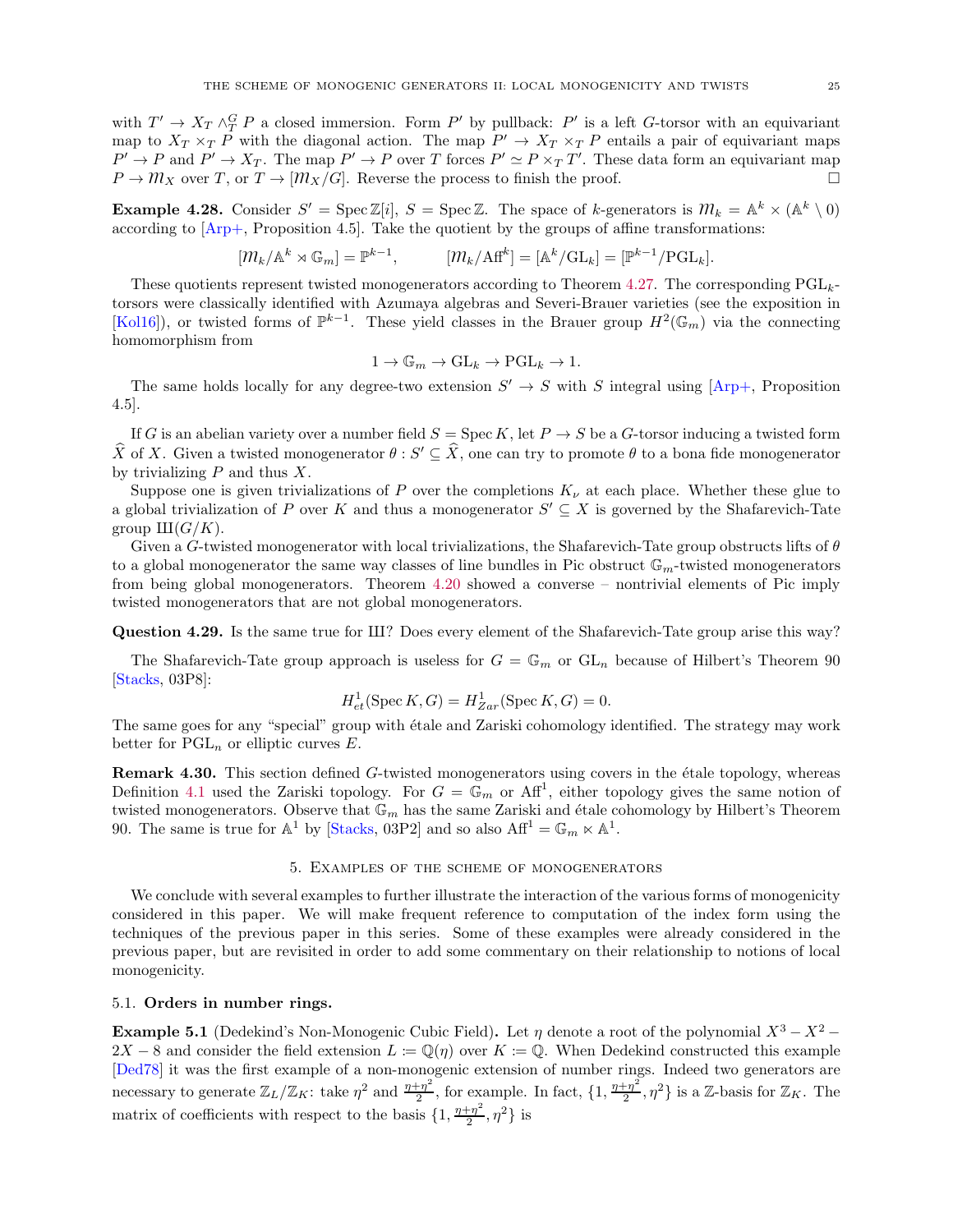$$
\begin{bmatrix} 1 & a & a^2 + 6b^2 + 16bc + 8c^2 \\ 0 & b & 2ab + 7b^2 + 24bc + 20c^2 \\ 0 & c & -2b^2 + 2ac - 8bc - 7c^2 \end{bmatrix}.
$$

Taking its determinant, the index form associated to this basis is

$$
-2b^3 - 15b^2c - 31bc^2 - 20c^3.
$$

Were the extension monogenic, we would be able to find  $a, b, c \in \mathbb{Z}$  so that the index form above is equal to ±1.

In fact,  $\mathbb{Z}_{\mathbb{Q}(\eta)}/\mathbb{Z}$  is not even locally monogenic. By Lemma [2.6,](#page-4-3) we may check by reducing at primes. Over the prime 2 the index form reduces to

$$
b^2c + bc^2,
$$

and iterating through the four possible values of  $(b, c) \in (\mathbb{Z}/2\mathbb{Z})^2$  shows that the index form always to reduces to 0. That is, 2 is a common index divisor.

Dedekind showed that  $\mathbb{Z}_{\mathbb{Q}(\eta)}/\mathbb{Z}$  is non-monogenic, not by using an index form, but by deriving a contradiction from the  $\mathbb{Z}_L$ -factorization of the ideal 2, which splits into three primes. In our terms, Spec  $\mathbb{Z}_{\mathbb{Q}(\eta)} \to \text{Spec } \mathbb{Z}$ has three points over Spec  $\mathbb{F}_2$ , all with residue field  $\mathbb{F}_2$ . Therefore, condition [\(2\)](#page-7-1) of Theorem [2.17](#page-7-4) for monogenicity at the prime (2) fails, so  $S' \to S$  is not monogenic.

**Example 5.2** (An order that fails to be monogenic over geometric points). Consider the extension  $\mathbb{Z}[\sqrt{2}, \sqrt{3}]$ of Z. (This is not the maximal order of  $\mathbb{Q}(\sqrt{2}, \sqrt{3})$ .) We recall from [\[Arp+,](#page-27-1) Example 4.13] that the index form with respect to the basis  $\{1, \sqrt{2}, \sqrt{3}, \sqrt{6}\}$  is

$$
= -4(2b^2 - 3c^2)(b^2 - 3d^2)(c^2 - 2d^2).
$$

By Proposition [2.10,](#page-4-9)  $S' \rightarrow S$  fails to be monogenic over even geometric points, since the index form reduces to 0 in the fiber over 2. In terms of Theorem [2.15,](#page-6-1)  $S' \to S$  fails to be monogenic since the fiber over 2 consists of a single point with a two dimensional tangent space.

<span id="page-25-1"></span>Example 5.3 (A locally monogenic, but not twisted-monogenic extension). Here we take a closer look at one member of the family in Example [2.8.](#page-4-10) Let  $K = \mathbb{Q}$ ,  $L = K(\sqrt[3]{5^2 \cdot 7})$ . The ring of integers  $\mathbb{Z}_L$  =  $\mathbb{Z}[\sqrt[3]{5^2 \cdot 7}, \sqrt[3]{5 \cdot 7^2}]$  is not monogenic over Z. Let  $\alpha = \sqrt[3]{5^2 \cdot 7}, \beta = \sqrt[3]{5 \cdot 7^2}$ . We recall from [\[Arp+,](#page-27-1) Example 4.14] that  $\{1, \alpha, \beta\}$  is a Z-basis for  $\mathbb{Z}_L$  and the associated index form is  $5b^3 - 7c^3$ . Thus, for a given choice of  $a, b, c \in \mathbb{Z}$ , the primes which divide the value  $5b^3 - 7c^3$  are precisely the primes at which  $a + b\alpha + c\beta$  will fail to generate the extension.

The values obtained by this index form are  $\{0, \pm 5\}$  modulo 7. Since 5 is a unit in  $\mathbb{Z}/7\mathbb{Z}$ , we do have local monogenerators over  $D(7)$ . Similarly, we have local monogenerators over  $D(5)$ . Together,  $D(5)$  and  $D(7)$ form an open cover, and we see that this extension is Zariski-locally monogenic. However, as we can see by reducing modulo 7, the index form cannot be equal to  $\pm 1$ . Therefore there are no global monogenerators and  $\mathbb{Z}_L/\mathbb{Z}$  is not monogenic.

This is not a  $\mathbb{G}_m$ -twisted monogenic extension by Theorem [4.20,](#page-20-0) because  $h(\mathbb{Z}) = 1$  and this extension is not globally monogenic. See Example [4.22](#page-21-0) for a properly  $\mathbb{G}_m$ -twisted monogenic extension and an interesting comparison to the example presented here.

<span id="page-25-0"></span>5.2. Maps of curves. Our next examples concern the case that  $S' \rightarrow S$  is a finite map of algebraic curves, which is essentially never monogenic. On the other hand, we find explicit examples of  $\mathbb{G}_m$ -twisted monogenic  $S' \to S$ . Theorem [4.18](#page-20-2) constrains the possible line bundles that we may use to show  $\mathbb{G}_m$ -twisted monogenicity. We make this precise in the lemma below.

<span id="page-25-4"></span><span id="page-25-2"></span>**Lemma 5.4.** Let  $\pi: C \to D$  be a finite map of smooth projective curves of degree n and let g denote the genus.

- <span id="page-25-3"></span>(1)  $\pi$  is only monogenic if it is the identity map;
- (2) If  $\pi$  is  $\mathbb{G}_m$ -twisted monogenic, then  $1-g(C) n(1-g(D))$  is divisible by  $\frac{1}{2}n(n-1)$  in  $\mathbb{Z}$ . Moreover, if  $\pi$  factors through a closed embedding into a line bundle E with sheaf of sections  $\mathcal{E}$ , then

$$
\deg(\mathcal{E}) = -\frac{1 - g(C) - n(1 - g(D))}{\frac{1}{2}n(n-1)}.
$$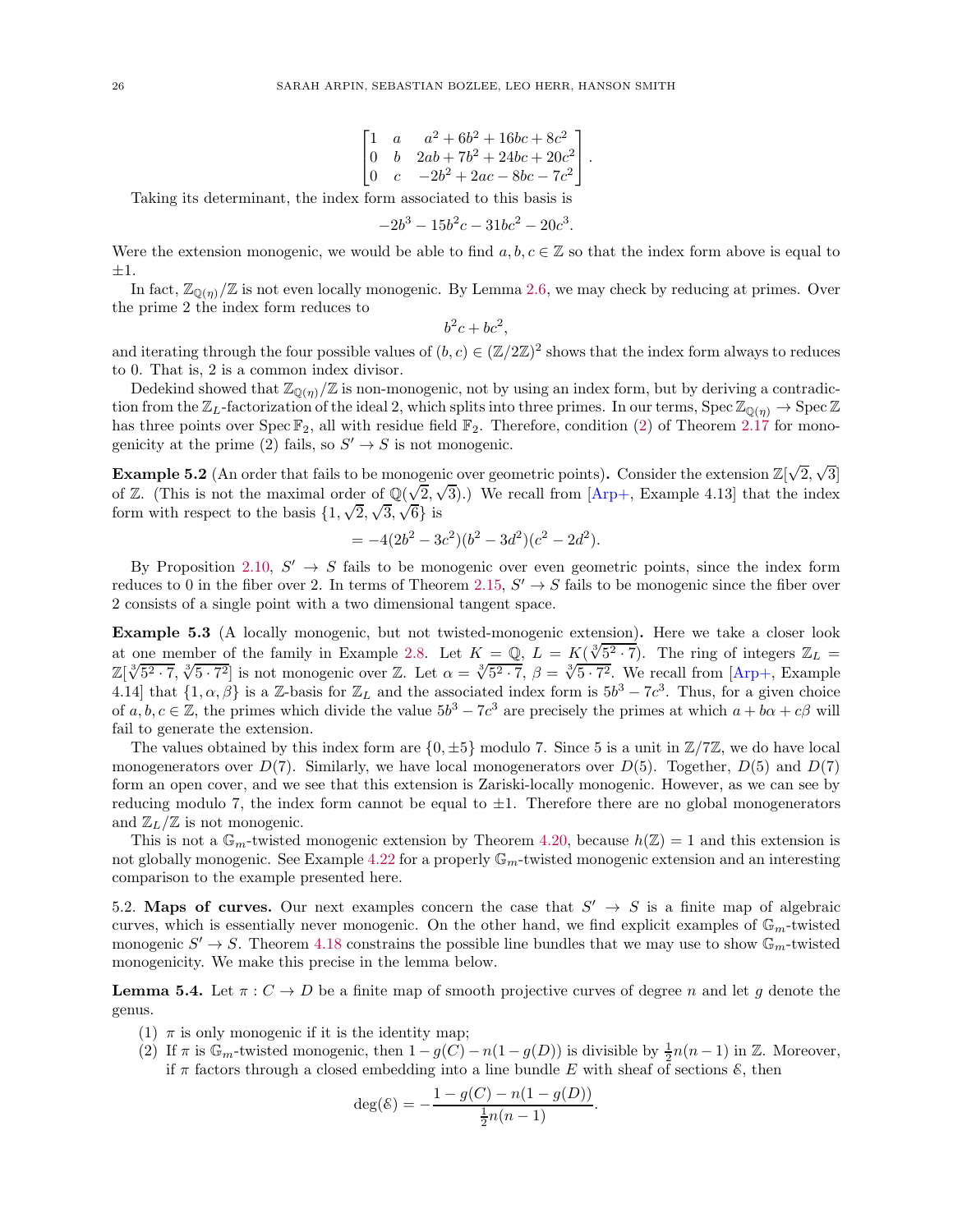*Proof.* To see [\(1\)](#page-25-2), note that a map  $f: C \to \mathbb{A}^1_D$  is determined by a global section of  $\mathcal{O}_C$ . Since C is a proper variety, the global sections of  $\mathcal{O}_C$  are constant functions. It follows that a map  $f: C \to \mathbb{A}_D^1$  is constant on fibers of  $\pi$ . Therefore f cannot be an immersion unless  $\pi$  has degree 1, i.e., is the identity.

Suppose  $\pi: C \to D$  is  $\mathbb{G}_m$ -twisted monogenic with an embedding into a line bundle E. By [\[Stacks,](#page-28-1) 0AYQ] and Riemann-Roch,

$$
\deg(\det(\pi_* {\mathcal O}_C)) = 1 - g(C) - n(1 - g(D)).
$$

By Theorem [4.18,](#page-20-2)

$$
\det(\pi_*\mathcal{O}_{S'})\simeq \mathcal{E}^{-\frac{n(n-1)}{2}}
$$

where  $\&$  is the sheaf of sections of E. Taking degrees of both sides,

$$
1 - g(C) - n(1 - g(D)) = -\deg(\mathcal{E}) \cdot \frac{n(n-1)}{2}.
$$

This shows [\(2\)](#page-25-3).

**Example 5.5** (Maps  $\mathbb{P}^1 \to \mathbb{P}^1$ ). Let k be an algebraically closed field and let  $\pi : \mathbb{P}_k^1 \to \mathbb{P}_k^1$  be a finite map of degree n. If  $n = 1$ , then  $\pi$  is trivially monogenic. When  $n = 2$ , Lemma [5.4](#page-25-4) tells us that  $\pi$  cannot be monogenic, while Lemma [4.19](#page-20-1) tells us that  $\pi$  is Aff<sup>1</sup>-twisted monogenic. Lemma [5.4](#page-25-4) tells us that for degrees  $n > 2$  the map  $\pi$  is neither monogenic nor  $\mathbb{G}_m$ -twisted monogenic, although Theorems [2.1](#page-3-2) and [2.17](#page-7-4) tell us that  $\pi$  is Zariski-locally monogenic.

Working with  $\mathbb{Z}$  instead of an algebraically closed field, consider the map  $\pi : S' = \mathbb{P}^1_{\mathbb{Z}} \to S = \mathbb{P}^1_{\mathbb{Z}}$  given by  $[a:b] \mapsto [a^2:b^2]$ . We will show by direct computation that this map is  $\mathbb{G}_m$ -twisted monogenic. Write  $U = \text{Spec } \mathbb{Z}[x]$  and  $V = \text{Spec } \mathbb{Z}[y]$  for the standard affine charts of the target  $\mathbb{P}^1$ . The map  $\pi$  is then given on charts by

$$
\mathbb{Z}[x] \to \mathbb{Z}[a]
$$

$$
x \mapsto a^2
$$

and

$$
\mathbb{Z}[y] \to \mathbb{Z}[b]
$$

$$
y \mapsto b^2.
$$

Let us compute  $m_{1,S'/S}$ . Over  $U, \pi_* \mathcal{O}_{\mathbb{P}^1}$  has  $\mathbb{Z}[x]$ -basis  $\{1, a\}$ . Let  $c_1, c_2$  be the coordinates of  $\mathcal{R}|_U = \mathbb{A}^2$ , with universal map

$$
\mathbb{Z}[c_1, c_2, t] \to \mathbb{Z}[c_1, c_2, a], \qquad t \mapsto c_1 + c_2 a.
$$

The index form associated to this basis is

$$
i(c_1,c_2)=c_2.
$$

Similarly,  $\pi_*\mathbb{O}_{\mathbb{P}^1}$  has  $\mathbb{Z}[y]$ -basis  $\{1,b\}, \mathcal{R}|_V$  analogous coordinates  $d_1, d_2$ , and the index form associated to this basis is

$$
i(d_1, d_2) = d_2.
$$

An element of  $\mathbb{Z}[x]$  (resp.  $\mathbb{Z}[y]$ ) is a unit if and only if it is  $\pm 1$ , so

$$
m_1(U) = \{c_1 \pm a \mid c_1 \in \mathbb{Z}[x]\}
$$
  

$$
m_1(V) = \{d_1 \pm b \mid d_1 \in \mathbb{Z}[y]\}.
$$

We can see directly that  $\pi$  is not monogenic: the condition that a monogenerator  $c_1 \pm a$  on U glue with a monogenerator  $d_1 \pm b$  on V is that

$$
(c_1 \pm a)|_{U \cap V} = (d_1 \pm b)|_{U \cap V}.
$$

But this is impossible to satisfy since  $a|_{U \cap V} = b|_{U \cap V}^{-1}$ .

Lemma [5.4](#page-25-4) tells us that if  $S' \to S$  is twisted monogenic, the line bundle into which  $S'$  embeds must have degree 1. Let us therefore attempt to embed S' into the line bundle with sheaf of sections  $\mathbb{O}_{\mathbb{P}^1}(1)$ . The sheaf  $\mathbb{O}_{\mathbb{P}^1}(1)$  restricts to the trivial line bundle on both U and V, and a section  $f \in \mathbb{O}_U$  glues to a section  $g \in \mathbb{O}_V$ if

$$
y \cdot f|_{U \cap V} = g|_{U \cap V}.
$$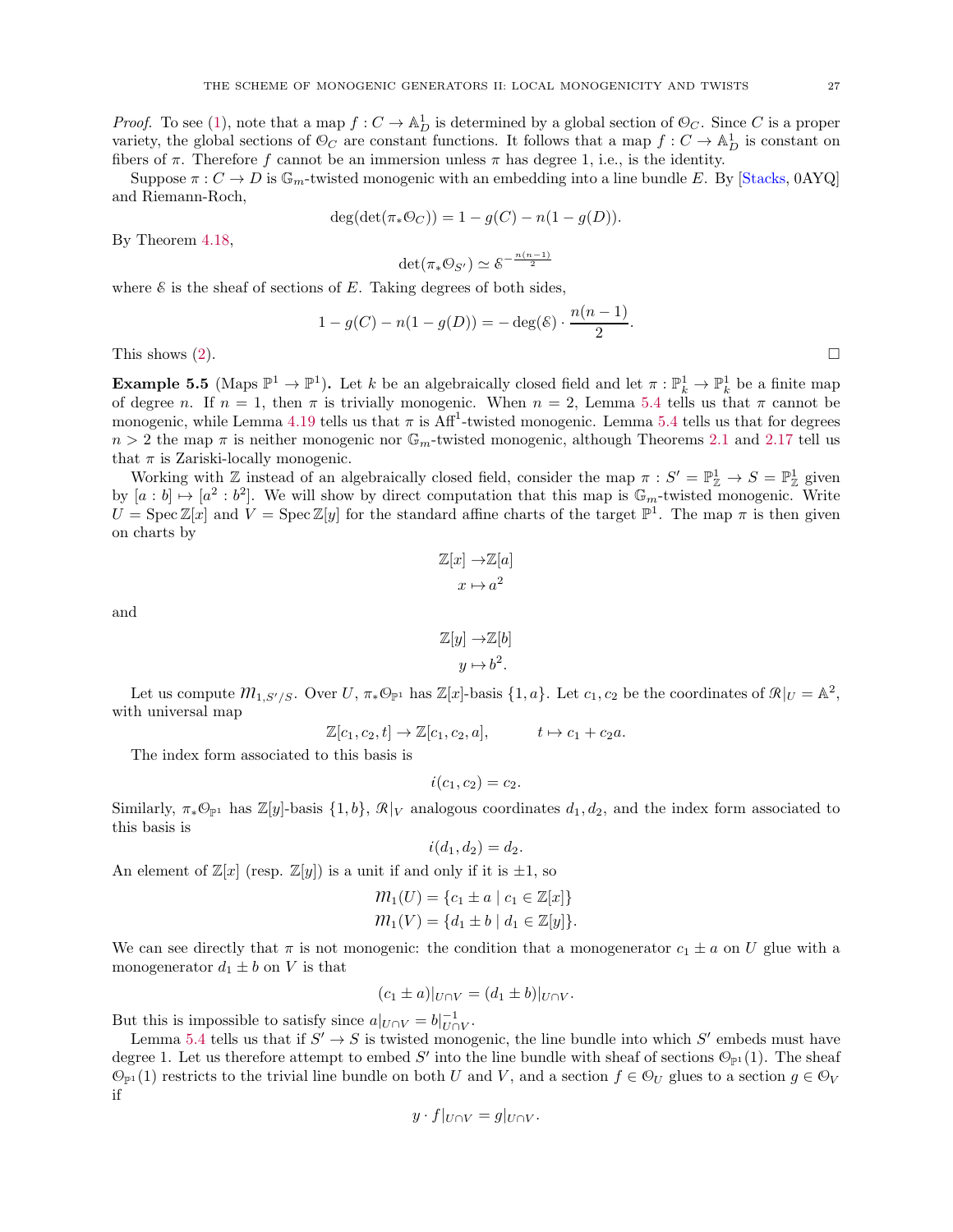Embedding S' into this line bundle is therefore equivalent to finding a monogenerator  $c_1 \pm a$  on U, and a monogenerator  $d_1 \pm b$  on V such that

$$
y((c_1 \pm a)|_{U \cap V}) = (d_1 \pm b)|_{U \cap V}.
$$

Bearing in mind that  $y = b^2 = a^{-2}$  on  $U \cap V$ , we find a solution by taking positive signs,  $c_1 = 0$ , and  $d_1 = 0$ . Therefore  $\pi : \mathbb{P}^1_{\mathbb{Z}} \to \mathbb{P}^1_{\mathbb{Z}}$  is twisted monogenic.

Lemma [5.4](#page-25-4) tells us that we must pass to higher genus to find a  $\mathbb{G}_m$ -twisted monogenic cover of  $\mathbb{P}^1$  of degree greater than 2. Here is an example where the source is an elliptic curve.

**Example 5.6** (Twisted monogenic cover of degree 3). Let E be the Fermat elliptic curve  $V(x^3+y^3-z^3) \subset \mathbb{P}^2_{\mathbb{Z}}$ . Consider the projection from  $[0:0:1]$ , i.e., the map  $\pi: E \to \mathbb{P}^1$  defined by  $[x:y:z] \mapsto [x:y]$ . Write  $U = \text{Spec } \mathbb{Z}[x]$  and  $V = \text{Spec } \mathbb{Z}[y]$  for the standard affine charts of  $\mathbb{P}^1$ . The map is given on charts by  $\mathbb{Z}[x] \to \mathbb{Z}[x,z]/(x^3+1-z^3)$  and  $\mathbb{Z}[y] \to \mathbb{Z}[y,yz]/(1+y^3-(yz)^3)$ . The gluing on overlaps is given by  $x \mapsto y^{-1}$ on  $\mathbb{P}^1$  and by  $x \mapsto y^{-1}, z \mapsto z$  on E.

We now compute  $m_{E/\mathbb{P}^1}$ . Note that over U,  $\mathcal{O}_E$  has the  $\mathbb{Z}[x]$ -basis 1, z, z<sup>2</sup>. The index form associated to  $1, z, z^2$  is

$$
i(c_1, c_2, c_3) = c_2^3 - c_3^3(x^3 + 1).
$$

 $i(c_1, c_2, c_3) = c_2^3 - c_3^3(x^3 + 1)$ .<br>Over V,  $\Theta_E$  has the Z[x]-basis 1,  $yz, y^2z^2$ . The index form associated to this basis is

$$
i(d_1, d_2, d_3) = d_2^3 - d_3^3(y^3 + 1).
$$

An element of  $\mathbb{Z}[x]$  or  $\mathbb{Z}[y]$  is a unit if and only if it is  $\pm 1$ . This implies that

$$
m_1(U) = \{c_1 \pm z \mid c_1 \in \mathbb{Z}[x]\}
$$
  

$$
m_1(V) = \{d_1 \pm yz \mid d_1 \in \mathbb{Z}[y]\}.
$$

We see that there are no global sections of  $m_1$ , since coefficients of z cannot match on overlaps.

However, if we twist so that we are considering embeddings of E into  $\mathcal{O}_{\mathbb{P}^1}(1)$ , then the condition for a monogenerator  $c_1 \pm z$  on U to glue with a monogenerator  $d_1 \pm yz$  on V is that

$$
y((c_1 \pm z)|_{U \cap V}) = (d_1 \pm yz)|_{U \cap V}.
$$

This is satisfiable, for example by taking the positive sign for both generators and  $c_1 = d_1 = 0$ . Therefore  $E \to \mathbb{P}^1$  is twisted monogenic with class  $1 \in Pic(\mathbb{P}^1_{\mathbb{Z}})$ .

#### <span id="page-27-0"></span>**REFERENCES**

- <span id="page-27-5"></span>[Abr+14] Dan Abramovich et al. "Boundedness of the space of stable logarithmic maps". In: Journal of the European Mathematical Society 19 (Aug. 2014). DOI:  $10.4171/JEMS/728$ .
- <span id="page-27-3"></span><span id="page-27-1"></span>[Arp+] Sarah Arpin et al. The Scheme of Monogenic Generators I: Representability. arXiv: [2108.07185 \[math.AG\]](https://arxiv.org/abs/2108.07185).
- [Art11] M. Artin. *Algebra*. Pearson Prentice Hall, 2011. ISBN: 9780132413770. URL: <https://books.google.com/books?id=S6GSAgAAQBAJ>.
- <span id="page-27-8"></span>[Bre06] Lawrence Breen. "Notes on 1- and 2-gerbes". In: arXiv Mathematics e-prints, math/0611317 (Nov. 2006), math/0611317. arXiv: [math/0611317 \[math.CT\]](https://arxiv.org/abs/math/0611317).
- <span id="page-27-4"></span>[Cad07] Charles Cadman. "Using Stacks to Impose Tangency Conditions on Curves". In: American Journal of Mathematics 129.2 (2007), pp. 405-427. ISSN: 00029327, 10806377. URL: <http://www.jstor.org/stable/40068067>.
- <span id="page-27-2"></span>[Cos06] Kevin Costello. "Higher genus Gromov-Witten invariants as genus zero invariants of symmetric products." English. In: Ann. Math. (2) 164.2 (2006), pp. 561–601. issn: 0003-486X; 1939-8980/e.
- <span id="page-27-9"></span>[Ded78] Richard Dedekind. "Über den Zusammenhang zwischen der Theorie der Ideale und der Theorie der höheren Kongruenzen". In: Gött. Abhandlungen  $(1878)$ , pp. 1–23.
- <span id="page-27-6"></span>[Dup13] Taylor Dupuy. "Automorphisms of the Affine Line over Nonreduced Rings". In: arXiv e-prints, arXiv:1311.0973 (Nov. 2013), arXiv:1311.0973. arXiv: [1311.0973 \[math.NT\]](https://arxiv.org/abs/1311.0973).
- <span id="page-27-7"></span>[EG17] Jan-Hendrik Evertse and Kálmán Győry. Discriminant equations in Diophantine number theory. Vol. 32. New Mathematical Monographs. Cambridge University Press, Cambridge, 2017, pp. xviii+457. isbn: 978-1-107-09761-2. doi: [10.1017/CBO9781316160763](https://doi.org/10.1017/CBO9781316160763). url: <https://doi.org/10.1017/CBO9781316160763>.